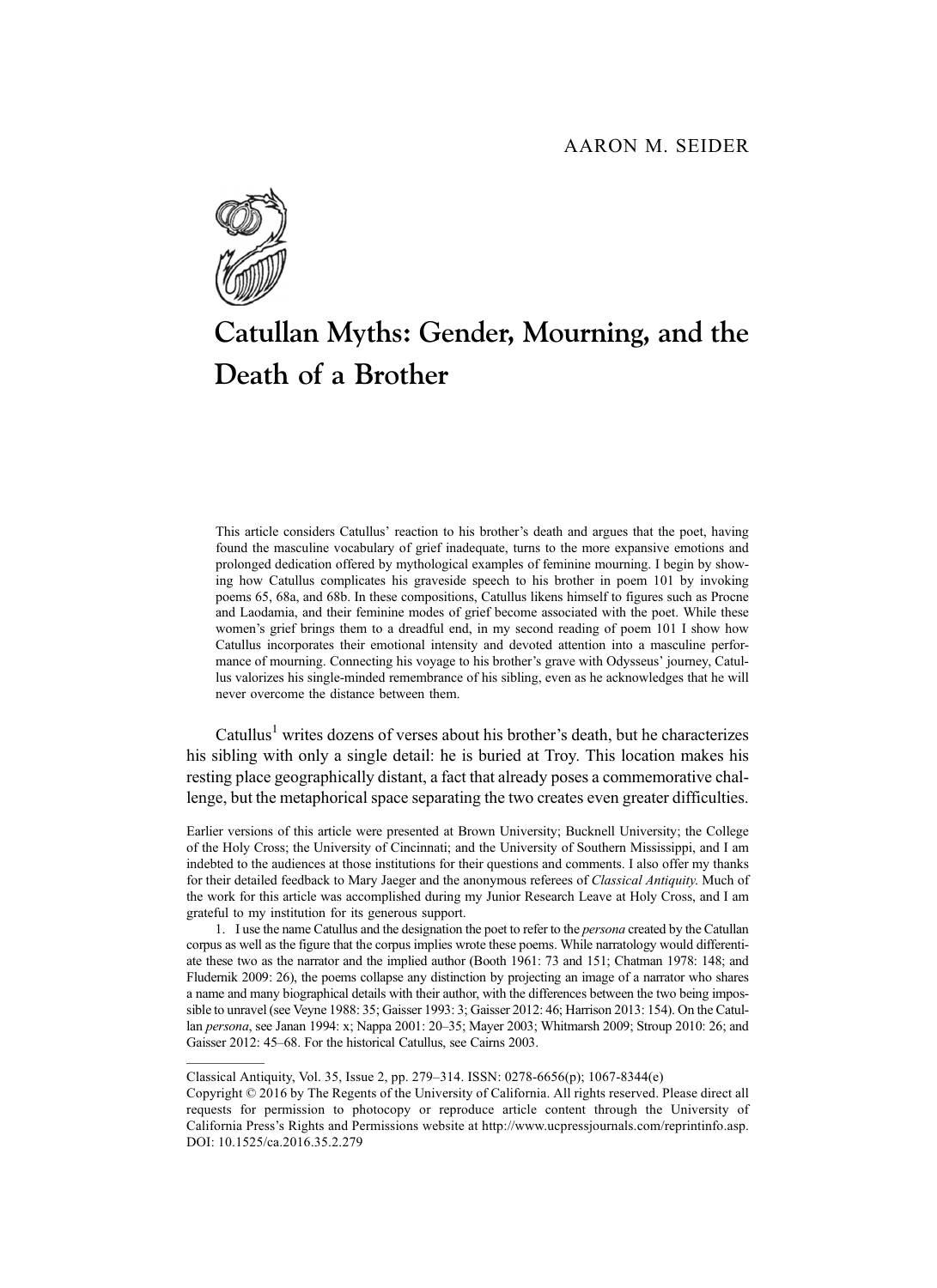Central to Greco-Roman myth, Troy situates Catullus' brother within a realm where those who die are remembered as heroes, yet the strategies that memorialize death in epic are out of reach for this late Republican poet.<sup>2</sup> Achilles' overwhelming grief for Patroclus, $3$  for instance, would shatter the bounds of Roman masculinity, while Catullus' slender compositions, which offer refined treatments of moments and themes relevant to their addressees'social circle, cannot offer the expansive memorial the *Iliad* grants Hector.<sup>4</sup> Through associating his brother with Troy and Troy alone, Catullus foregrounds his struggle to commemorate a death as devastating as the disasters borne by epic heroes.

In the face of these obstacles, Catullus attempts to inhabit areas of experience set outside his reach: mythology and the feminine expression of grief. In this article, I argue that Catullus, having found the masculine vocabulary of grief inadequate,<sup>5</sup> turns to the more expansive emotions and prolonged focus on the deceased offered by mythological examples of feminine mourning. I begin and end with poem 101. The only composition concerning his brother where Catullus does not explicitly characterize his grief as feminine, his graveside speech seems to offer his last words to his sibling, but its references to poems 65, 68a, and 68b complicate this performance.<sup>6</sup> In these three poems, Catullus likens himself to figures such as Procne, Penelope, and Laodamia:<sup>7</sup> their open expression of grief and extensive focus on the deceased, behaviors gendered as feminine at Rome, are associated with the poet. Such grief, which either brings these women death or transforms them into eternal

2. Putnam 2007 illustrates how Roman authors represent Troy as a place of sorrow and loss, and Stevens 2013: 134–35 and 153 considers Catullus' challenges in commemorating one who died at Troy.

3. Van Wees 1998: 11–16 notes that in neither the Iliad nor Odyssey is grief gendered feminine, with the only difference being that women engage more conspicuously in ritual mourning. See also Föllinger 2009: 20 and 24–26 on how weeping is not unmanly in Homer's epic.

4. This second challenge is due partly to Catullus' obligations to his addressees as well as to the neoteric characteristics of his poetry, which moves away from traditional subjects toward a consideration of interior feelings (Lyne 1978: 171–73 and 183–84; Thomson 1997: 374; and Johnson 2007: 187).

5. Reeser 2010: 27 writes how a "crisis of masculinity" arises when there is a "split between men's subjective experience and larger ideologies that pervade culture," a scenario applicable to Catullus here. Fitzgerald 1995: 18 likewise notes how Catullus' brother's death causes "a crisis in poetic activity," while Steenblock 2013: 257 observes a more general crisis in masculinity in the late Republic.

6. Du Quesnay and Woodman 2012b: 266 write about the potential dangers of linking poems based on "high-level abstractions," but the appearance of Catullus' brother in poems 65, 68a, 68b, and 101 forms them into a group (in which I include poem 66 due to its connection with poem 65). Other poems may reflect on this loss (see Van Sickle 1968: 505–506; Ross 1969: 119n.8; Block 1984: 50; Janan 1994: 20; and Holzberg 2002: 152), yet Catullus mentions his brother nowhere else. Given the uncertainty over the responsibility for the poems' arrangement, I depend largely on internal evidence, not proximity, in interpreting poems. For discussions of manuscript arrangement, see Quinn 1973: 15–16 and 258–89; Wiseman 1979: 175–76; Most 1981; Fedeli 1990: 32–33; Gaisser 1993: 5–6; Thomson 1997: 6–11; Heyworth 2001: 122–23; Wray 2001: 53–55 and 109; Hutchinson 2008: 116–17; Du Quesnay and Woodman 2012: 265–66; Gaisser 2012: 27–31 and 41; Gutzwiller 2012: 86–87; and Kennedy 2014: 22–23.

7. While Catullus is not the first to construct such a cross-gender simile, as Woodman 2002: 59 remarks, he "is distinguished by the fact that he has constructed a complex personality of this nature within a single body of poetry and applied it to himself as the author of the text." MacLeod 1974: 88 and Stoessl 1977: 149 note how Catullus elucidates his emotions through Greek mythology.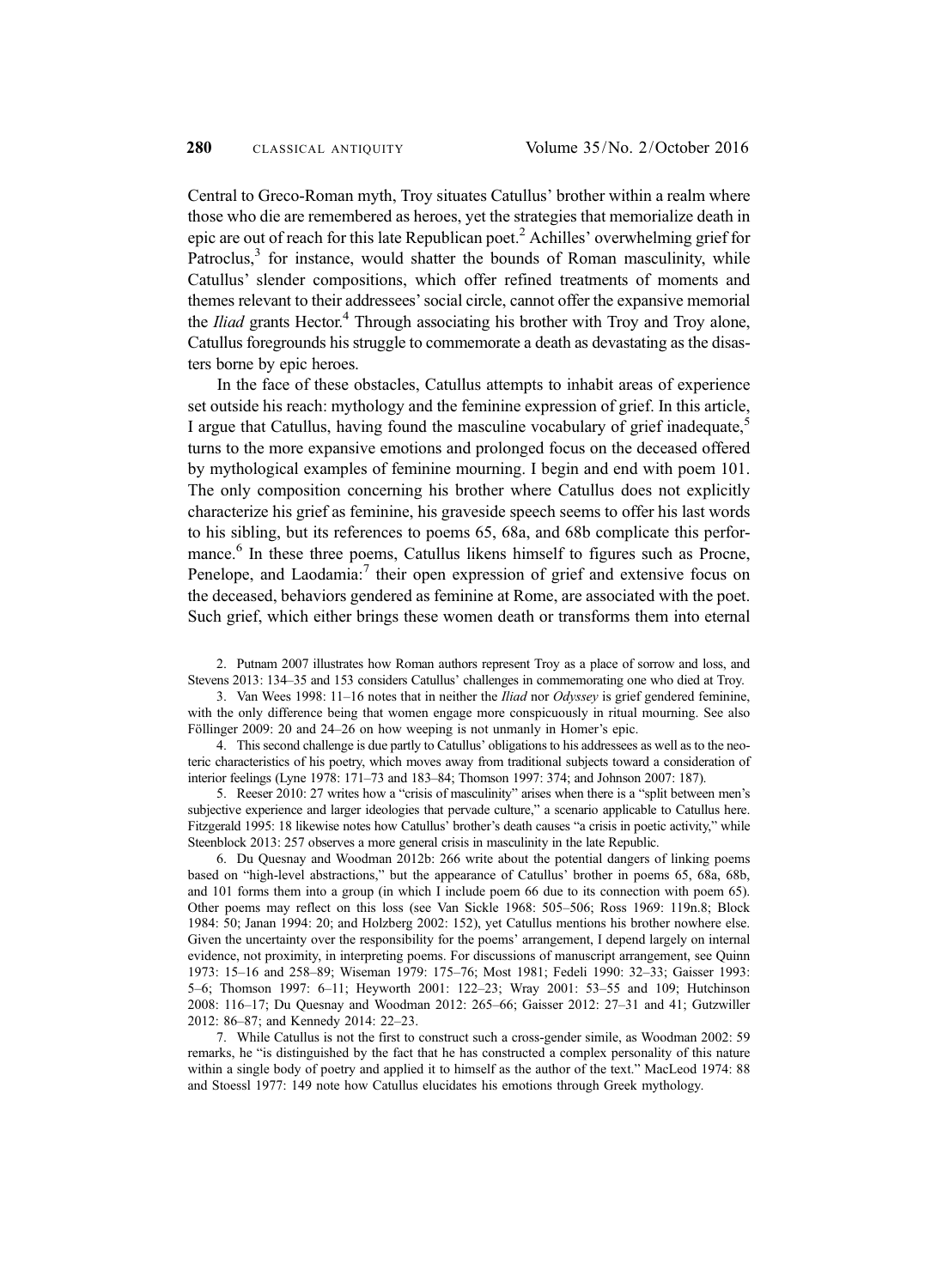mourners, portends a similar fate for Catullus. In the article's conclusion, I return to poem 101 and show how Catullus incorporates these women's emotional intensity and devoted attention into a new, masculine performance of mourning. Recalling the ongoing mythical context created by his cross-gender similes, these same allusions reframe the connection between poem 101 and the *Odyssey*, fostering a link between Catullus' trip to his brother's grave and Odysseus' travel homeward. Granting a legendary patina to his own journey, Catullus valorizes his single-minded remembrance of his sibling, even as he acknowledges that he will never overcome the distance between them.

Catullus' depiction of himself as exploring modes of feminine grief draws on his poems' literary and cultural contexts and a consideration of these compositions' place in the Catullan corpus and their cultural milieu illustrates how they engage both with the poet's sustained questioning of the construction of masculinity as well as with the constraining expectations for masculine behavior that a man faces in late Republican Rome. Such a destabilization of masculine grief fits well with Catullus' play with gender in his other poems. In his poetry, Catullus consistently explores new ways of performing his masculinity while also critiquing others' behavior.<sup>8</sup> As David Wray (2001) shows, Catullus sometimes assumes a hyperaggressive pose and spouts invective, whereas in other poems he is delicate and sophisticated, nearly effeminate. Along with his performance of different "code models" of masculinity,<sup>9</sup> Catullus likewise questions gender norms through his depiction of other men. Attis, for instance, literally unmans himself in the service of Cybele in poem 63, an action Marilyn Skinner (1993: 117) notes evokes the loss of "personal autonomy and diminished capacity for meaningful public action" at the end of the Republic. Further examples, such as Catullus' characterization of Priapus<sup>10</sup> or adaptation of Sappho,<sup>11</sup> highlight his interrogation of masculinity, an interrogation that focuses on the expression of grief and its attendant anxieties in poems 65, 66, 68a, 68b, and 101.

These anxieties center on the idea of control, a crucial marker of masculine behavior in the late Republic. Masculinity in Rome was "an achieved state," <sup>12</sup> predicated not on biological status but on a man's capability to offer the sort of performance that withstands scrutiny.<sup>13</sup> Catullus knows the need for such a display. His pique in poem 16, for instance, arises from the assertion that he lacks control over his own desires.

8. On this topic, see Skinner 1991: 10–11 and 1993: 109; Janan 1994: 29, 48, 55, 58, 67, 112, and 145; Fitzgerald 1995: 34–35; Greene 1998: xiv, 1, 5, 11, 33, and 49; Wray 2001; Woodman 2002: 58–59; Greene 2006: 50 and 56; Manwell 2007: 125; Gale 2012: 209–210; and Hutchinson 2012: 73–74. On performance, masculinity, and the ancient world, see Gunderson 2000 and Jones 2012: 6–12. Manwell 2007: 113–16 and Masterson 2014: 22–28 offer overviews of the study of Roman masculinity.

9. Wray 2001: 161–216.

10. Uden 2007.

11. Clark 2008. See also Zetzel 1983: 264 and 266 and Selden 1992: 498 on how Catullus' poetry questions the assumptions of Roman public life and looks toward a more private world.

12. Gleason 1990: 391. See also Greene 1988: xii; Walters 1997: 32–40; and McDonnell 2003: 235–38.

13. On the power of the gaze, see Wilcox 2005: 270 and Bartsch 2006: 115–82.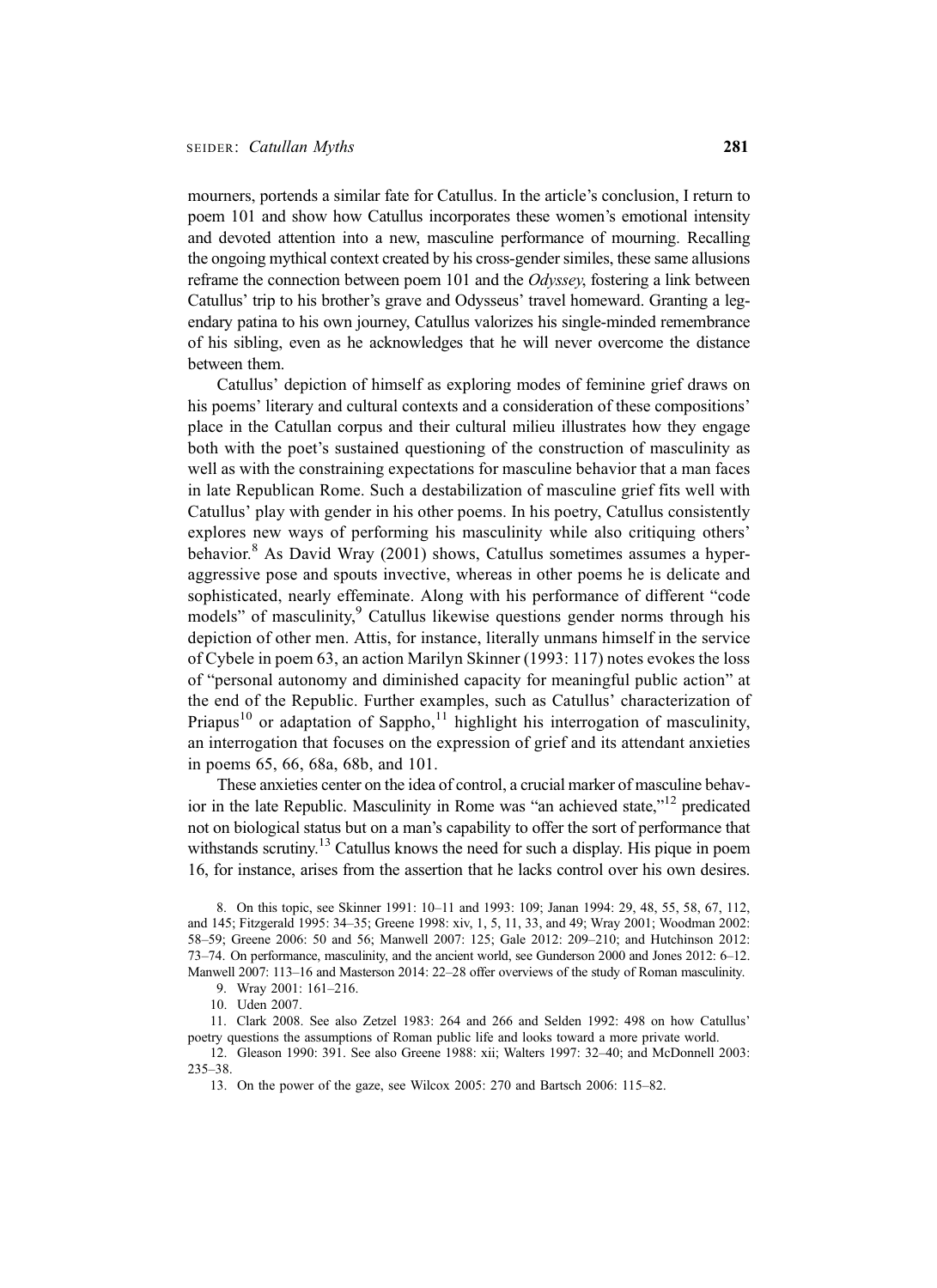When Catullus argues that his poetic request for "many thousands of kisses" (milia multa basiorum, 16.12) does not mean that he himself is "not at all manly" (male  $\dots$ marem, 16.13), he corrects the belief that a literary expression of desire undermines his masculinity.<sup>14</sup> His manhood impugned, Catullus responds with an obscene vow: "Fuck you, boys, in the ass and the mouth!" (Pedicabo ego uos et irrumabo,  $16.1=14$ ).<sup>15</sup> With his repetition, vulgarity, and promise of penetration, Catullus asserts control over his own masculinity and the discourse surrounding it.

This maintenance of control likewise included valuing public engagement and social interactions over private concerns.<sup>16</sup> Catullus' corpus constructs a world of reciprocal obligations, where his poems are objects integral to an exchange between men of "approximately equal social status."<sup>17</sup> Within this system, one man is obligated to fulfill another's request.18 If a friend deviates from such rules, Catullus exacts a devastating punishment. In poem 30 he lambasts Alfenus for being "forgetful" (*immemor*, 30.1) and threatens "If you have forgotten, then the gods remember, and Faith remembers" (si tu oblitus es, at di meminerunt, meminit Fides,  $30.11$ ).<sup>19</sup> Poem 38 voices a similar sentiment, as Catullus writes to Cornificius in a state of distress.20 Complaining how his friend offers him no consolation, Catullus declares "I'm angry with you" (irascor tibi, 38.6), and ends the poem by asking for something "sadder than Simonides' tears" (maestius lacrimis Simonideis, 38.8), Catullus emphasizes the obligations inherent in friendship as well as the potential for poetry to offer a balm.

The same projection of control was crucial for men who lost a family member. Philosophical writings insist that men limit the expression and duration of grief.

16. Kaster 2005: 44 notes the Romans' disappeared of "pursuing self-interested ends at the cost of social obligations."

17. See Stroup 2010: 9, 12, 17, 19, and 22 on the literary exchange inscribed in Catullus' texts. Fitzgerald 1995: 51; Tatum 1997: 484; Feldherr 2000: 229; Wray 2001: 100–11; Feeney 2012: 31, 41, and 45; Stevens 2013: 83; and Ingleheart 2014: 69 remark how Catullus' poems function as markers of transaction within friendships. While subtle inequalities and social differences may exist between poet and addressee and friendly requests may become more pointed (see Nielson 1987: 157; White 1993: 29; and Tatum 2011: 461), Catullus does not indicate that he is being pressured by socially superior men to write specific poems. Rather, his situation fits the description of the literary culture of late Republican and Augustan Rome offered by White 1993: 34, where poet and addressee, "although . . . unequal in health and status, both generally belonged to a socioeconomic upper class, and they shared a similar cultural background."

18. Wiseman 1974: 92; Farrell 2011: 169 and 174; and Kennedy 2014: 29 mark Catullus' focus on friendship's obligations and dynamics. See Batstone 1988: 9 and Williams 2012: 23–26 more generally on this topic.

19. The emendation argued for by Trappes-Lomaux 2007: 93–94 (si tu oblitus es, at di meminere, at meminit Fides) increases the contrast between remembering and forgetting. On the likely identity of this addressee as P. Alfenus Varus, a judicial writer and jurist, see Neudling 1955: 2 and Thomson 1997: 282. Catullus also criticizes friends for being false in poems 73, 77, and 91. See Wiseman 1974: 28 on poem 91.

20. See Thomson 1997: 303 on this addressee and Quinn 1970: 206 on the tone of Catullus' "protestation of affliction."

<sup>14.</sup> The text used is Thomson 1997. All translations are my own, unless noted.

<sup>15.</sup> Translation adapted from Stroup 2010: 224, who writes about the challenges of translating this verse.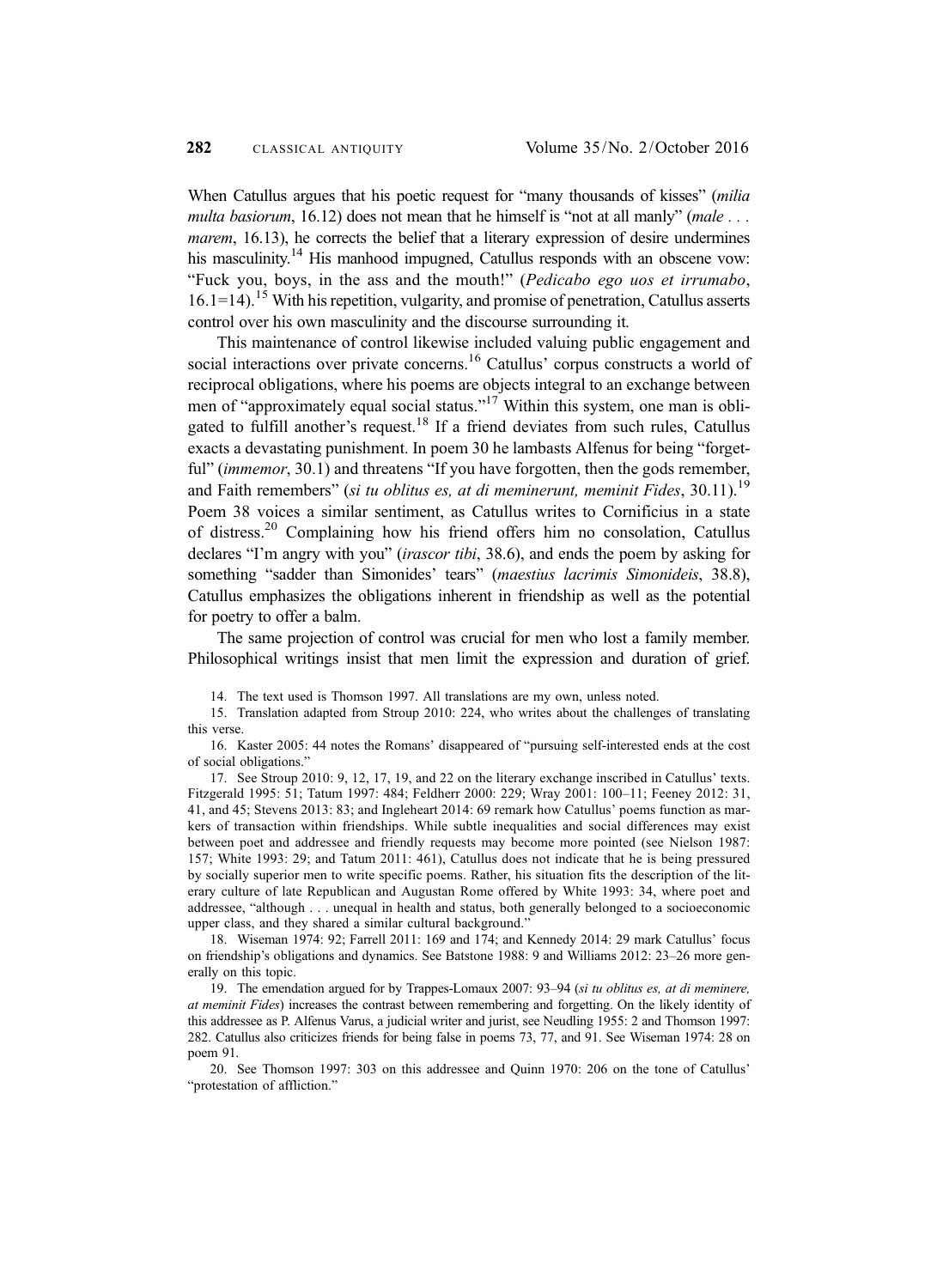Cicero, for instance, claims in the Tusculans that friends and relatives must help if a man's soul threatens to give itself over "in a womanly fashion to lamentation and tears" (lamentis muliebriter lacrimisque, 2.48).<sup>21</sup> Moreover, exempla, such as that of Marcus Horatius Pulvillus, showcase men's ability to complete their public duties in the face of a loved one's death.<sup>22</sup> Yet these normative discourses likely present a stricter portrait of male mourning than existed in actuality.<sup>23</sup> Evidence shows that men grieved and expressed emotion. Even Seneca, who claims that it is better to not grieve at all, does not demand that a friend utterly abstain from mourning, $24$  and an edict after Augustus' death required men mourn for a few days.<sup>25</sup>

Although the gender differentiation in mourning likely falls short of that prescribed by exempla and philosophical texts, there was pressure for elite men to manifest their grief in a brief and restrained manner.<sup>26</sup> Cicero, for instance, notes the pleasure it gives him to learn, after the death of Caesar's daughter, "about his courage and dignity . . . in his greatest sorrow" (de uirtute et grauitate . . . in summo dolore, Q. fr. 3.6.3).<sup>27</sup> Customs associated with death and its aftermath

21. To illustrate this point, Cicero quotes selections that show Odysseus' greater emotional restraint in Pacuvius' Niptra as compared with his wailing in Sophocles. According to Cicero, having been rebuked for his expressions of pain, Pacuvius' hero states "It is fitting to complain of bad fortune, not to lament it: This is the duty of man; weeping was added to women's nature" (conqueri fortunam aduorsam, non lamentari decet; / id uiri est officium: fletus muliebri ingenio additus, Tusc. 2.50). Even if Cicero manipulates these verses to suit his argument that men should endure pain without tears (Schierl 2015: 50–58), his use of them nonetheless demonstrates the force of such beliefs about masculine behavior in the late Republic. Another philosophical example of concern over excessive grief comes in Seneca's consolations to women, where, as Wilcox 2006 shows, Seneca's advice to mourn as briefly as possible shows that feminine traits of grief were so problematic that they should be avoided by both sexes. See also Erker 2009 on gender differentiation in mourning in Rome; and Treggiari 1991: 495; Braund and Gill 1997: 10; Wilcox 2006: 96n.7; and Konstan 2013: 24 on links between emotion, irrationality and feminine softness in philosophical writings and consolatory literature.

22. Livy writes how the consul Pulvillus, told of his son's death in the midst of dedicating a temple, pauses only to order that the body be buried and then completes his task, because he either did not believe the report or "had so strong a mind" (tantum animo roboris fuerit, 2.8.8; see Oakley 1965: 254). Cicero also cites this example at *Dom.* 139, where he implicitly contrasts the consul's "most steadfast resolution" (*constantissima mente*), a quintessentially masculine trait, with the character of Clodius, who "often behaved as a woman among men and a man among women" (inter uiros saepe mulier et inter mulieres uir fuisset).

23. See Richlin 2001: 231 and Erker 2009: 157 and 2011: 57 on this gap.

24. Ep. 63.1. While Seneca does this, though, he argues that core Roman morals are undermined by excessive grief and necessitate its suppression (Wilson 1997: 59–62).

25. Flower 1996: 28. For another example of men mourning in response to an imperial death, see the reaction to Germanicus' funerary urn in Tacitus, where it is impossible to distinguish "lamentations of men and women" (uirorum feminarue planctus, Ann. 3.1.4). Woodman and Martin 1996: ad loc. note how Tacitus emphasizes the "universality of grief" and "its outward manifestations." Treggiari 1991: 489–90 also comments on this passage and collects evidence claiming that Augustus groaned and cried at a kinswoman's death.

26. Koziak 2000: 27; Clark 2008: 269–71; Hope 2011: xvi-xvii; and Mustakallio 2013: 237 discuss cultural and familial factors that influence how and when people show emotions.

27. See Treggiari 1998: 15 on this passage. Other examples illustrate this point. Cicero, for instance, also urges his friend to limit his mourning (*Fam.* 5.16.5–6). Moreover, on the brevity of male grief, note Tiberius' appeal to Roman custom (Tac. Ann. 3.6.1 and see Woodman and Martin 1996: ad loc. and ad 3.12.5) and the distinction made in the case of Augustus' death, for which the period of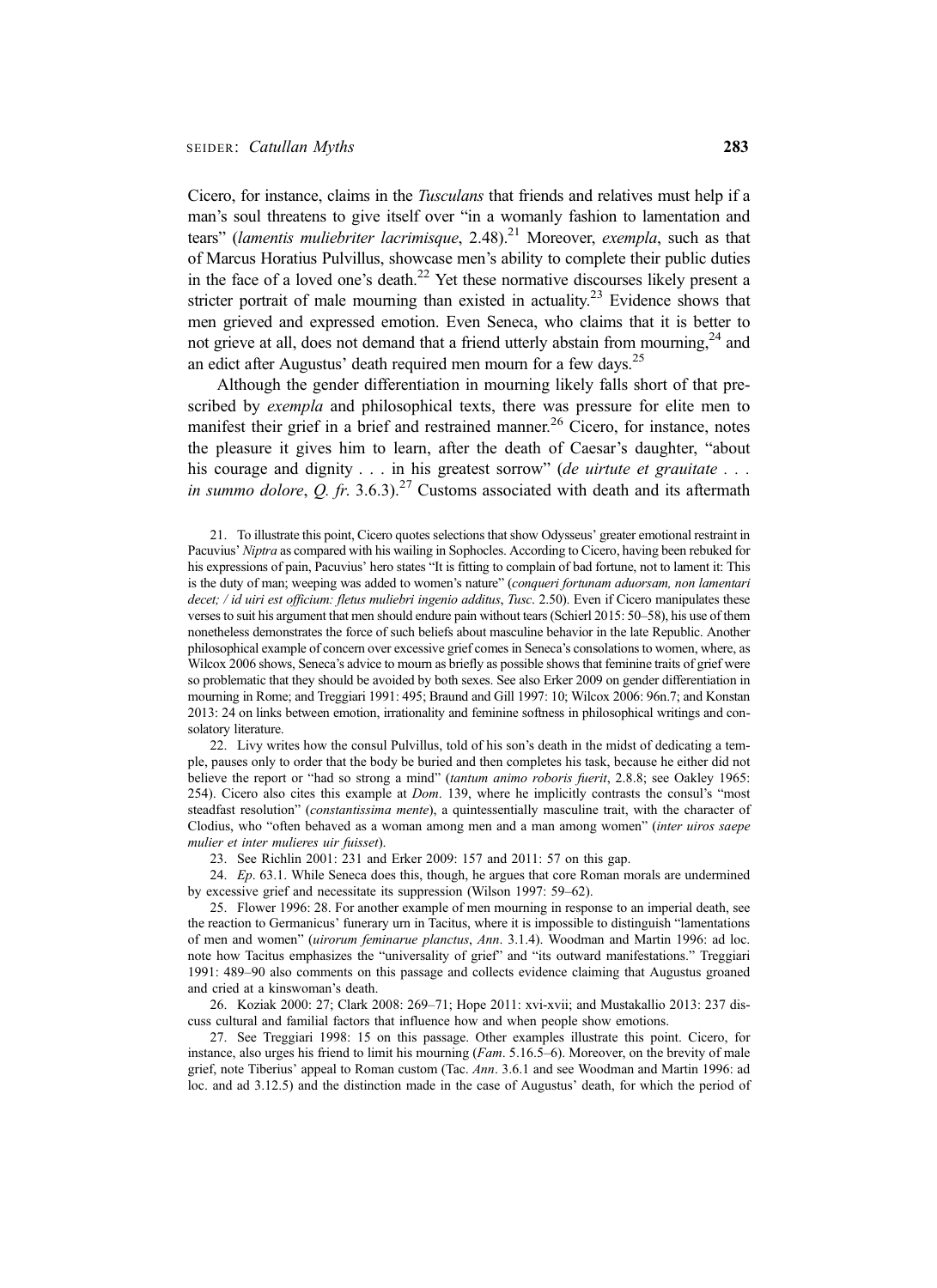illustrate this expectation. At funerals, women sang a repetitive chant called the *nenia* to help the deceased move toward the world of the dead,<sup>28</sup> while men delivered the *laudatio funebris*, a speech situating their loss within the community.<sup>29</sup> Following their ritualistic laments, women entered a period of formal mourning,  $30$ while men returned to public life after being purified,  $31$  where their reactions "were scrutinised, partly in sympathy, to see how they were coping, and partly to see how they lived up to an ideal of restraint in the display of grief and in ability to get back to 'business as usual."<sup>32</sup>

Against this backdrop, Cicero, who lived in roughly the same time period as Catullus and possessed a similar socioeconomic background,<sup>33</sup> provides good evidence for the pressures facing the poet. In the months after his daughter Tullia's death, Cicero's letters testify to his deep sadness as well as the burden he felt to hide that emotion. In the earliest epistles, Cicero tells Atticus how he retreats to his villa in Astura, where he is overwhelmed by weeping and desires only solitude.<sup>34</sup> With his "prolonged grief . . . judged by his contemporaries to be excessive and suspect,"<sup>35</sup> Cicero considers his attempts to project an image of control: "And I try all I can to restore not just my heart but also my face itself, if I can. If I do this, I sometimes feel I am doing wrong, while, at other times, I feel like I would be doing wrong if I do not" (omniaque nitor non ad animum sed ad uultum ipsum, si queam, reficiendum, idque faciens interdum mihi peccare uideor, interdum peccaturus esse nisi faciam, Att. 12.14.3.) Focusing on the difference between his face and heart, Cicero's words show his awareness of the strict standards of male emotional expression as well as the performative nature of Roman culture.<sup>36</sup> Along with the Romans' customs for mourning, these letters help to identify the characteristics of grief specifically gendered as feminine in the late Republic. Clustering around the notion of a lack of control, they include a long-lasting attention to the deceased and the visible expression of emotion:

men's mourning (a few days) is considerably less than the entire year expected of women (see Flower 1996: 28 on this and Wilcox 2007: 272 and Erker 2009: 135 on the regulation of the mourning period by gender). Also, as Flower 1996: 27–28 notes, the first punishment listed for Piso is that no women were permitted to mourn him, an edict revealing the assumption that mourning is done by women alone.

<sup>28.</sup> Dutsch 2008. See Treggiari 1991: 489–93 and Erker 2011: 40 on funeral rituals.

<sup>29.</sup> Erker 2011: 41–47, 51, and 57.

<sup>30.</sup> Erker 2011: 54–55.

<sup>31.</sup> Erker 2011:41–44. "Men were exempt from public duties" for nine days (Treggiari 1991: 493).

<sup>32.</sup> Treggiari 1998: 15. See also Treggiari 1991: 493–94; Greene 1998: 7; and Richlin 2001: 234 on how excessive grief would render a man effeminate.

<sup>33.</sup> This last factor is of considerable importance, as the gender division in mourning was most pronounced for the upper class (Richlin 2001 and Erker 2011).

<sup>34.</sup> See the letters closest in date to Tullia's death (especially, Att. 12.12, 14, 15, 16, 18, 19, 23, 25, 27, 29, 30, 31) as well as Treggiari 1991: 495–96 and 1998: 15–23; Erskine 1997: 36–39; and Baltussen 2009.

<sup>35.</sup> Wilcox 2005: 267, and see Fam 4.5 and 5.14 as well as Treggiari 2007: 136.

<sup>36.</sup> As Erskine 1997: 36 remarks, Cicero's letters depict his sadness as "a passion that needs to be brought under control," and he searches for a practical solution in the *Tusculans* (see Erskine 1997: 39–47 and Wilcox 2005: 277).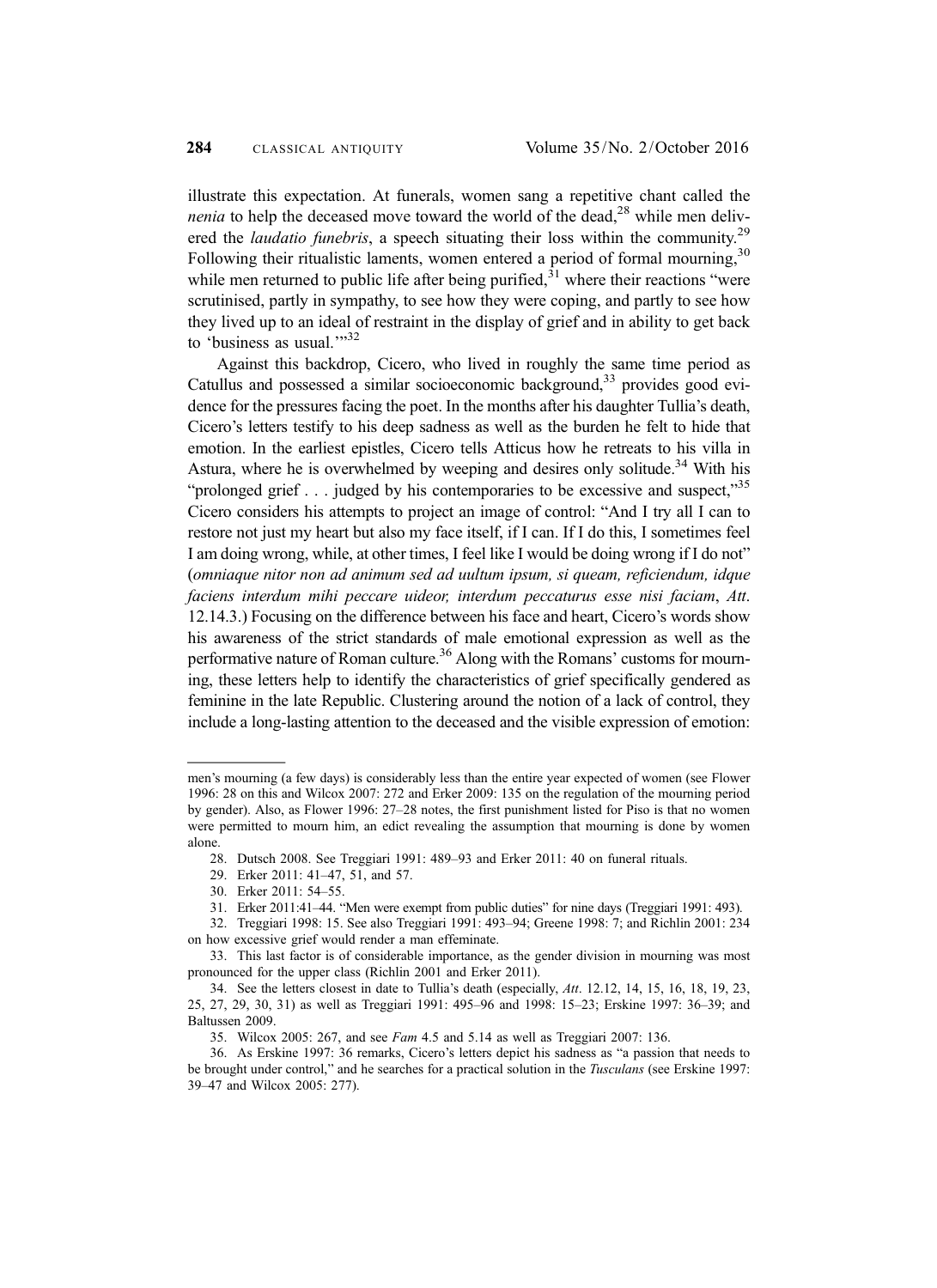behaviors that, it will be argued below, are consistent with the female mythological examples of mourning to which Catullus compares himself.

Apart from his reaction to his brother's death, Catullus often distances sadness from himself and undermines its seriousness. When he asks his friends to tell Lesbia their relationship is over, he transfers his loss onto the figure of a flower that is cut down by a plow.<sup>37</sup> In poem 3, meanwhile, Catullus minimizes the gravity of another's disaster so that he may focus on his own complaint. Here, the poet notes Lesbia's sorrow over her sparrow's death, but he shifts from appearing to lament the bird itself to mourning how his mistress' once attractive eyes are now marred by tears.<sup>38</sup> Lastly, when Catullus considers the grief of a fellow poet, he entertains the possibility that it may decrease the suffering of the dead. In Poem 96 he tells Calvus that their grief will help Quintilia, his deceased beloved:<sup>39</sup> if anything grateful can befall the tomb "from our grief" (*a nostro* ... dolore, 96.2), then "surely Quintilia's grief in her untimely death is not so great as her joy at your love" (certe non tanto mors immatura dolori est / Quintiliae, quantum gaudet amore tuo, 96.5–6). Here, Catullus voices the possibility that the grief of the living may help the dead, yet he couches this in a conditional statement, leaving his audience unsure whether any communication between Calvus and Quintilia actually occurs.<sup>40</sup>

While Quintilia may find happiness in Calvus' love and grief, Catullus makes no such claim for his brother, and his exploration of his own emotions differs from the other examples in his corpus as well as from Cicero's reaction to the loss of Tullia. Given that the rest of the article considers Catullus' response to his sibling's death, it is sufficient to say for now that his grief, personal and overwhelming, can neither be displaced, minimized, nor transformed into a positive force. In regard to Cicero, while he provides a productive point of comparison for Catullus, fundamental differences distinguish their expression of their emotions. While Cicero's private letters were meant for Atticus,<sup>41</sup> Catullus sets his grief in poems that, although they are addressed to individual friends, were written for and circulated among a wider audience.<sup>42</sup> This is significant for two reasons. Firstly, it means that Catullus chooses to make his reaction to his brother's death public, and by situating his grief within poems that emphasize the reciprocal duties binding himself and his addressees, he creates a tension between his social and commemorative obligations.<sup>43</sup> Secondly, this particular literary setting locates Catullus' performance of his grief in a

37. See 11.21–24, as well as Celentano 1991 and Greene 1998: 27–28 and 2006: 64.

38. 3.17–18. Dutsch 2008: 268–70 considers this poem a parody of a lament from the perspective of the nenia.

39. On whether Quintilia was Calvus' wife or mistress, see Thomson 1997: 529.

40. Stevens 2013: 190–94.

41. Steel 2005: 43–47.

42. While this is not the place for extensive discussion, Gaisser 2012: 27 offers a reasonable model for the circulation of Catullus' poems, suggesting that the poet's "actual audience" was drawn from a "potential contemporary audience . . . of well educated elite men (and some women) with literary interests . . . measured not in thousands but in a few hundreds at most."

43. Tuplin 1981: 119; Burgess 1986: 580–81; and Fitzgerald 1995: 17–18, 189, and 194–95 remark on the conflicting duties the poet feels after his brother's death.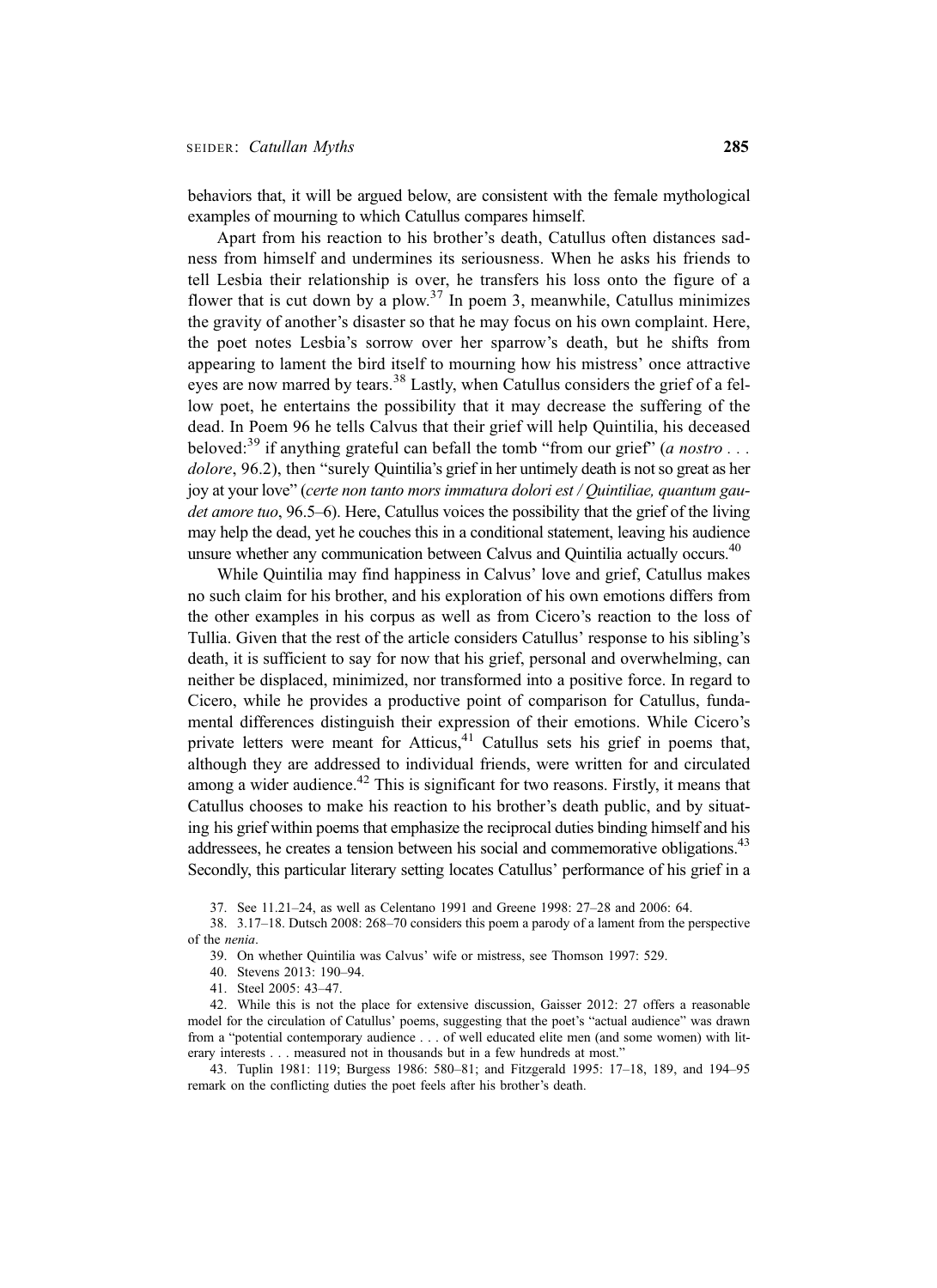liminal region, somewhere between the realm of philosophy and *exempla* (which urge men to suppress any reaction to loss), and "real life" (where gender differences still exist but may not be absolute). Perhaps best conceived of as "fictionalized representations of reality," <sup>44</sup> Catullus' poems engage with everyday Roman cultural expectations, but they do so on a poetic stage that likely invokes some of the more restrictive expectations about male grief expressed elsewhere in literature.

#### COMPLETION WITHOUT CLOSURE: POEM 101

Out of all of Catullus' poems about his brother, the poet comes closest to him in poem 101. Here, he stands before his sibling's grave and speaks to him directly in a seemingly masculine pose. Even as he attempts to perform the rituals of mourning in a masculine role, though, any sense of finality is precluded by internal cues within the poem and, more significantly, by a series of allusions that recall Catullus' feminine portraits of his grief.

Poem 101 contrasts Catullus' trip to his brother's grave with the impossibility of contact. Five spare couplets fashion its amalgam of action and futility (101.1–10):

> Multas per gentes et multa per aequora uectus aduenio has miseras, frater, ad inferias, ut te postremo donarem munere mortis<sup>45</sup> et mutam nequiquam alloquerer cinerem, quandoquidem fortuna mihi tete abstulit ipsum, 5 heu miser indigne<sup>46</sup> frater adempte mihi. nunc tamen interea haec, prisco quae more parentum tradita sunt tristi munere ad inferias, <sup>47</sup> accipe fraterno multum manantia fletu, atque in perpetuum, frater, aue atque uale. 10

Having sailed through many people and many seas, I come to these wretched last rites, brother, so that I might present you with this final offering for death and speak to the silent ashes, all to no avail, since fortune stole you yourself from me, alas wretched brother wrongfully taken from me.

44. Du Quesnay and Woodman 2012b, 257. Gaisser 1993: 3 and Nelis 2012: 11 offer similar views.

45. Trappes-Lomax 2007: 279 proposes to emend this verse to ut te postremo donarem munere,  $\langle$ frater>, but *mortis*, while challenging to interpret, may be interpreted as qualifying Catullus' gift. Moreover, the addition of *frater* would destroy the elegant repetition of that word at four line intervals.

46. Trappes-Lomax 2007: 280 emends indigne to indigno, based on Catullus' usage of adjectives. Yet retaining the adverb allows its meaning to describe the shocking nature of the brother's death as well as its impact on Catullus (see Fordyce 1961: ad loc. on this point).

47. The emendations of Trappes-Lomax 2007: 280 in lines 7-8 (haec tamen interea, prisco quae more parentum / tradita sunt tristis munera ad inferias) weaken the poem's temporal movement by excising nunc. (See Gaisser 2012: 118–21 on the poem's temporal and rhetorical structures.) While *tristi munere* is an opaque phrase, clarity is not a pressing enough reason to emend and ambiguity often has value in Catullus' text (Skinner 2008: 181–83 and Heyworth 2008).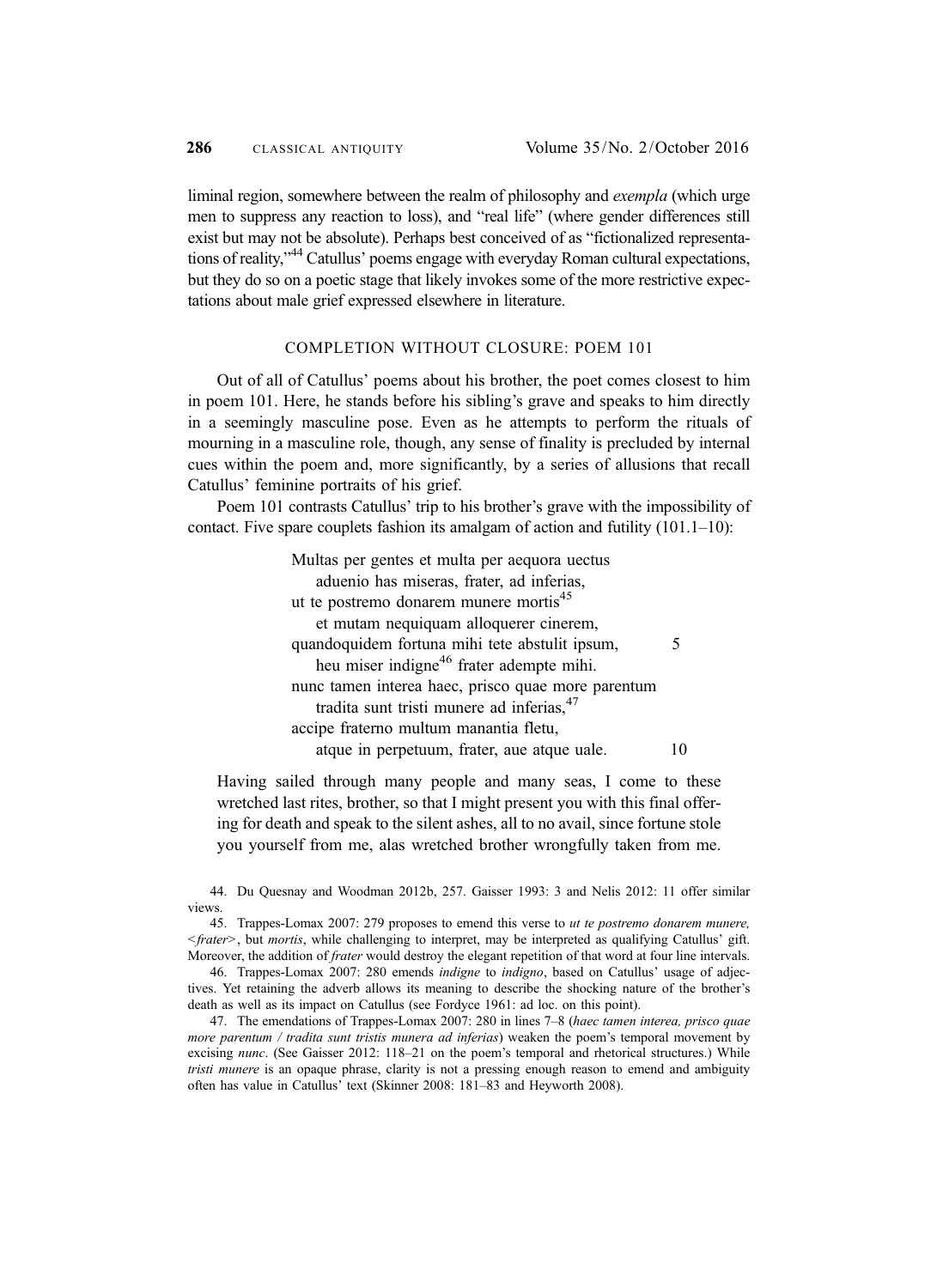Now nevertheless, as for these things, which in the old custom of our ancestors were given as a gloomy offering for the last rites, accept them, drenched with a brother's tears, and forever, brother, hail and farewell.

The poet addresses his brother with an arresting immediacy, and the poem's multiple deictics and second-person forms emphasize Catullus' presence at this particular place in this particular moment.<sup>48</sup> From the most basic perspective, his location enables him to perform the necessary funerary rites, something brought out by the references to rituals in lines 2, 3, 7, 8, and 10 and the conclamatio of frater in the same metrical seat in lines 2, 6, and  $10^{49}$  Yet, in spite of these gestures toward finality, the poem mitigates against any closural movement.<sup>50</sup> Most broadly, as G. O. Hutchinson (2008: 129) points out, it brings together "the emotional contact of address . . . with the futility of speaking to the dead."<sup>51</sup> The same tension animates its syntax. The present tense main verb, "I come" (aduenio, 101.2), leads into a purpose clause with two imperfect verbs, "I might present . . . I might speak" (donarem . . . / . . . alloquerer, 101.3–4), a sequence showing that Catullus intended these actions when he began his journey but cannot perform them now.<sup>52</sup> Even the poem's end, where Catullus draws on words spoken at a funeral, juxtaposes connection and separation: "*ave* carries the dual meanings of 'hail' and 'farewell' and combines them to create a bitter irony."<sup>53</sup>

Above and beyond these tensions within the poem, a Homeric allusion raises further questions about the efficacy of Catullus' actions. Gian Biagio Conte (1971: 326) first noted that the poet's travels invoke the *Odyssey*'s proem  $(Od. 1.1-4)$ :

> Ἄνδρα μοι ἔννεπε, Μοῦσα, πολύτροπον, ὃς μάλα πολλὰ πλάγχθη, ἐπεὶ Τροίης ἱερὸν πτολίεθρον ἔπερσε・ πολλῶν δ᾽ ἀνθρώπων ἴδεν ἄστεα καὶ νόον ἔγνω, πολλὰ δ᾽ ὅ γ᾽ ἐν πόντῳ πάθεν ἄλγεα ὃν κατὰ θυμόν ...

48. A list includes has (2) frater (2, 6, 10); te (3); tete (5); miser (6); adempte (6); haec (7);  $accepto(9)$ ; aue (10); and uale (10), with tete being the earliest repeated apostrophe in Latin hexameters (Wills 1996: 82). See also Williams 1968: 186 on the "directness and immediacy" of Catullus' "self-expression" in the poem.

49. Syndikus 1987: 107; Treggiari 1991: 485; Thomson 1997: 537; and Gaisser 2012: 120.

50. For an alternative view, see Clarke 2008: 142, who writes that Catullus has commemorated his brother in such a way "that will enable him to be buried in the past."

51. Bignone 1945: 371; Quinn 1970: ad 5–10; and Stevens 2013: 177 and 179 remark on this futility.

52. While *aduenio* can signify the perfect *adueni* and may introduce a secondary sequence subordinate clause (Kroll 1959: ad loc.), it is also possible to interpret it as a true present and view the subjunctives as dependent on uectus (see Biondi 1976: 412; Gaisser 2012: 131 and 131n.29; and Stevens 2013: 181–82; Thomson 1997: ad loc. entertains both possibilities). Catullus' aims precede his arrival (Fordyce 1961: ad loc. and Quinn 1970: ad loc.), and the imperfects *donarem* and *allo*querer show a potential that will never be fulfilled. Trappes-Lomax 2007: 279–80, emends *aduenio* to adueni, a change he claims would move the line away from being "so jauntily dactylic a hexameter." Yet, in addition to the arguments above about *uectus*, the line's dactylic nature effectively contrasts with the next verse's five spondees, which undercut the momentum of Catullus' arrival and his incipient hope for closure at his brother's gravesite.

53. Howe 1974: 276. See also Ferguson 1985: 312 and Fedeli 1990: 18 and 104–105 for analysis of other details that emphasize the hopelessness of Catullus' efforts.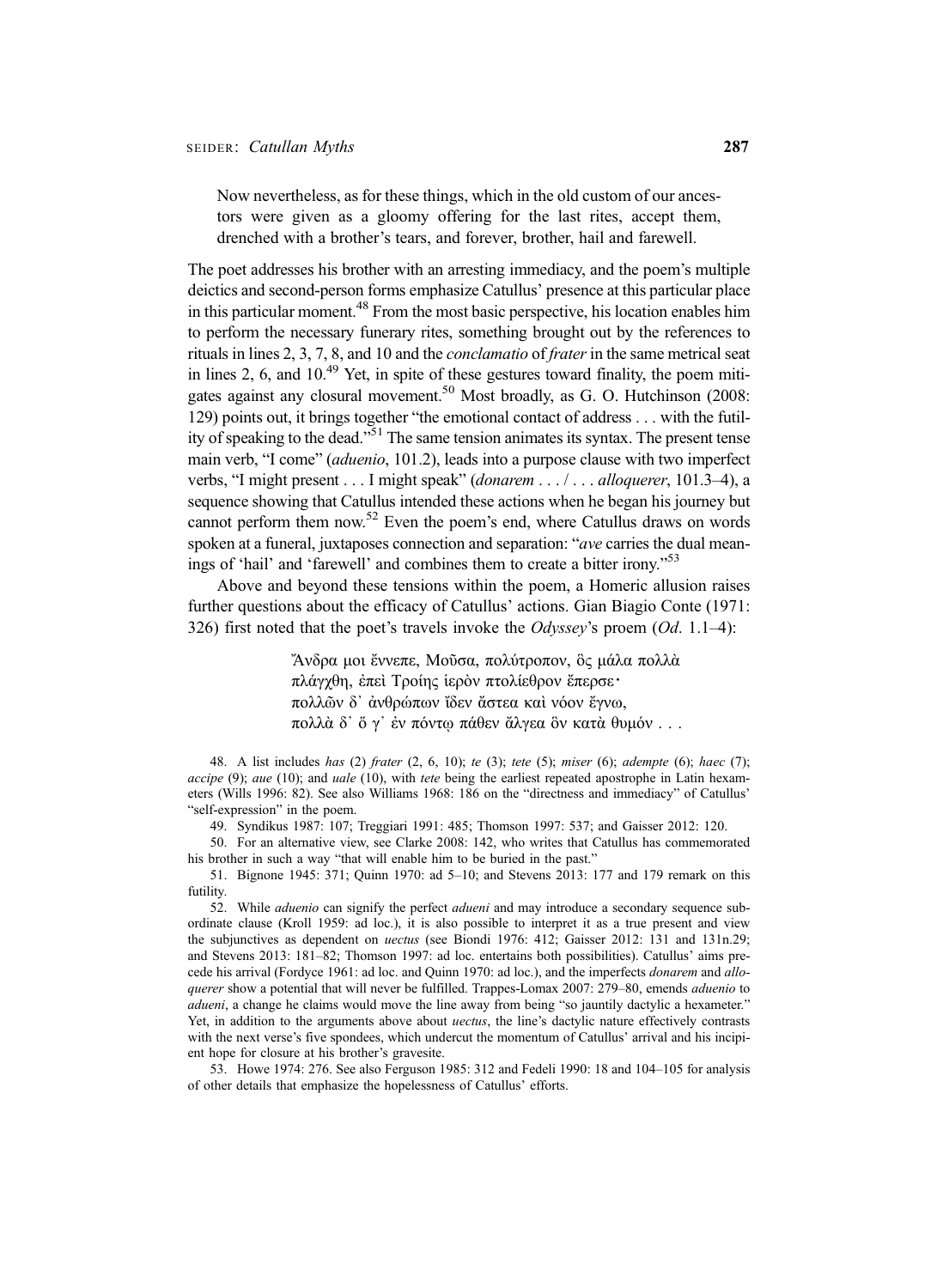Sing to me, Muse, of the man of many ways, who was driven many places after he sacked Troy's holy citadel; he saw the cities of many men and learned their minds, and he suffered many pains in his heart on the sea. . .

Catullus' voyage "through many peoples and many seas" (multas per gentes et multa per aequora, 101.1) recalls this opening encapsulation of Odysseus' homeward journey, wherein the Greek hero "was driven to many places" (μάλα πολλά / πλάγχθη, 1.1–2); saw the cities "of many men" (πολλῶν ... ἀνθρώπων, 1.3); and suffered "many pains on the sea" (πολλά ... ἐν πόντω ... ἄλγεα, 1.4). These phrases, centering on a sea journey through numerous peoples and places, link the poems together, a connection buttressed by the passages' similar locations.<sup>54</sup> Conte (2007: 174) claims that Catullus alludes to the *Odyssey* "to make Odysseus' mythical journey well up through his words." Giuseppe Gilberto Biondi (1976), meanwhile, argues for a more specific referent: namely, Odysseus' journey to the underworld in Odyssey 11, where Odysseus enjoys the type of communication with the dead denied to Catullus.<sup>55</sup> Neither possibility rules out the other, and each emphasizes Catullus' yearning for contact with his brother as well as the denial of that connection.

A series of allusions to other Catullan poems suggest that these tensions need to be evaluated within the poet's larger portrait of his grief. Given its focus on his brother, poem 101 is linked to poems 65, 68a, and 68b, the only other poems in Catullus' corpus that mention his sibling. Specific verbal allusions reinforce this thematic connection. The phrase *frater adempte mihi* appears at the end of 68a.20, 68b.92, and  $101.6$ ,<sup>56</sup> an intertextual repetition that echoes and expands the *concla*matio of frater in poem 101. Other verbal cues join poems 101 and 65, as *manantia* (101.9) recalls manans (65.6), which describes the Lethe River washing over Catullus' brother's feet, and manat (65.24), which denotes the blush of a figure to whom Catullus has been compared.<sup>57</sup> Lastly, the Homeric allusion in poem 101 brings Troy to mind and thereby invokes poems 65 and 68b, the only places where Catullus reveals the site of his brother's burial.<sup>58</sup> In these three poems, along with poem 66, presented as the companion piece to poem 65, Catullus frequently links himself with female figures of mourning from myth. As I argue in the rest of the article, these cross-gender connections associate the poet with marked feminine modes of grief,

54. The Odyssey is not the only text to which this poem alludes; Williams 1968: 185–86; Bellandi 2007: 271–340; and Gutzwiller 2012:  $104-107$  analyze its relationship with Mel.  $AP$  7.476.

55. See also Gaisser 2012: 138 on how "Catullus, despite his own Odyssean journey, lacks the power of an epic hero: he cannot bridge the gap between life and death to reach his kinsman."

56. Feldherr 2000: 226 writes that these near identical-lines "construct the poet's oeuvre as a monument supplementing the epigraph." More broadly speaking, Maggiali 2008: 182 and Gaisser 2012: 132n.37 observe how multiple aspects of the lament in poem 101 are found in 65.5–14, 68a.15–26, and 68b.90–100. The imagery of water and a journey by ship in poem 101 also further connects this composition with poems 65 and 68a (see p. 305).

57. These represent three of the word's four appearances in the Catullan corpus, with the only other occurrence coming at 64.344 (manabunt). This tally comes from a survey of McCarren 1977.

58. Gaisser 2012: 138.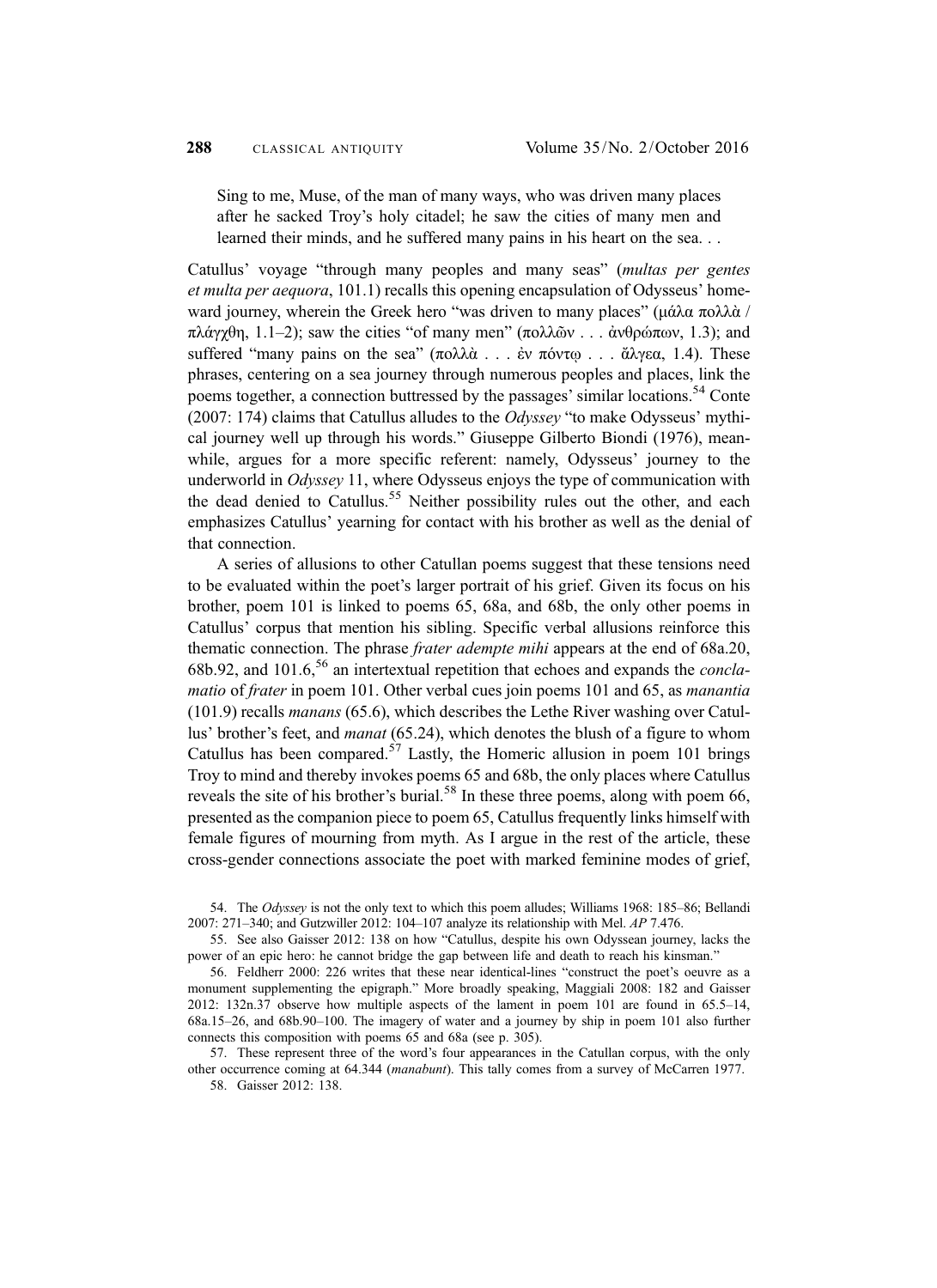specifically a lengthy focus on the dead and an expansive expression of emotion that he incorporates within his masculine performance of mourning in poem 101.

### FEMININE MODELS OF MOURNING: POEMS 65 AND 66

Recalled through its focus on his brother's death as well as the link between manans (65.6), manat (65.24), and manantia (101.9), poem 65 expresses the intensity of Catullus' emotions through comparison with female mythological figures. Catullus details his conflict between dueling obligations: the necessity to mourn his brother and to reply to Hortalus' request for a poem.<sup>59</sup> Trying to negotiate a satisfactory response, Catullus looks toward feminine modes of mourning even as he writes within a masculine environment. By the end of the poem, Catullus has associated his grief with a ceaseless focus on and an invariable lament for the dead. Moreover, when he does satisfy his friend with a translation of Callimachus in poem 66, Catullus still explores his emotions through the experience of a female figure.

Even before Catullus discloses his brother's death, he evokes the difficulty of creating a new work. The poem's opening address effaces his presence (65.1–4):

> Etsi me assiduo defectum cura dolore seuocat a doctis, Hortale, uirginibus, nec potis est dulcis Musarum expromere fetus mens animi, tantis fluctuat ipsa malis  $-$ <sup>60</sup>

Even if care calls me, worn out from continuous grief, away from the learned virgins, Hortalus, and my mind's thought cannot bring forth the Muses' sweet fruits and is itself tossed about by great evils —

These couplets reveal that Catullus struggles to write while hiding his suffering. The poem's first word, "Even if" (*Etsi*), promises that its clause's claims will be overcome.<sup>61</sup> By setting "me" (*me*) directly after this conjunction, Catullus undermines his position, an effect compounded by the pronoun's elision with *assiduo* ("continuous").<sup>62</sup> Conversely, *Hortale* ("Hortalus"), placed between *doctis* ("learned") and

<sup>59.</sup> On the identification of this addressee as the orator Q. Hortensius Hortalus or his son, see Neudling 1955: 83–86; Tatum 1997: 489; Thomson 1997: 526; Stroup 2010: 84, 85n.50, 192n.58, and 279–80; and Du Quesnay 2012: 154–56. On social obligation in Catullus 65, see Stroup 2010: 199–206.

<sup>60.</sup> Like Quinn 1970 and Thomson 1997: I punctuate the end of line 4 with a dash. Trappes-Lomax 2007: 207 prefers a semi-colon, yet the notion that lines 5–14 are a parenthesis works well in terms of the poem's tension between Catullus' obligations to his brother and addressee.

<sup>61.</sup> Clarke 2008: 135 remarks how this "abrupt beginning . . . flings the reader into the midst of [Catullus'] tumultuous frame of mind."

<sup>62.</sup> Conversely, the distance between me and uirginibus expresses the poet's separation from the Muses (Ferguson 1985: 209).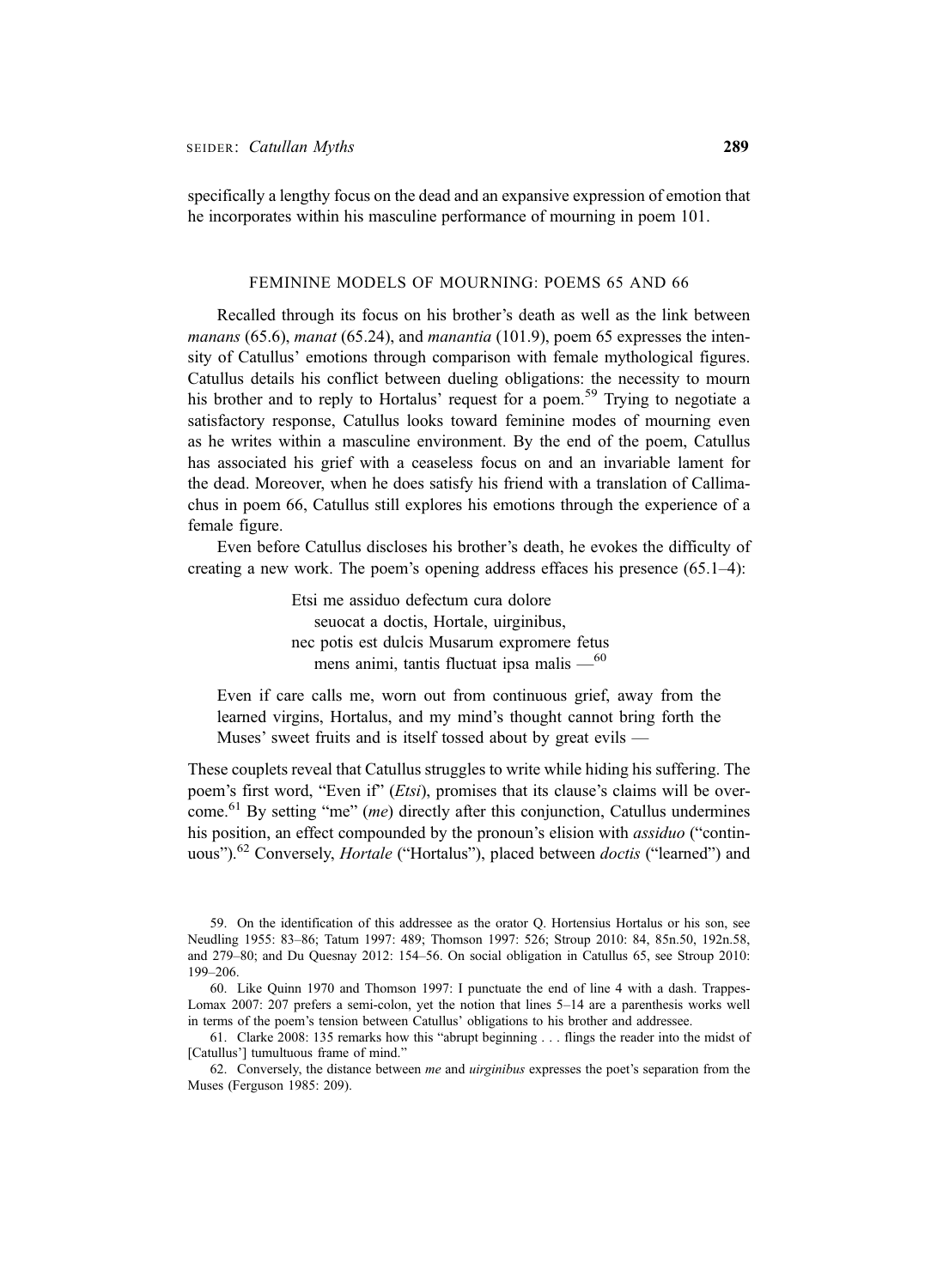uirginibus ("virgins"), emphatically points to the type of erudite and polished composition Catullus' addressee awaits.<sup>63</sup>

The anacoluthon at the end of verse 4 unveils the specific origin of Catullus' anguish,<sup>64</sup> orienting his brother's death around a nexus of guilt, forgetting, and separation. After speaking of how his mind is "tossed about" (*fluctuat*,  $65.4$ ),  $65$ Catullus turns toward his sibling  $(5-14)$ :

> namque mei nuper Lethaeo in gurgite fratris 5 pallidulum manans alluit unda pedem, Troia Rhoeteo quem subter litore tellus ereptum nostris obterit ex oculis. \*\*\*\*\*\*66 numquam ego te, uita frater amabilior, 10 aspiciam posthac? at certe semper amabo, semper maesta tua carmina morte canam, qualia sub densis ramorum concinit umbris Daulias, absumpti fata gemens Ityli. —

for recently the running water in the Lethaean stream lapped the poor pale  $\frac{1}{100}$  foother, who the Trojan earth crushes beneath the Rhoetean shore, snatched from my eyes  $*$ Will I never, brother more beloved than life, see you after this? But surely I will always love you, I will always sing songs saddened by your death,<sup>68</sup> such as the Daulian sings under the dense shadows of branches, mourning the fate of her slain Itylus. –

As the poem moves from the metaphorical buffeting of Catullus' mind to the actual water of Lethe, "recently" (nuper, 65.5) sets his brother's death in the near past. Already, though, the poet faces the challenge of commemoration. In the Greco-Roman underworld, a shade must drink from Lethe and forget his previous life before being reborn as a different person. $69$  Having approached the river,

64. Ferguson 1985: 209 also remarks on how line 5 reveals to the audience what has happened.

<sup>63.</sup> "The topos of the carmen iussum . . . signals friendship between author and addressee" (Tatum 1997: 489), even as Catullus describes his challenge in honoring his friend's wishes.

<sup>65.</sup> Flucto (OLD 1 and 2) often describes the ocean and its effects, and here it links Catullus' suffering with Lethe's touching of his brother.

<sup>66.</sup> See Thomson 1997: ad loc. on this gap in the poem.

<sup>67.</sup> Gaisser 2012: 93–94 notes the pathos communicated by the diminutive pallidulum.

<sup>68.</sup> As Wiseman 1969: 18 and Thomson 1997: ad loc. remark, maesta tua . . . morte reflects the change in Catullus' songs caused by his brother's death.

<sup>69.</sup> The name Lethe comes from λήθη, which means "forgetfulness" or "forgetting," and the association between forgetting and the underworld likely goes back to proto-Indo-European myth (Lincoln 1982). Pl. R. 621a and Verg. A. 6.713–15, 748–51 describe the oblivion a drink from Lethe brings to shades.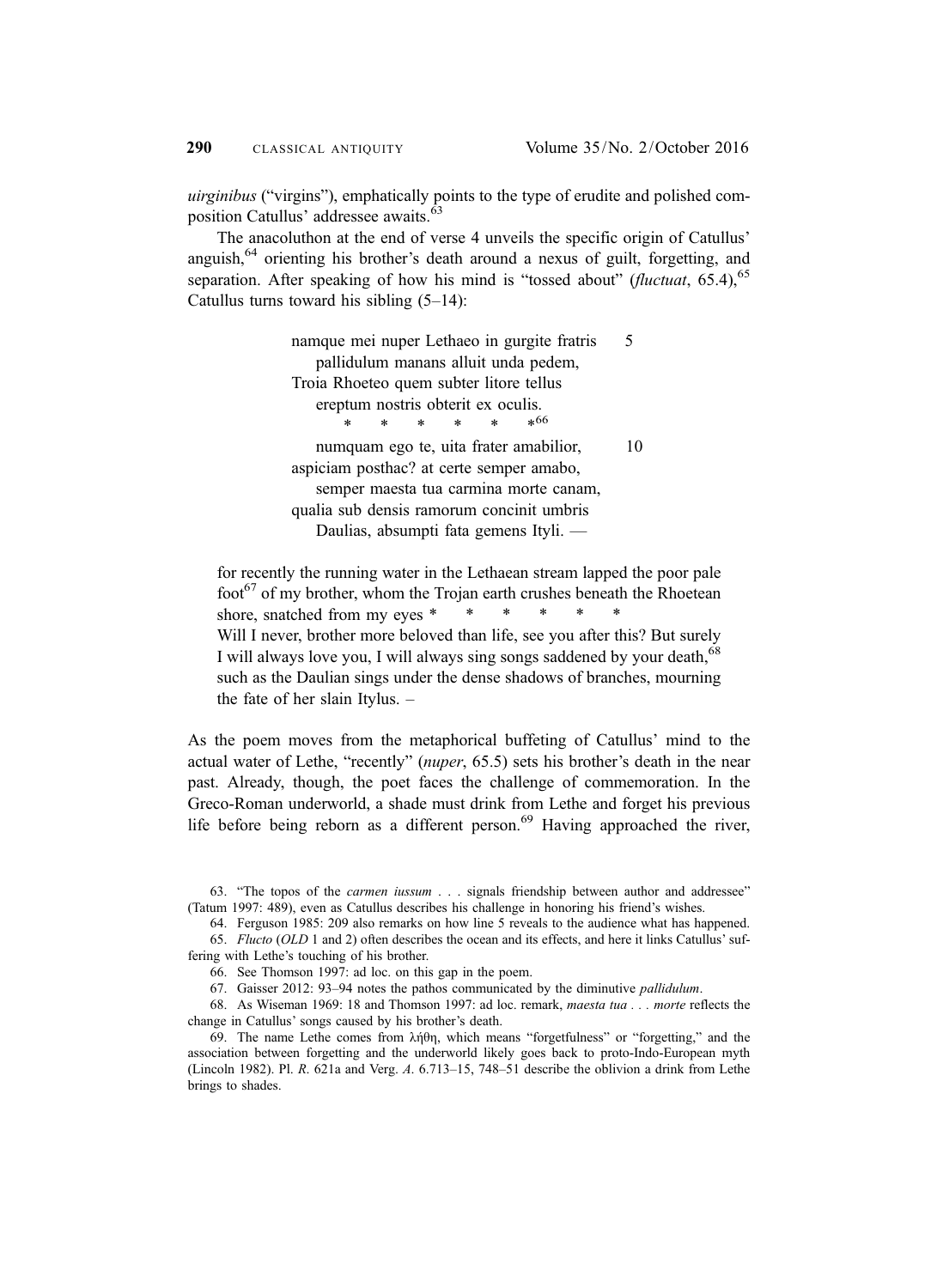Catullus' brother will soon forget him, and this impending oblivion transfers the burden of remembering to the poet. $70$ 

His sibling's resting place complicates Catullus' task by creating mythological and geographical distances. The metrical flourish of the adjectives Troia Rhoeteo ("Trojan Rhoetean"), which occupy the beginning of line 7 up to its caesura, grants them an added prominence.<sup>71</sup> Troia ("Trojan") recalls the Trojan War and all who died fighting it, while *Rhoeteo* ("Rheotean") alludes to a single, more problematic death. Ajax was buried on the Rhoetean shore after he ended his life in madness and frustration, and the commemorative difficulties that attended his suicide encircle Catullus and his brother.<sup>72</sup> Troy's distant location likewise impedes his commemorative efforts.<sup>73</sup> Troia and Rhoeteo confer a specificity on the site of the corpse that only emphasizes its far-flung location, a pathetic effect accentuated by the verse's structure: quem (Catullus' brother) is literally enveloped by Troia . . . tellus ("the Trojan earth") and Rhoeteo . . . litore ("the Rhoetean shore"), a construction that renders the siblings' separation all the more permanent.<sup>74</sup> The couplet's second line brings this feeling to a climax. The violence of "snatched" (ereptum) and "crushes" (*obterit*), along with the specification "from my eyes" (*ex nostris* . . . *oculis*), heighten Catullus' awareness of his need to remember his brother in the face of the gap between them.

Catullus' consideration of his grief orients the poem further from Hortalus and closer to myth. After apostrophizing his brother in line 10, Catullus asserts his perpetual love and promises he will always sing mournful songs. Lines 13–14 leave behind a public, masculine environment for a private, feminine realm. Catullus'simile likens his songs to those sung by a woman who, transformed into a nightingale, always laments the son she killed.<sup>75</sup> These details link his poetry with a feminized version of mourning: the nightingale's trills, enclosed "under the dense shadows of branches" (sub densis ramorum . . . umbris, 13), exist as an unabated and invariable lament, distant from

70. Sweet 2006: 89 and Woodman 2012: 138. Clarke 2008: 136 notes how gurgite heightens the threat of oblivion.

71. Additionally, as Woodman 2012: 139 shows, the fronting of Troia and Rhoeteo outside their clause brings out "the distance and foreignness of the locality," while, as Ferguson 1985: 209 remarks, "the juxtaposition of Troia with pedem in the previous line reminds us of the end of his brother's journey."

72. APl. 7.146.1; Str. 13.1.30; and Plin. Nat. 5.125 place Ajax's burial on the Rhoetean shore. The dialogue between Teucer, Odysseus, Agamemnon, and the Chorus in S. Aj. 1163–420 centers on the question of Ajax' corpse. Although this tragedy ends with the agreement that Ajax will receive a proper burial, in the Little Iliad (fr. 3) Ajax is denied cremation (there depicted as the more typical rite) and buried instead. Verg. A. 6.505–506 may look back to the difficulties the location of his brother's grave poses to Catullus (see Bleisch 1999: 213–18 and Horsfall 2013: ad loc.).

73. It also prevented Catullus from being at his deathbed. On the rituals expected of a relative at this time, see Treggiari 1991: 484–85.

74. Woodman 2012: 140 notes the mimicking effects of the line's syntax.

75. See Forbes Irving 1990: 99–107 on various interpretations of this metamorphosis. Monella 2005: 236–41 argues that the nightingale represents not just Catullus' song but elegiac poetry. As Stroup 2010: 203 notes, the nightingale was connected with poetry in antiquity.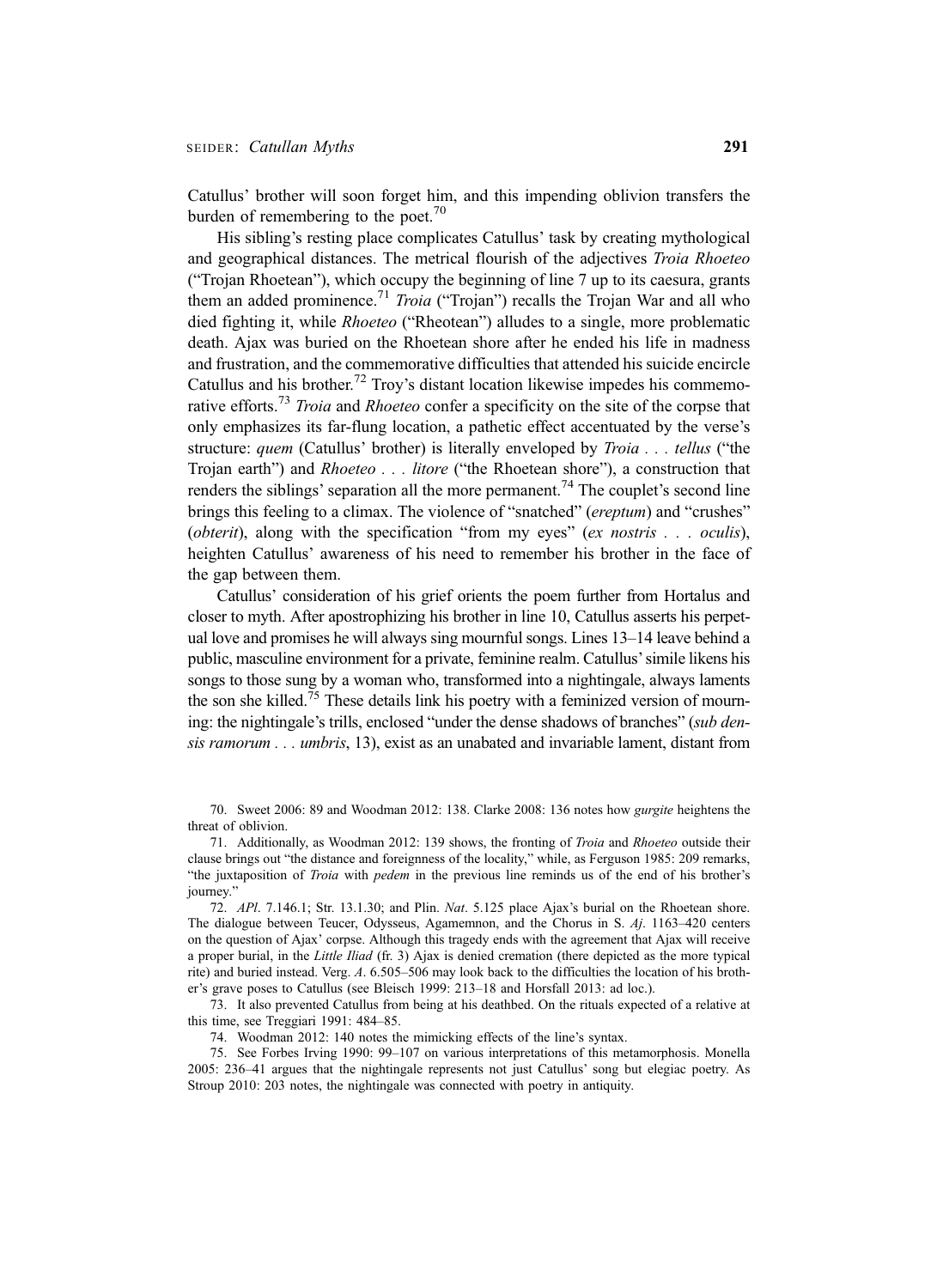any societal obligations to the living.<sup>76</sup> The only time in his corpus "when Catullus" imagines himself as a singer,"<sup>77</sup> this vision focuses his eternal song on his own private emotions. The cross-gender comparison illuminates how Catullus' sorrow overflows the confines of masculine mourning. Such uncontrolled grief, absent any engagement with another, is antipodal to Republican codes of male behavior.<sup>78</sup>

The well-known myth to which Catullus alludes makes him responsible for his brother's passing. Daulias ("Daulian"), conspicuously placed at the beginning of line 14, refers to Procne, the wife of the Daulian king Tereus, and recalls the story of how she, after learning that Tereus raped her sister Philomela, conspires with Philomela to kill Itys, Tereus' son by Procne. In the end, Procne, Philomela, and Tereus are transformed into birds, $^{79}$  and Procne's eternal song stands as a paradigm of unremitting mourning. Her story prompts a reimagining of Catullus' relationship with his brother. Instead of siblings, they are likened to mother and son, a situation that suggests Catullus should have been nurturing his brother and that he, like Procne, may be culpable for his loved one's death. $80$  Furthermore, the destruction of Procne's human form through her mourning alludes to a darker end for Catullus as well.

The second name in line 14, *Ityli*, brings Catullus into the orbit of the Trojan War by alluding to an older, less common version of the tale.<sup>81</sup> Specifically, *Ityli* recalls *Odyssey* 19<sup>82</sup> where Penelope recounts how Aedon, jealous of her sisterin-law Niobe's many children, attempts to kill one of her sons. Instead, though, in a moment of "senseless folly" (δι᾽ ἀφραδίας, Od. 19.523), she murders her own offspring, Itylus. Aedon is then transformed into a nightingale who forever mourns her son's death, calling out his name again and again.<sup>83</sup> The story of Aedon, like that of Procne, makes Catullus responsible for his brother's demise

76. See Block 1984: 55 on this simile's impact on the poem's portrayal of the depth of Catullus' grief. This feminine, wordless grief represents "the earliest form of mourning . . . there is" (Clarke 2008: 139) and hints at the poet's almost nonhuman mode of expression (Stevens 2013: 132–33).

77. Farrell 2011: 175.

78. Wailing is a distinctively feminine practice in Rome (Erker 2011: 44 and Richlin 2001: 238–40).

79. In Greek versions, Tereus is transformed into a hoopoe, Procne a nightingale, and Philomela a swallow, while many Roman authors, but not Catullus, often reverse the sisters' birds.

80. Stehle 1997: 109n.120 remarks that a myth such as the one of the nightingale "depletes the mother's power by making her responsible for her grief and destroyed by it." As Sweet 2006: 90 observes, the bird's "song is both sad and guilty." More generally, a woman's self-mutilation invokes the idea that she "is expected to blame herself for the death" (Richlin 2001: 241) and, in Greek literature, a mother's loss of a child is characterized as immeasurable (Loraux 1990: 57–65).

81. See Kroll 1959: 198 and Holzberg 2002: 153–54 on Catullus' reference to two forms of the myth.

82. Odyssey 19 is the oldest source for this version (Forbes Irving 1990: 248; Russo, Fernandez-Galiano, and Heubeck 1992: ad 19.518–24; Monella 2005: 17–21). See Wiseman 1969: 18 and Sweet 2006: 90 on two verbal links that confirm this allusion. "Under the dense shadows of branches" (sub densis ramorum . . . umbris, 65.13) echoes "on the dense leaves of the forest" (δενδρέων ἐν πετάλοισι . . . πυκινοῖσιν, 19.520), and "mourning the fate of her slain Itylus" (absumpti fata gemens Ityli, 65.14) recalls "lamenting her son, dear Itylus" (παῖδ' ὀλοφυρομένη Ἴτυλον φίλον, 19.522).

83. Rutherford 1992: ad 518–24.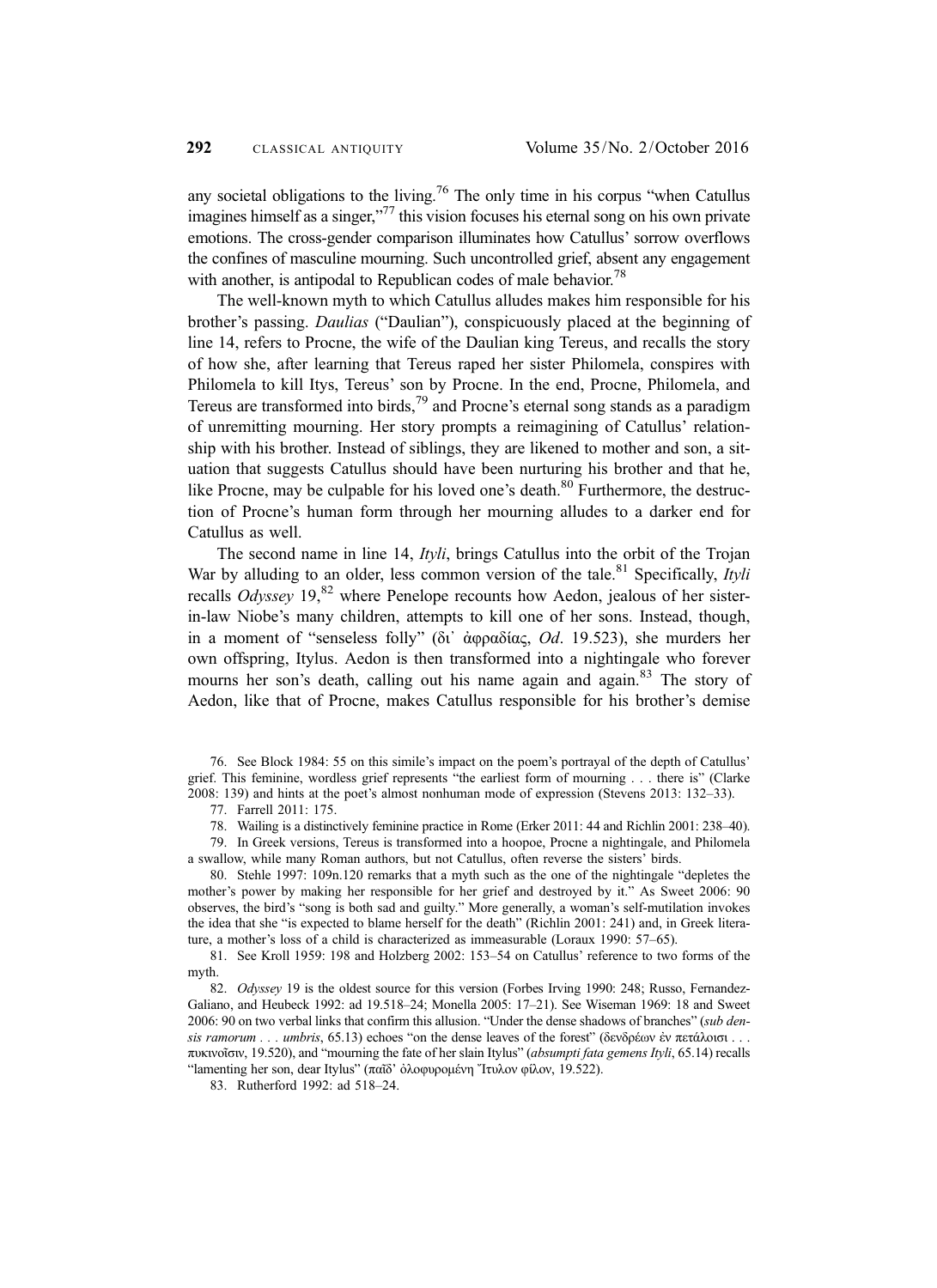and underscores how his grief transforms him. Yet, due to its rarity, this variant prompts further consideration of its Homeric context.

Several similarities between Catullus and Penelope reveal that two equal obligations overwhelm the poet. Like Catullus, Penelope elucidates her feelings with a simile invoking this myth. Unknowingly addressing the disguised Odysseus, Penelope describes how she "laments" (ὀδυρομένη, 19.513; ὀδυρομένην, 19.517) both day and night. In particular, disquiet seizes her when all others sleep (Od. 19.518–24):

> ὡς δ' ὅτε Πανδαρέου κούρη, χλωρηῒς ἀηδών, καλὸν ἀείδῃσιν ἔαρος νέον ἱσταμένοιο, δενδρέων ἐν πετάλοισι καθεζομένη πυκινοῖσιν, 520 ἥ τε θαμὰ τρωπῶσα χέει πολυηχέα φωνήν, παῖδ' ὀλοφυρομένη Ἴτυλον φίλον, ὅν ποτε χαλκῷ κτεῖνε δι' ἀφραδίας, κοῦρον Ζήθοιο ἄνακτος, ὣς καὶ ἐμοὶ ...

As when Pandareos' daughter, the greenwood nightingale, perching on the forest's dense leaves, sings her beautiful song at spring's beginning, the nightingale, who, splendidly varying her notes, pours out her many-toned song, lamenting her son, dear Itylus, son of king Zethos, whom she once killed in senseless folly with a sword, in this way also for me . . .

After describing the nightingale's song, Penelope relates her situation to the bird's. "In this way" ( $\hat{\omega}$ ,  $Od$ . 19.524), Penelope says, she does not know whether she should marry a suitor or await Odysseus' return. Through this comparison, Penelope points to the responsibility she feels for Telemachus' suffering as the suitors devour his patrimony.<sup>84</sup> Again associating Catullus with a woman who feels guilty for her actions, $85$  this likeness draws attention to the poet's impossible conflict: $86$ the equal importance of son and husband to Penelope implies that Catullus feels a similar duty to Hortalus and his brother.

Just when Catullus' grief seems ready to engulf the entire poem, the poet returns to Hortalus' request. <sup>87</sup> He addresses him in the composition's sole main clause: "But, nevertheless, although I am in such mourning, Hortalus, I send you these translated verses<sup>88</sup> of Callimachus" (sed tamen in tantis maeroribus, Hortale,

<sup>84.</sup> Rutherford 1992: ad 518–24 notes that the simile reflects Penelope's fear over potentially causing Telemachus' death as well as her grief over Odysseus' presumed death. See Gaisser 2012: 145–47 on the conflicts and guilt brought out here.

<sup>85.</sup> Wiseman 1969: 18 and Sweet 2006: 91 discuss the suggestive parallels between the two.

<sup>86.</sup> Fitzgerald 1995: 199 writes "the Greek poem insinuates that the Roman protests too much," yet the danger to Penelope's household brings out Catullus' peril and also links these verses with 68a.22 and 68b.94, where Catullus speaks of how his brother's death ruined his household.

<sup>87.</sup> On whether Hortalus requested an original poem, see Williams 1968: 253 and 707; Quinn 1970: ad 65.19–23; Selden 1992: 471; Thomson 1997: 443; and Wray 2001: 99.

<sup>88.</sup> See Thomson 1997: ad loc. for this translation of carmina.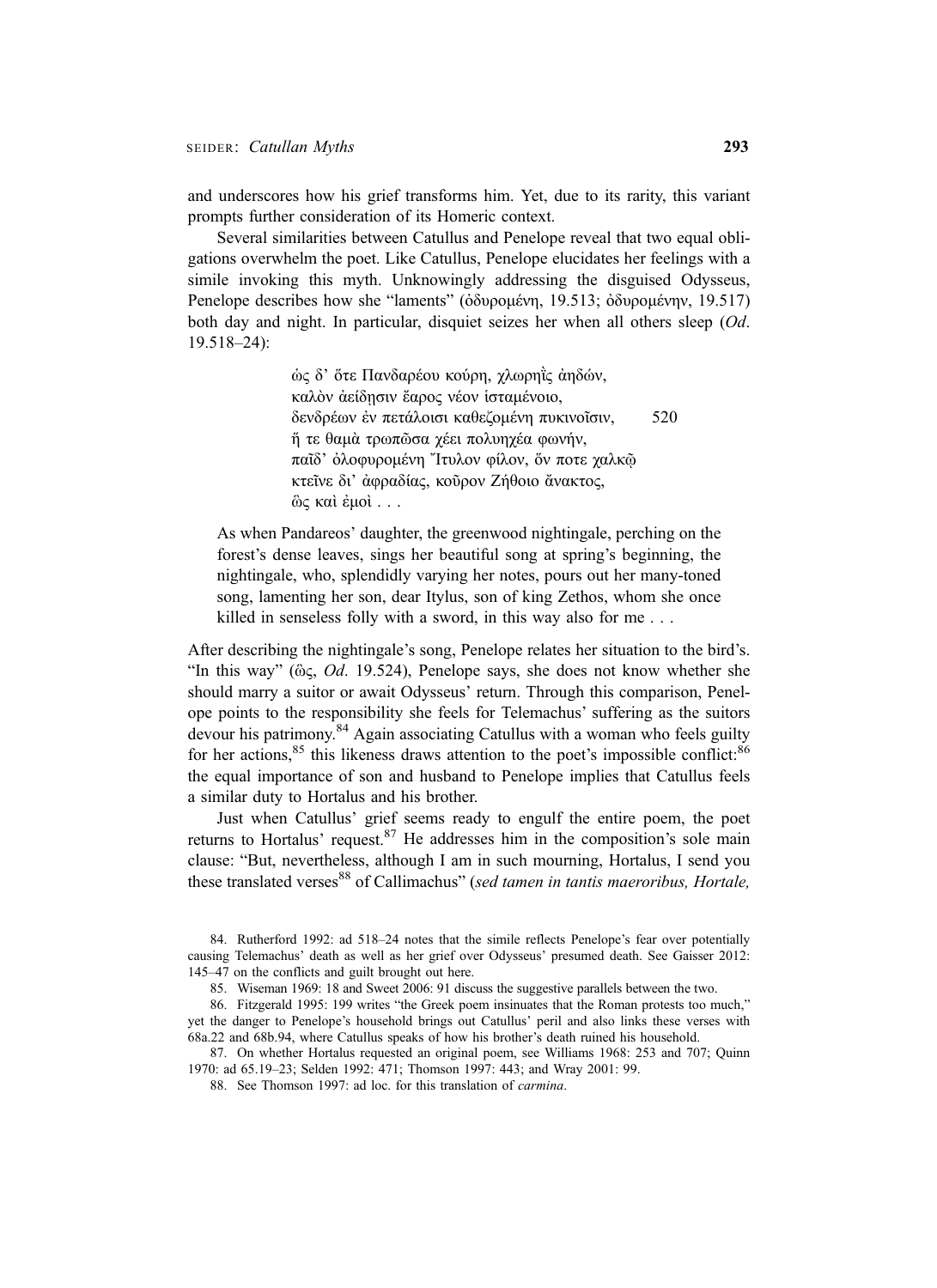mitto / haec expressa tibi carmina Battiadae,  $65.15-16$ ).<sup>89</sup> This couplet's place in the poem's structure distills Catullus' quandary: indispensable from the perspective of grammar and communication, the verses are overwhelmed by the length and content of the surrounding subordinate clauses.

Having left behind a feminine mode of mourning to reengage with his masculine social obligations, Catullus ends the poem by divulging why he complies with Hortalus' request. He will send Hortalus these translated verses (65.17–24):

> ne tua dicta uagis nequiquam credita uentis effluxisse meo forte putes animo, ut missum sponsi furtiuo munere malum procurrit casto uirginis e gremio, 20 quod miserae oblitae molli sub ueste locatum, dum aduentu matris prosilit, excutitur, atque illud prono praeceps agitur decursu, huic manat tristi conscius ore rubor.

in order that you not perhaps think that your words, entrusted to the wandering winds in vain,  $^{90}$  had slipped out of my mind, just as an apple, sent as a fiancé's secret gift, slips out of the chaste virgin's lap, the apple which, placed under the soft clothes of the poor, forgetful girl, is knocked out when she gets up at her mother's arrival and falls headlong, straight down, and a knowing blush spreads on her rueful face.

The comparison between Hortalus' "words" (dicta, 65.17) and the forgotten apple situates Catullus as the young woman and Hortalus as her fiancé, with the apple representing Hortalus' request for a poem. $91$  Catullus is passive and neglectful, while his addressee occupies the masculine position of power. Hortalus' request is figured as a precious gift to Catullus, an opportunity to display his literary virtuosity and strengthen their relationship.<sup>92</sup> Instead of being plagued by one flaw of memory

<sup>89.</sup> See Wray 2001: 190 on how, in general, when Catullus mentions Callimachus he evokes a "delicacy pressed to the point of effeminacy." Du Quesnay 2012: 154–61 considers how poem 66 may reflect Hortalus' interest in Egypt.

<sup>90.</sup> Alluding to a sea-voyage, *credere uentis* indicates that Catullus "does not want Hortalus to think that his letter triumphed over the hazards of the journey, only to be forgotten once it reached its destination" (Woodman 2012: 148).

<sup>91.</sup> Stroup 2010: 85 and Woodman 2012: 150. This simile also comments on Catullus' situation in other ways. Ferguson 1985: 210–11 notes how the girl's blush brings out Catullus' shame both at writing the poem in a time of mourning and at potentially not writing the poem, in spite of his friend's request (on the shame felt in the latter case, see Kaster 2005: 26 on a similar situation in Cicero). From a different perspective, Stroup 2010: 85–86 and 201 also points out how the simile's details emphasize the poem's dedication to Hortalus and the obligations connected to its composition and reception. Schäfer 1966: 69; Quinn 1970: ad 65.19–23 and 1973: 264; Block 1984: 49; Laursen 1989; Fitzgerald 1995: 192–93; Sweet 2006: 95; and Clarke 2008: 14 offer further discussion.

<sup>92.</sup> Catullus' description of his difficulty in writing in the face of personal tragedy heightens the importance of poem 66, and is a strategy that, as Stroup 2010: 201 notes, makes a textual gift "all the more valuable." Neudling 1955: 85; Tuplin 1981: 119; and Tatum 1997: 499 also remark how poems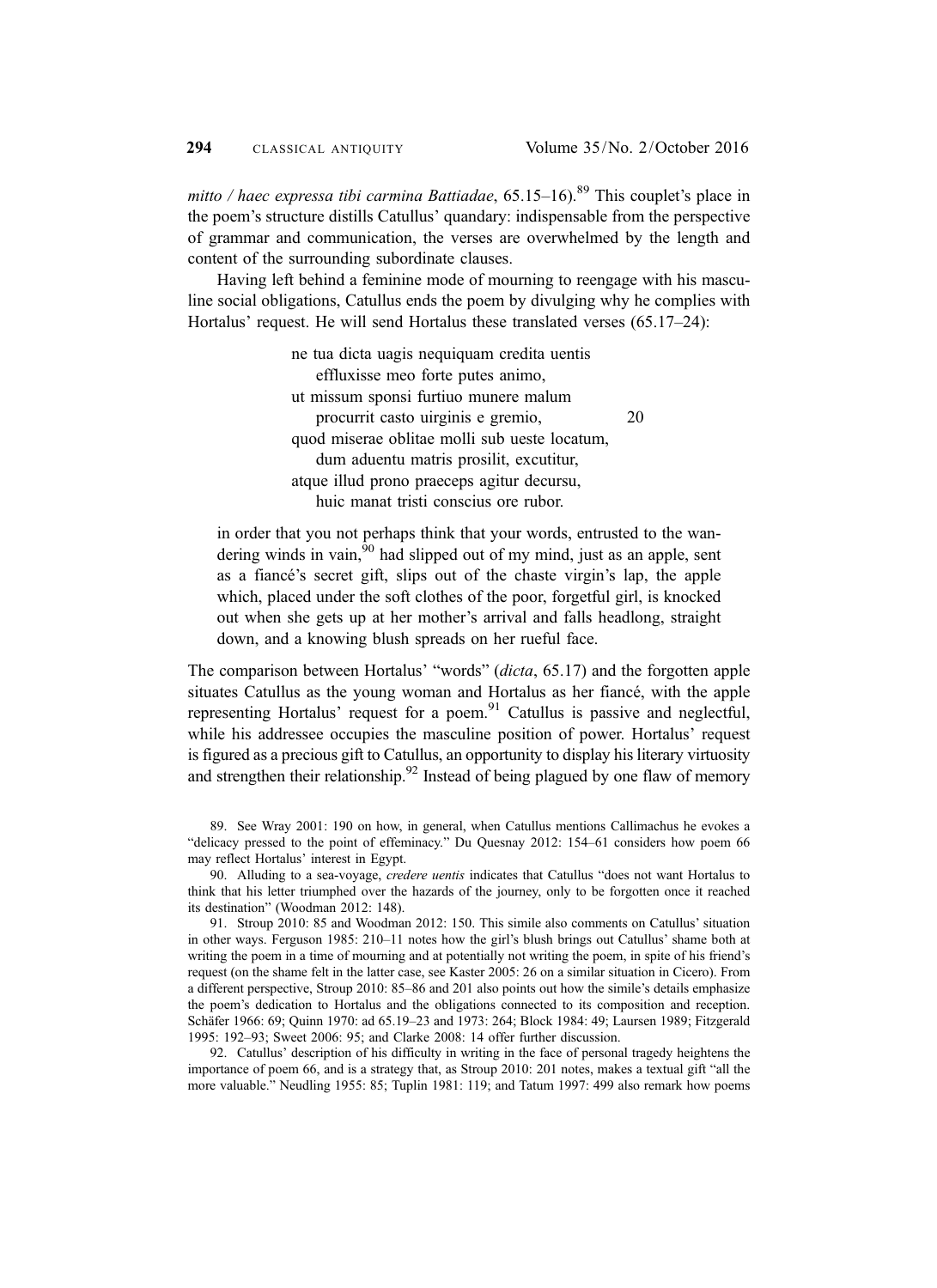(eternal mourning), this young woman is beset by another (forgetfulness),  $93$  and just as Catullus could not afford to engage in an all-consuming mode of grief, so too he cannot carelessly let Hortalus' entreaty slip from his mind.<sup>94</sup> The young woman's blush would be a disastrous display for a Roman man, and this simile communicates Catullus' understanding that, if he is to avoid shame, he must not forget.<sup>95</sup>

With this closing image capping a poem focused on masculine duties, Poem 65 shows Catullus seeking to avoid two sorts of mnemonic failure, obsessive remembering and lasting forgetfulness, and to fulfill two different obligations, one to his brother, the other to Hortalus. The poem's language links these concerns, as words related to water describe the poet (fluctuat, 65.4; effluxisse, 65.18), his brother (manans alluit unda, 65.6), and even the maiden in the poem's final simile (manat,  $65.24$ ).<sup>96</sup> Beyond intermingling Catullus' worries about his various duties,  $97$  this vocabulary hints at his tenuous position. Each example describes an action outside of a person's control: Catullus' mind is tossed about (fluctuat); a spreading wave laps at his brother's foot (manans alluit unda); a request may slip out of his mind (effluxisse); and a blush spreads over a woman's face (manat). Conferring a notion of inevitability on the emotions that grip him, this water vocabulary leaves Catullus in a passive pose and hints that, even as he attempts to fulfill his social duties, the entire situation might escape his grasp. This lack of control, so strongly linked with the feminine in Roman thought, further undermines the poet's masculinity, even as he successfully brings poem 65 to a close and appends to it a translation of Callimachus.

In his Latin rendition of the *Lock of Berenice* in poem  $66<sup>98</sup>$  Catullus elaborates his strategy of using female characters to explore his own grief, as he aspirationally compares himself to a figure who manages to avoid devastating loss by transforming her private anguish into public action. In poem 66, Queen Berenice represents an anaesthetized model of feminine grief that may offer relief to the poet, but, in the end, stands only as a bitter impossibility.<sup>99</sup> A catasterized lock of hair, which Berenice

<sup>65</sup> and 66 testify to the value Catullus places on strengthening his bond with Hortalus. See Stroup 2010: 193–94 on the reciprocal future obligations between Catullus and Hortalus implied in poem 65.

<sup>93.</sup> Fantuzzi and Hunter 2002: 475 comment on this movement between remembering and forgetting.

<sup>94.</sup> OLD effluo 4.

<sup>95.</sup> Clark 2008: 259 and Wray 2001: 200 describe the danger posed by this blush and the shame it could induce.

<sup>96.</sup> See also Van Sickle 1968: 503; Wiseman 1974: 61; and Wray 2001: 199 on these images. Stevens 2013: 171 notes how they continue in the shipwreck descriptions in poem 68a.

<sup>97.</sup> Stroup 2010: 192 argues that Hortalus and Catullus' brother are both dedicatees for poem 65: Hortalus is the primary dedicatee, Catullus' "ally in the ongoing process of textual exchange," and his brother is the secondary dedicatee, to whom the text is given to memorialize "a relationship past."

<sup>98.</sup> Marinone 1997: 15–26 and Thomson 1997: 448–50 describe the historical backdrop of the marriage of Ptolemy III and Berenice II.

<sup>99.</sup> Clausen 1970: 93–94; Ferrero 1955: 98; Fitzgerald 1995: 197 and 201; Sweet 2006: 92; Stroup 2010: 205; Gaisser 2012: 147–50 likewise consider how poem 66 engages with 65. Not all share the view that poem 66 reflects on Catullus' own situation: see, e.g., Wiseman 1969: 18.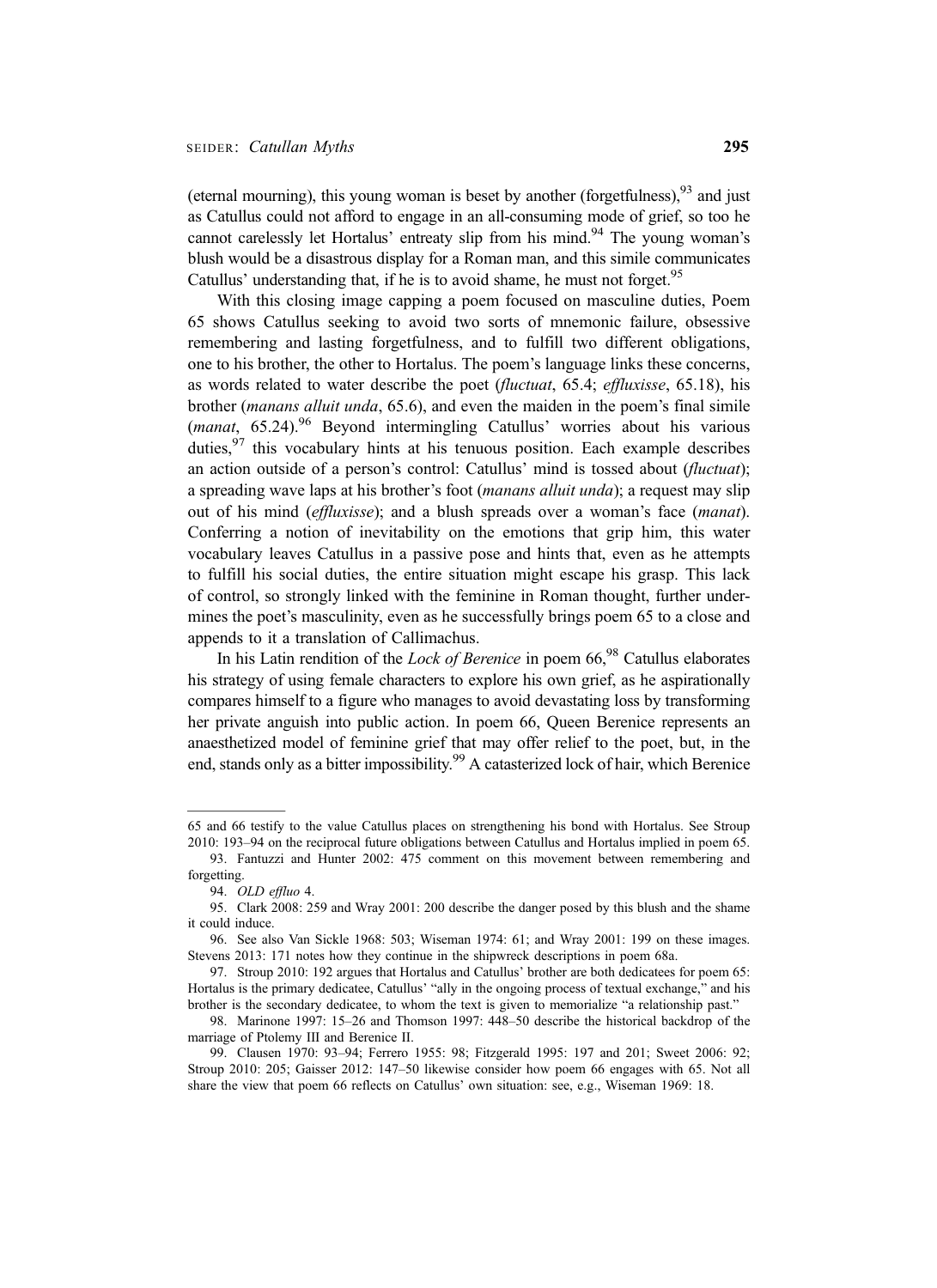dedicated to secure her husband's return from war, is the poem's speaker,  $100$  and the Lock's description of Berenice's tears recall Catullus' emotions: "But did you, abandoned, grieve not for your widowed bed but rather for your dear brother's<sup>101</sup> lamentable departure?"  $(at^{102}$  tu non orbum luxti deserta cubile, / sed fratris cari flebile discidium? 66.21–22). The Lock's mention of grief for a brother in line 22 echoes Catullus' passion,<sup>103</sup> and, moreover, the queen's emotional focus on her loss recalls Procne and Aedon. Berenice, however, instead of disappearing from the public realm, puts her concern to a productive end: she dedicates a lock of hair to the gods on her husband's behalf "if he should return. In a short time, he added Asia, captured, to Egypt's borders" (si reditum tetulisset. is haut in tempore longo / captam Asiam Aegypti finibus addiderat, 66.35–36). Only the caesura in line 35 separates vow from victory, and this instantaneous fulfillment makes Berenice's actions appear decidedly causal.

Just as Berenice's vow brings her sorrow to a point of termination, perhaps poem 66 represents Catullus' attempt to do the same, as his urbane translation fulfills Hortalus' request while reflecting on his brother's death. At the same time, though, as Berenice's grief is driven away, line 36 recalls the impossibility of this for Catullus. The territory Ptolemy captured is labeled Asiam (66.36), a designation that includes  $T_{\text{TOV}}^{104}$  and thereby links him with the poet's brother. This cruel parallel points toward the impossibility of Berenice as a model for Catullus: the poet's brother, unlike the queen's husband, will never return and his poetry cannot have the same magical effect as the queen's lock.

#### APPROACHING MYTH AND DEATH: POEMS 68A AND B

In poems 68a and  $b<sub>1</sub>^{105}$  each linked with poem 101 by the repetition of *frater* adempte mihi  $(68a.20) = 68b.92 = 101.6$ , the overwhelming nature of Catullus'

100. The Lock may also stand as a female model for the reflection of Catullus' grief. In a shift from the Callimachean original, Catullus changes the Lock's gender from male to female (Gutzwiller 1992: 373–74; Gaisser 2012: 148; and Corbeill 2015: 87–89), and the Lock complains of her own separation from Berenice's head (see Puelma 1982 on the Lock and Berenice as twin figures of separation). Furthermore, just as Berenice's grief is brought to an end, the Lock's distress is related in playful terms and, in the end, she commemorates meaningful devotion rather than all-consuming grief.

101. See Quinn 1970: ad 66.21–25; Thomson 1997: 449; and Marinone 1997: ad 21–22 on the Egyptian context for this reference to Ptolemy as Berenice's brother.

102. I follow Trappes-Lomax 2007: 210 in printing at. et, if retained, does not change the interpretation.

103. This connection, noted by Ferguson 1985: 217; Thomson 1997: 448; and Gaisser 2012: 149, is reinforced by cura (65.1 and 66.23); frater (65.5 and 66.21); and maesta and maestas (65.12 and 66.23, 29).

104. See Thomson 1997: 450 and ad 66.36.

105. The debate about whether the 160 lines appearing in the manuscripts as poem 68 represent one or two poems tends toward the latter position, with lines 1–40 being labeled poem 68a and lines 41–160 poem 68b. Following arguments about the differences between these sections' addressees and situations, I read lines 1–40 and 41–160 as "a juxtaposed pair" of poems (Wray 2001: 103n. 91) not only because of their proximity, but also because the poet's brother appears in both. See Ross 1969: 121; Skinner 1972; Stoessl 1977: 154; Tuplin 1981: 118–19; and Trappes-Lomax 2007: 227 for separatist arguments, pace Williams 1968: 229–230 and 234; Coppel 1973: 133–35; and Maggiali 2008: 40–57.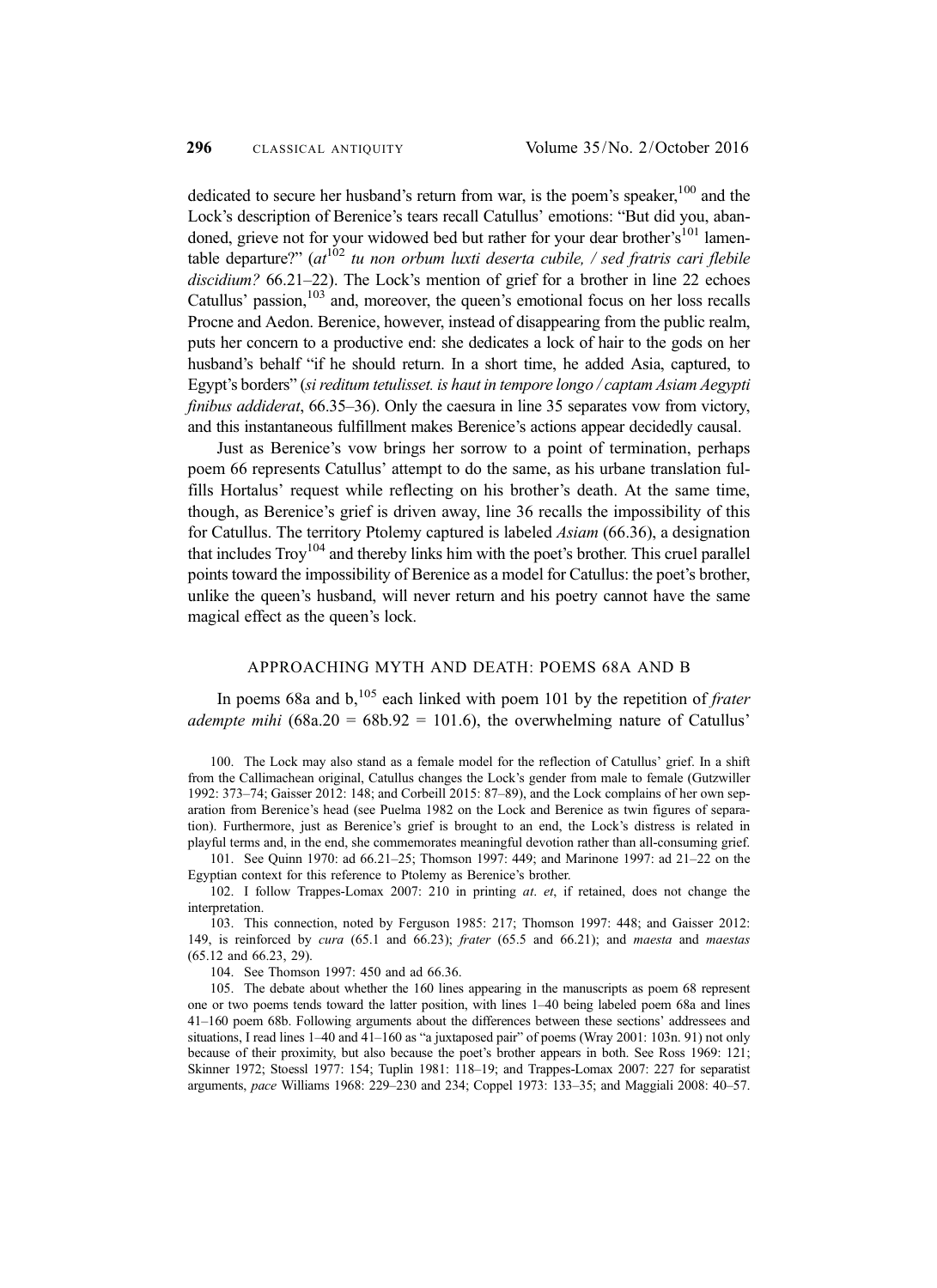loss challenges his performance of masculinity. In poem 68a the impact of his brother's death encompasses his entire household and ends the pursuits he has enjoyed since becoming a man, with Catullus effeminized through his association with a generalized loss of control. In poem 68b his sibling's unexpected appearance in the midst of a simile portends his deeper hold on Catullus' memory and also re-engages with the same mythological context seen in poem 65. Here, Catullus is likened to Laodamia, a parallel which once again brings the poet closer to Troy and delineates the potential dangers of overpowering emotions and a ceaseless focus on the dead.

Powerless in the face of his grief, Catullus is compelled to abandon his masculine pursuits in poem  $68a$ <sup>106</sup> Facing a request from Manlius<sup>107</sup> for help with his love life,<sup>108</sup> the poet's demurral centers on his brother's death (68a.15–26):

| tempore quo primum uestis mihi tradita pura est, | 15 |
|--------------------------------------------------|----|
| iucundum cum aetas florida uer ageret,           |    |
| multa satis lusi: non est dea nescia nostri,     |    |
| quae dulcem curis miscet amaritiem.              |    |
| sed totum hoc studium luctu fraterna mihi mors   |    |
| abstulit. $o^{109}$ misero frater adempte mihi,  | 20 |
| tu mea tu moriens fregisti commoda, frater,      |    |
| tecum una tota est nostra sepulta domus;         |    |
| omnia tecum una perierunt gaudia nostra          |    |
| quae tuus in uita dulcis alebat amor.            |    |
| cuius ego interitu tota de mente fugaui          | 25 |
| haec studia atque omnes delicias animi.          |    |

Ever since the manly toga was first handed down to me, when my flowery age was in its delightful spring, I played the lover a good deal; the

109. Trappes-Lomax 2007: 228 advocates ei instead of o, as "this regularizes the exclamations." While this change is insubstantial, the need for regularity in Catullus is not so great as to necessitate it.

Wiseman 1974: 88–89; Morgan 2008: 141; and Stroup 2010: 281n.15 consider the names appearing in the manuscripts.

<sup>106.</sup> Holzberg 2002: 163 comments on the similarity between the beginnings of poem 65 and 68a.

<sup>107.</sup> See Fordyce 1961: 343; Wiseman 1974: 92; and White 1993: 73 on Manlius' appeal to Catullus. Neudling 1955: 124–25 discusses the addressee's potential identification with Manlius Torquatus.

<sup>108.</sup> Catullus' description of Manlius' request (muneraque et Musarum hinc petis et Veneris, 68a.10) has caused considerable difficulty. I interpret it as indicating a request for two gifts, consisting of poetry and social companionship in the hope of finding a woman. Several scholars, though, argue the phrase is a hendiadys designating love poetry (Baehrens 1885: 494; Quinn 1970: ad loc. and 1973: 187 and Coppel 1973: 42–43) or "something serious and beautiful about life and love" (Nisbet 1978: 105), yet this interpretation is undone by utriusque in 68a.39. While Nisbet 1978: 105 and Trappes-Lomax 2007: 230 suggest emending *utriusque* to *hucusque*, Heyworth 2008 convincingly argues against this change. Among those who count two requests, there is general agreement that they consist of poetry and help with Manlius' love life, with opinions about the nature of the latter varying (Williams 1968: 231; Levine 1977: 67; Tuplin 1981: 115; Woodman 1983: 100–103; Ferguson 1985: 226–27; Simpson 1994: 567; Fitzgerald 1995: 283; Skinner 2003: 224; Morgan 2008: 147; and McKie 2009: 205–207 and 235).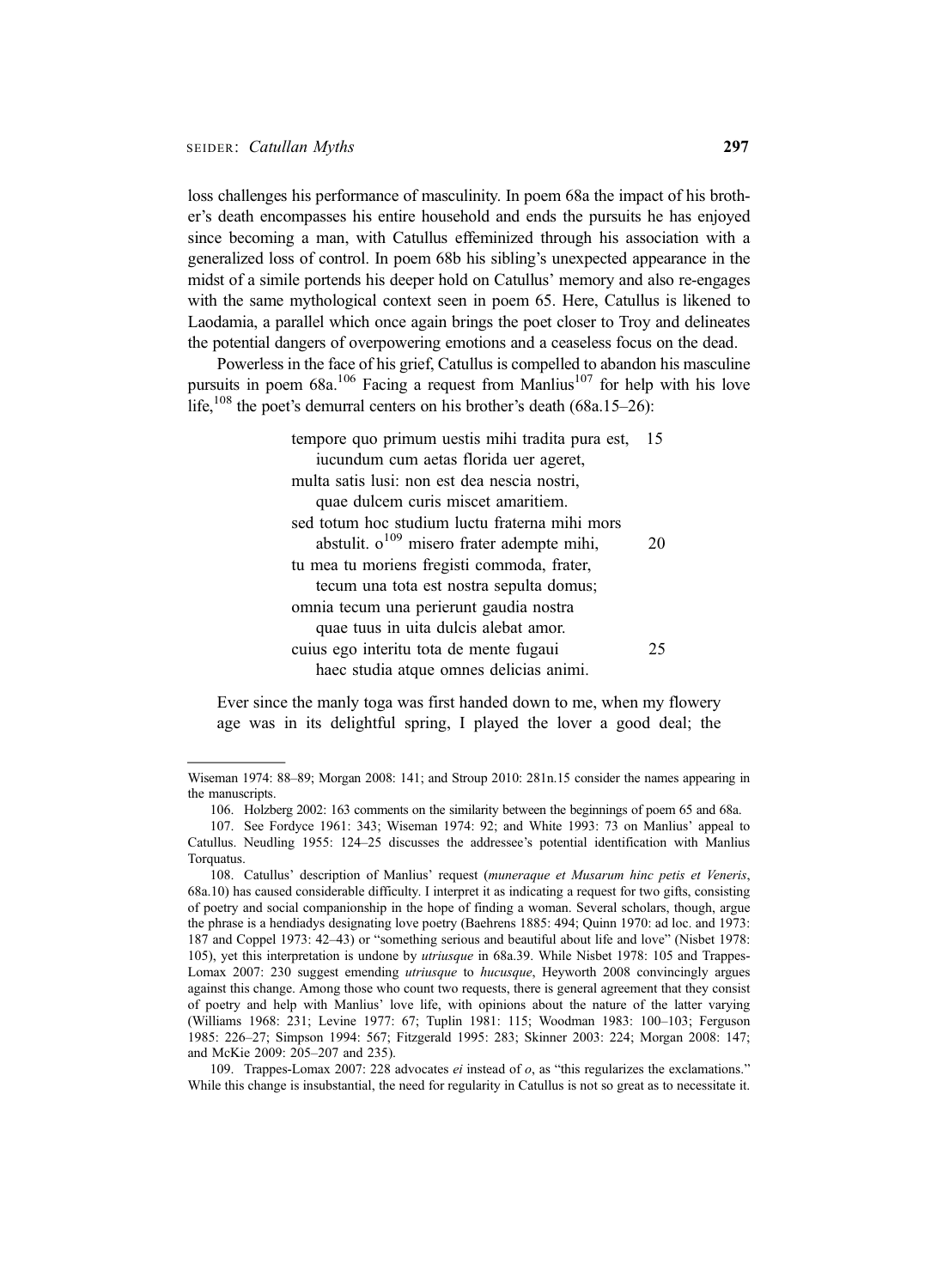goddess who blends sweet bitterness with cares is not unaware of us. But my brother's death stole this whole pursuit away from me in grief. O brother taken from wretched me, you, brother, you broke our happiness with your death, our entire household was buried together with you; all our joys perished with you, joys which in life your sweet love was nourishing. Because of your death I have banished from my entire mind these pursuits and all my soul's delights.

This passage, which explains why Catullus cannot fulfill Manlius' request, makes his social companionship an integral part of his masculinity. Such pursuits began with his transition to manhood  $(68a.15-16)^{110}$  and had continued up to the present day (68a.17–18), yet his brother's death has stopped this activity, thereby ending an activity coeval with his manhood and setting him in a feminine role.<sup>111</sup> This effect is furthered by the poem's movement toward a plaintive recapitulation of the earlier happiness Catullus has lost.<sup>112</sup> A series of first- and second-person pronouns and adjectives weave the siblings together, while several totalizing adjectives emphasize the permanent changes in the poet's life.<sup>113</sup> Catullus' entire household feels this bitter devastation, a claim implying that the family line may not continue because of his brother's death.<sup>114</sup> The repetition of *fraterna* and *frater* in lines 19, 20, and 21 evokes the funeral rite of conclamatio and further links this poem with Catullus' visit to this brother's grave in poem 101, but here it seems as if Catullus' entire family is being buried. Unable to take up the sort of social engagement that marked his masculinity, grief leaves him in a passive role. Rather than contextualizing his loss within his community, a strategy characteristic of the masculine *laudatio funebris*, Catullus describes how his loss becomes his community's context, enveloping and changing it.

Poems 65 and 68a raise the expectation that, if Catullus mentions his brother, he will do so in the context of a friend's request. Yet, when his sibling appears in poem 68b, it is in the center of a mythological simile meant to underscore his gratitude to his addressee Allius.<sup>115</sup> This appearance upends the poem's established structure, simultaneously setting Catullus in the role of a female figure of mourning while also

111. Arkins 1982: 32–33 also observes this.

112. As Konstan 2013: 21 notes, a sense of grief was often "accompanied by a true awareness of the joy that one had experienced in the other's company, and which one will have no more."

113. These include totum (19); mihi (19); mihi (20); tu (21); mea (21); tu (21); tecum (22); tota (22); nostra, (22); omnia (23); tecum (23); nostra (23); tuus (24); ego (25); tota (25); omnes (26). Janan 1994: 117 remarks on these larger, collective losses brought about by the brother's death.

114. On the different implications of "house" (domus), see Quinn 1970: ad 68b.94–96 and Miller 2004: 52–59. As Ferguson 1985: 227 notes, the tu sounds in lines 19–26 create "the effect of throbbing grief."

115. As Wiseman 1974: 70; Stoessl 1977: 158–59; and Thomson 1997: 474 remark, the simile in 68b is concentrically arranged around the verses on Catullus' brother (68b.91–100). Ferguson 1985: 228 and Gaisser 2012: 121–28 provide structural overviews of the entire poem.

<sup>110.</sup> Fordyce 1961: ad 68.5 remarks that "the toga virilis, the plain white toga" was "the symbol of entry into manhood." See also Quinn 1970: ad loc. on the assumption of this toga at the age of 15 or 16.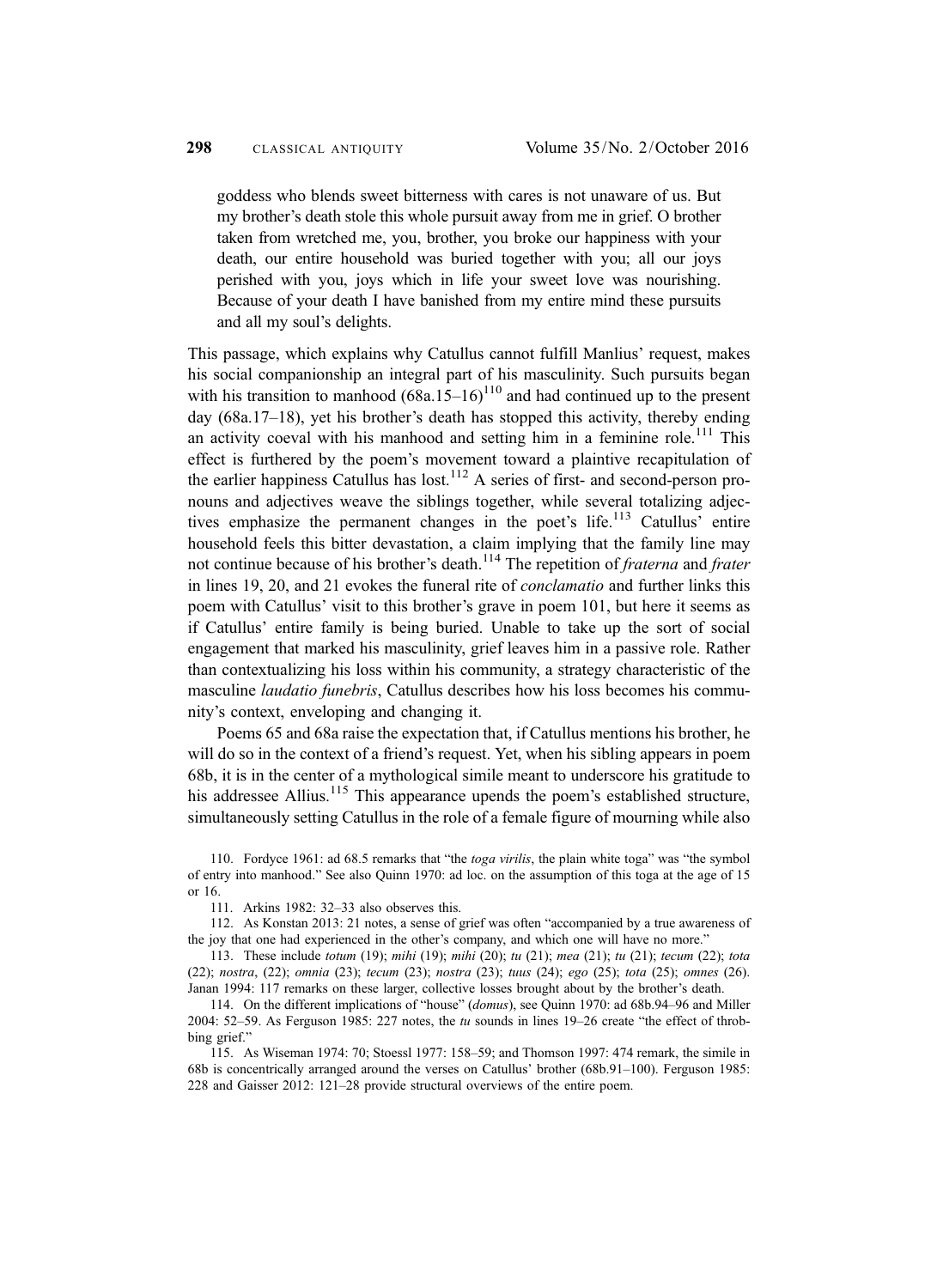raising more questions about the effect of his grief. Elaborating on the cross-gender similes and the Trojan War associations of poems 65 and 66, this composition once again associates Catullus with a ceaseless focus on the deceased and an emotional reaction to loss, even as it foreshadows a darker ending to his mourning.

In poem 68b, Catullus turns to myth to explain his gratitude to Allius for having given him and Lesbia a place to meet,  $116$  and he uses a simile that initially presents a gender-consistent comparison. Referring to the meeting place Allius offered, Catullus tells how Lesbia stood on its threshold, "just as once Laodamia, burning with love for her husband, came to Protesilaus' house" (coniugis ut quondam flagrans aduenit amore / Protesilaeiam Laodameia<sup>117</sup> domum, 68b.73–74). Revolving around a woman's arrival at a man's house, this image underscores Lesbia's passion for Catullus. These verses, the first couplet of a simile that extends for 58 lines (68b.73–130), set up a rigid gender equality: Lesbia is to Laodamia as Catullus is to Protesilaus.

The subsequent introduction of Catullus' brother overwrites this pattern. As Catullus narrates Protesilaus and Laodamia's story, he tells how a neglected sacrifice doomed them. Married right before the Trojan War, they enjoyed their union for only a single night before Protesilaus set off for Troy, where he was the first soldier killed.<sup>118</sup> With this death in mind, Catullus turns to the war's origins (68b.87–100):

| nam tum Helenae raptu primores Argiuorum           |    |
|----------------------------------------------------|----|
| coeperat ad sese Troia ciere uiros,                |    |
| Troia (nefas!) commune sepulcrum Asiae Europaeque, |    |
| Troia uirum et uirtutum omnium acerba cinis,       | 90 |
| quae nunc et nostro letum miserabile fratri        |    |
| attulit, ei misero frater adempte mihi,            |    |
| ei misero fratri iucundum lumen ademptum,          |    |
| tecum una tota est nostra sepulta domus,           |    |
| omnia tecum una perierunt gaudia nostra,           | 95 |
| quae tuus in uita dulcis alebat amor.              |    |
| quem nunc tam longe non inter nota sepulcra        |    |
| nec prope cognatos compositum cineres,             |    |
| sed Troia obscena, Troia infelice sepultum         |    |
| detinet extremo terra aliena solo.                 |    |
|                                                    |    |

For then, on account of the rape of Helen, Troy had begun to rouse the chief men of the Argives against herself, Troy (evil!), the common grave of Asia and Europe, Troy, bitter ash of all men and every virtue, which now brought dreadful death even to our brother. Alas, brother taken from wretched me,

<sup>116.</sup> I follow Williams 1968: 232; Quinn 1973: 72–73 and 179–90; Fedeli 1990: 49; Gale 2012: 168; and Gaisser 2012: 121 in identifying this unnamed woman as Lesbia due to the echoes of her appearances elsewhere. It is insignificant for my argument if she is identified differently.

<sup>117.</sup> I follow Trappes-Lomax 2007: 237 in printing these names in the Greek forms.

<sup>118.</sup> See Reeson 2001: 114–16 and Maggiali 2008: 57–64 for summaries of this myth.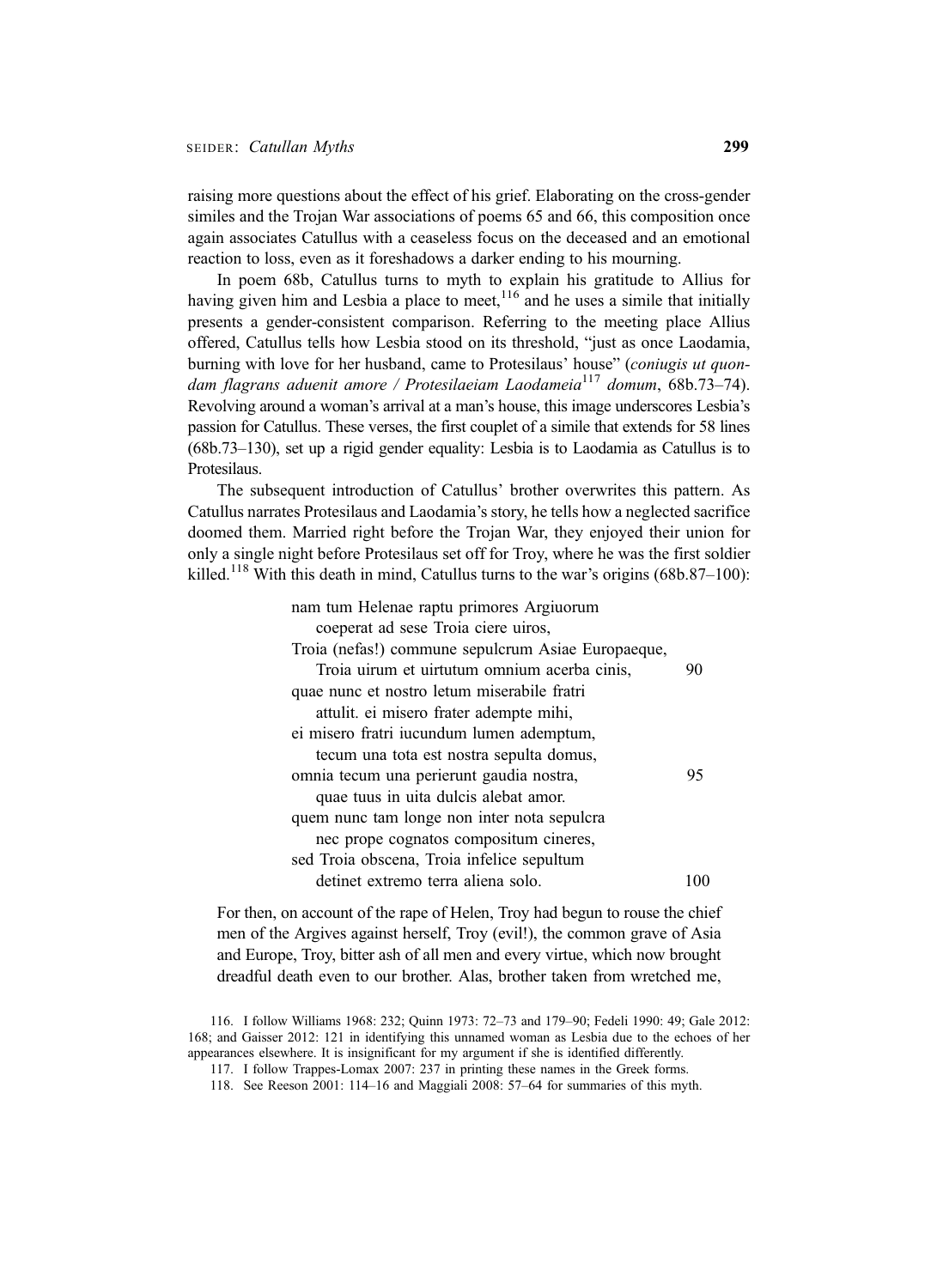alas, pleasant light stolen from a wretched brother, our entire household was buried together with you, all our joys perished together with you, joys that your sweet love was nourishing in life. And now so far off, buried neither among known graves nor near relatives' ashes, but at ill-omened Troy, at disastrous Troy, alien land holds you, interred in the farthest soil.

As Catullus narrates the war's beginning and enters deeper into myth, his brother intrudes. His appearance is jarring, $119$  all the more so since four of the next six verses almost exactly repeat lines from poem 68a. 68b.92, 94–96 echo 68a.20, 22–24, with the sole difference coming between the first words of 68b.92 (attulit ei) and 68a.20 (*abstulit o*). So extensive a repetition is unprecedented in Roman poetry, and it evokes the persistence of Catullus' grief for his sibling, prompted here simply by the mention of Troy.<sup>120</sup> Instead of creating a new composition, Catullus echoes his earlier verses, a duplication that betrays the static nature of his passion and recalls the first crossgendered simile in poem 65. Like the nightingale, Catullus voices the same song again and again, just as women who sing the *nenia* at funerals.<sup>121</sup>

Yet lines 91–96, with their mixture of old and new, go beyond recalling the nightingale's incessant lament to suggest that Catullus conceives of his sibling's demise as analogous to his own. Already in poem 68a, lines 20–24 bring out the catastrophic nature of the poet's loss. Now the death's effects grow further, unencumbered by ties with Catullus' current situation.<sup>122</sup> This is increased by  $68b.93$ , the single new verse among these repeated lines. Its polyptoton emphasizes the siblings' relationship: *fratri*, referring to Catullus (68b.93),<sup>123</sup> mirrors *frater*, denoting

119. Feeney 1992: 44; Lowrie 2006: 127 and Hutchinson 2008: 118 remark on this appearance's unexpected nature. Warden 2008: 45 notes various effects in 68b.91–96 that increase the verses' urgency, and the five elisions in lines 89–90 (Ferguson 1985: 230) may presage the emotional effect of the brother's intrusion.

120. Ellis 1889: ad 68.92–96 writes that this repetition is "unexampled in the other Roman poets." While there are instances where a Catullan poem's last verse echoes its opening line (Fain 2006: 71) or a single line repeats within a poem (poem 64), nowhere else is so extensive a repetition found. I follow Edwards 1991: 75; Hunter 1993: 182; Thomson 1997: 287; Lowrie 2006: 128; and Gale 2012: 186 in regarding this repetition and the reappearance of Catullus' brother as a sign of the poet's emotional distress. Some excise lines 93–96, but the arguments are unconvincing. Morgan 2008: 148 suggests that the verses in poem 68b are an editor's later insertion, while Trappes-Lomax 2007: 239 removes them based on the notion that Catullus' excellence as a poet speaks against such a repetition and that the lines, written in poem 68a in the context of the "loss of joy in the pursuit of love," do not fit this passage about death and Troy. Yet, the repetition can just as easily be regarded as a mark of ingenuity (on this quality in poem 68b, see Quinn 1959: 58 and Zetzel 1992: 54), and, moreover, it is not that lines 93–96 are out of place, but rather that their meaning must be reevaluated within their new context. See Copley 1957: 31–32 and Thomson 1997: 473 for considerations of this repetition in regard to arguments about the unity of poems 68a and b. Gaisser 2012: 101–104 writes on repetition as a general ordering technique in Catullus.

121. Repetition is a characteristic feature of nenia (Dutsch 2008: 272), and the recurrence of "certain moods and attitudes" is a mark of the grieving process in general (Clarke 2008: 140).

122. Maggiali 2008: 185 points out the shift in the verses' focus from the grief brought to Catullus' family (68a.20–24) to a greater emphasis on the brother's unfortunate fate.

123. As Lowrie 2006: 128 and Gaisser 2012: 132n.38 point out, fratri in line 93 could refer to Catullus or his brother, an ambiguity that further blurs the lines between the siblings. McKie 2009: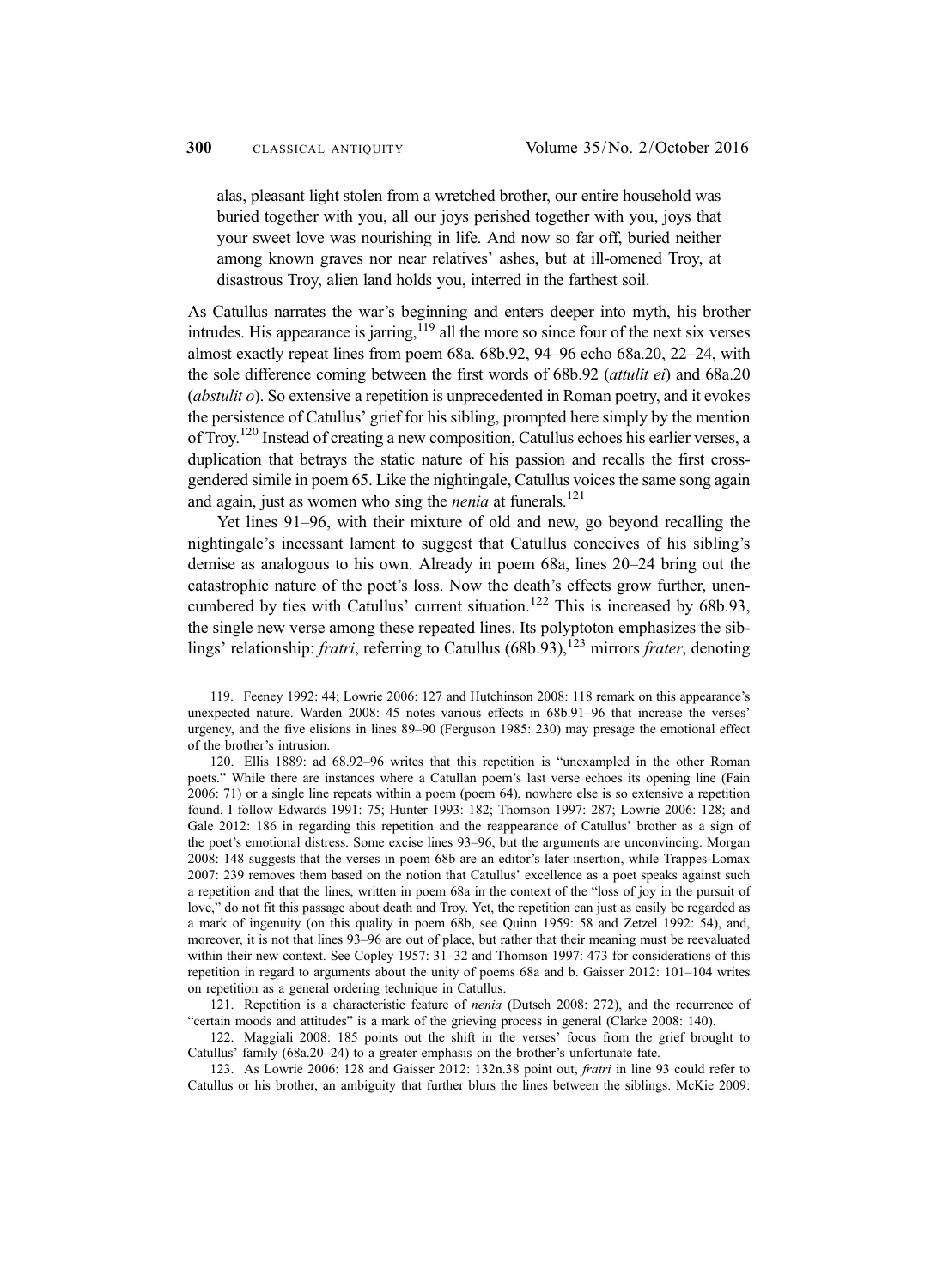his brother (68b.92). Moreover, Catullus' designation of his brother as *lumen* signifies not just that he was the light of Catullus' life, but that his death may presage Catullus' end as well.<sup>124</sup>

These first six verses on Catullus' brother, lines 91–96, reorient the larger simile of which they are a part and bring out a host of dreadful implications for the mourning poet. Earlier, Laodamia was compared to Lesbia, and Protesilaus to Catullus. Now, Protesilaus and Catullus' brother, both entombed at Troy, are linked, a pairing which joins Catullus and Laodamia, those who mourn them. Highlighting the intensity of Catullus' grief and guilt, Laodamia's story further invokes the possibility of the poet's death.125 As Catullus describes it, Protesilaus and Laodamia began their marriage in vain, having offended the gods by neglecting a pre-wedding sacrifice (68b.75–76). It is possible that "Protesilaus is himself a substitute for the neglected" sacrifice,  $126$ a substitution that leaves Laodamia, at least partly responsible for the missed sacrifice, somewhat culpable for her spouse's death. Accordingly, Catullus may stand in the same position vis-à-vis his brother. Moreover, while Catullus does not narrate the rest of Laodamia's myth,  $^{127}$  in some versions Protesilaus (or his ghost) returns for a single night. Yet this is not enough for the widow, and authors variously claim that she kills herself with a sword; wastes away next to an image she made of her husband; or throws herself onto the fire with which her father burns that image.<sup>128</sup> While Catullus only hints at Laodamia's suicide,  $129$  the audience's knowledge of her ending would bring out the danger he faces from harboring a devotion that does not accept death's finality and a passion that overwhelms the desire to live.<sup>130</sup>

The final couplets describing Catullus' brother focus on the dreadful location of his grave, a site that creates both a real and metaphorical gap between the siblings. Lines 97–98 highlight the perverseness of his sibling's burial place by invoking

<sup>207</sup> also notes this, but argues it is preferable to take *fratri* as designating Catullus since Lesbia brings light to him in 68b.160.

<sup>124.</sup> See OLD lumen 10 for the idea of inspiration and OLD lumen 3 and Lucr. 3.1033 for parallels that illustrate how the word can indicate life, especially when it is being lost. Kroll 1959: 232 focuses on how this new verse introduces the notion of light into the repeated verses, and Kennedy 1999: 40 sees the poem's links between life and love emphasized by the imagery of the brothers' separation.

<sup>125.</sup> Tuplin 1981: 118 and Gale 2012: 190 describe this effect, and Gaisser 2012: 124, and 127–28 remarks on other ways the poem links Catullus with Laodamia.

<sup>126.</sup> Gale 2012: 199. Lyne 1978: 207–208 comments on Catullus' development of the details of the neglected sacrifice.

<sup>127.</sup> On this point, see Cairns 2003: 168

<sup>128.</sup> See Reeson 2001: 114–16.

<sup>129.</sup> See Tuplin 1981: 131 on 68b.81–84, 106, and 107–118 and Sarkissian 1983: 19 on 68b.73. Implications of Catullus' death and that of his house are also contained in 68a22=68b.94 (Vandiver 2000: 159). In addition to these details, there were also numerous examples, often spoken of in positive terms by the Romans, of wives who commit suicide after their husbands' deaths (see Treggiari 1991: 485–88).

<sup>130.</sup> Clauss 1995: 248 argues that, while Laodamia kills herself because her "boundless passion will remain forever unfulfilled," Catullus finds solace in his relationship with Lesbia; yet the nature of Lesbia's commitment to Catullus is unclear in this poem and, at this moment, her presence is distant.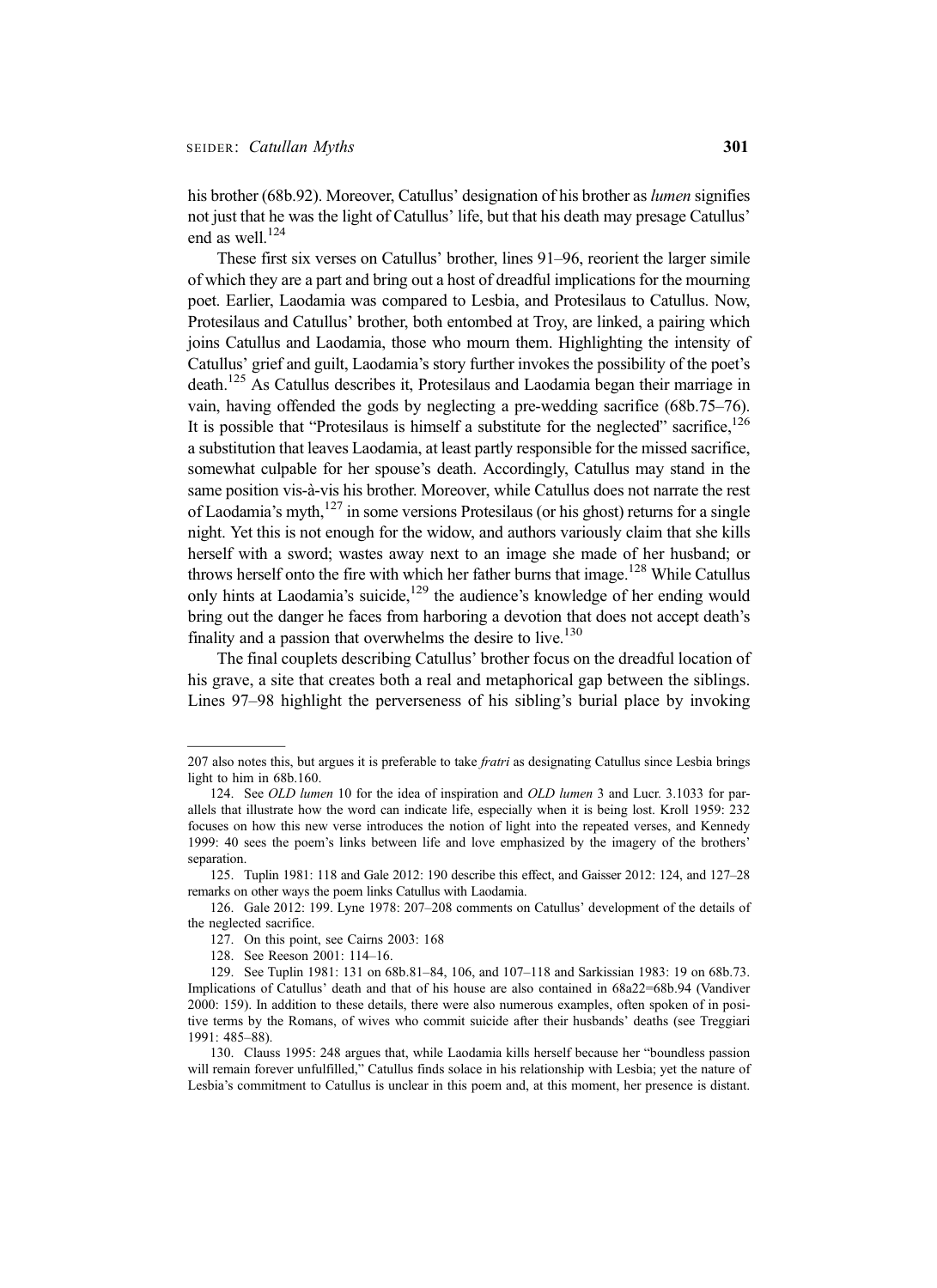where he is not buried (non, 68b.97; nec, 68b.98), and the next verses lay out the grim reality that enfolds him. The repetition of "Troy" (Troia), modified by "ill-omened" (*obscena*) and "disastrous" (*infelice*) on each side of the caesura in line 99 emphasizes the terrible effects of his distant burial. Moreover, its repetition recalls its earlier appearances in lines 88, 89, and 90, where that city was described as Asia and Europe's tomb. These references to Troy frame Catullus' address of his brother<sup>131</sup> and link him with the epic figures who share his burial place. Yet Catullus' brother, unlike those heroes, lacks the monumental commemoration afforded by epic. Instead, his grave's location makes the geographical gap and, hence, Catullus' commemorative challenges, seem insurmountable.<sup>132</sup> Moreover, that distance has become mythological as well. Folded into this legendary world by his association with Protesilaus, Catullus' brother stands far from the poet's Roman realities.

Although line 100 contains the last mention of Catullus' sibling and the poet soon resumes considering how he may repay Allius in the currency of song, $133$ Catullus seems no closer to reaching stability in his grief. Even as he tries to progress toward resolution, his brother remains geographically and mythologically distant, accessible only through the pose of a woman. Moreover, these women's persistent focus on the deceased and their expansive emotional expression, now associated with Catullus, lead to wretched ends. If Catullus searches for a point of contact without acknowledging that it can be but fleeting, then Laodamia's fate offers a warning: her brief reunion with Protesilaus brings death. The metamorphoses of Procne and Aedon likewise yield no comfort. The same can be said for Berenice, who transforms her worry into a vow that brings about her beloved's return, a miracle Catullus will never enjoy. Penelope's predicament, too, does not apply to the poet, as her husband comes back. Yet, as the article's second reading of poem 101 shows, Catullus integrates the emotional intensity and persistent focus of these feminine models of grief into a masculine persona of mourning, while he also simultaneously situates himself within the world of myth.

## CONTEXTUALIZING POEM 101: THE GENDER OF GRIEF

Poems 65, 66, 68a, and  $68b$ ,  $^{134}$  alluded to by poem 101, are a necessary supplement to Catullus' graveside speech. Only poems 65 and 68b reveal that his brother is buried at Troy, and only poems 65, 66, and 68b associate the poet with female figures

<sup>131.</sup> Maggiali 2008: 181.

<sup>132.</sup> Putnam 2007: 199 notes how these verses show that Catullus and his brother are each separated from their proper place: Catullus from his brother's grave and his brother from a grave in Italy. Maggiali 2008: 188 also observes how this line portrays the psychological distance between Catullus and his brother.

<sup>133.</sup> Stroup 2010: 227–9 and Gaisser 2012: 122 write how officium (68b.42 and 150) and munus (68b.149) emphasize the obligations friendship entails as well as the poem's status as repayment for Allius' favor.

<sup>134.</sup> See p. 288.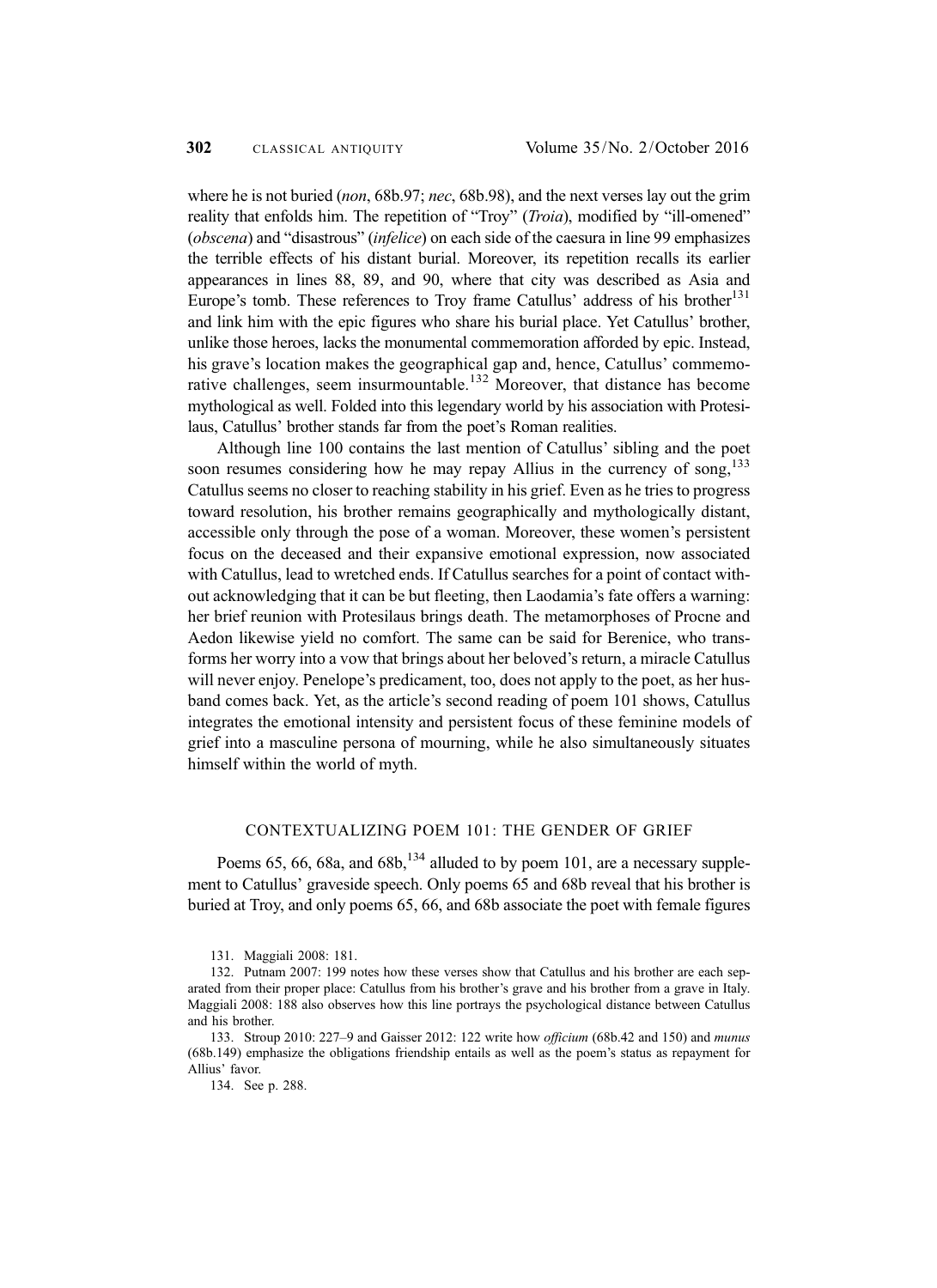of mourning, details that enrich Catullus' performance of his grief in poem 101.<sup>135</sup> Here, in this article's final section, I argue that Catullus incorporates a prolonged focus on the deceased and an emotional expression of loss, both gendered as feminine, within a heroic, masculine pose in poem 101. Moreover, the ongoing mythical context created by poems 65 and 68a, invoked by the allusions in poem 101, reframes this poem's reference to the *Odyssey* and its relationship to Catullus. The poet arrives at a stable manner of mourning wherein he accepts that his brother will never return and his sadness will never end, a portrait that ultimately destabilizes masculine modes of mourning and raises the possibility that Catullus' description of his responsibility to grieve for his brother may stand in for anyone's reaction to loss.

In poems 65 and 68b Catullus compares himself to female mythological figures who mourn with an intensity of emotion and a prolonged focus that leads them toward death or transformation. Poem 101 displays the same focus and passion  $(101.1–10):$ 

> Multas per gentes et multa per aequora uectus aduenio has miseras, frater, ad inferias, ut te postremo donarem munere mortis et mutam nequiquam alloquerer cinerem, quandoquidem fortuna mihi tete abstulit ipsum, 5 heu miser indigne frater adempte mihi. nunc tamen interea haec, prisco quae more parentum tradita sunt tristi munere ad inferias, accipe fraterno multum manantia fletu, atque in perpetuum, frater, aue atque uale. 10

Having sailed through many people and many seas, I come to these wretched last rites, brother, so that I might present you with this final offering for death and might speak to the silent ashes, all to no avail, since fortune stole you yourself from me, alas wretched brother wrongfully taken from me. Now nevertheless, as for these things, which in the old custom of our ancestors were given as a gloomy offering for the last rites, accept them, drenched with a brother's tears, and forever, brother, hail and farewell.

When Catullus speaks of his grief in poems 65 and 68b, he places his thoughts in verses addressed to another person, even as Procne, Aedon, and Laodamia look solely toward those they have lost. Now Catullus shares their orientation. Having journeyed to Troy and overcome the distance between himself and his sibling,<sup>136</sup>

<sup>135.</sup> Williams 1968: 187 notes how this knowledge about Troy changes the interpretation of poem 101.

<sup>136.</sup> Armstrong 2013: 60 also remarks on how Catullus overcomes "one of the strands of this separation, at least, having made the journey to Troy." See also Fitzgerald 1995: 189 on the implications of Catullus' travel.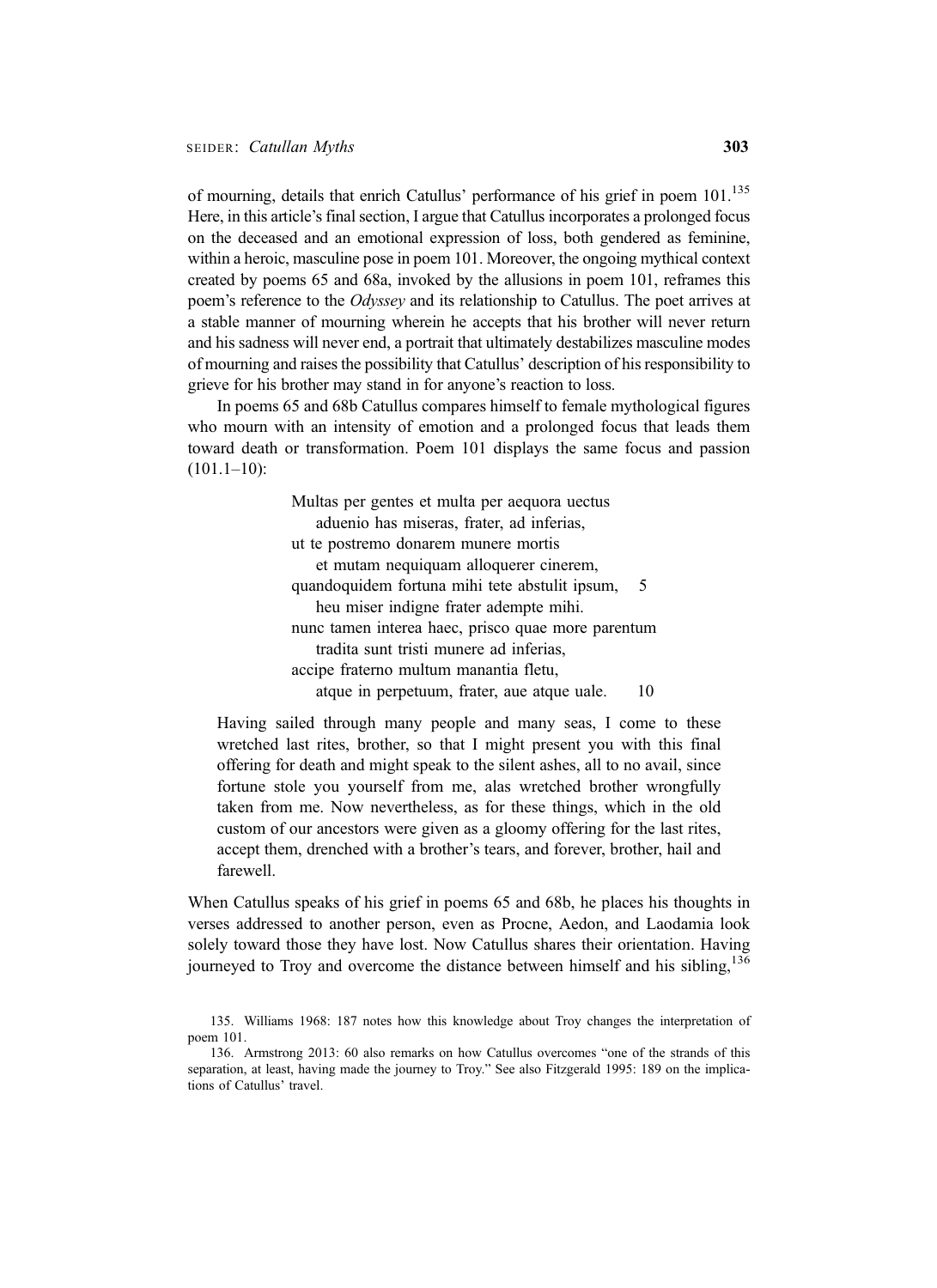he addresses his brother alone<sup>137</sup> and makes no effort to invoke a contemporaneous community amongst which he might situate this loss, such as a man might do at a Roman funeral.<sup>138</sup> Instead he attends solely to this interaction, leaving aside this death's impact on himself and his family.<sup>139</sup> In addition to this concentration on the deceased, he also displays his emotions. Catullus never mentions his tears in poems 65, 66, and 68b, even as Aedon and Procne are transformed by their mourning into birds; Penelope laments; Berenice weeps over her husband's departure; and Laodamia literally dies from her grief. In poem 101, though, Catullus describes his graveside offerings as "very wet with a brother's tears" (fraterno multum manantia fletu, 101.9). In doing so, he reveals his own weeping, a reaction commonly associated with women at Rome and gendered as feminine by the other poems on his brother's death.<sup>140</sup>

These feminine aspects of mourning, namely a lengthy focus on the dead and an open expression of grief, are integrated into a masculine persona and characterized positively. Instead of likening Catullus to a female figure, this poem's reference to the Odyssey compares him to Odysseus. Moreover, Catullus' allusion specifically invokes the epic's proem, <sup>141</sup> where its first word, "man" (ἄνδρα, *Od.* 1.1), emphasizes masculinity all the more. While a prolonged and emotional grief lead Procne, Aedon, and Laodamia to their transformation or death, Catullus avoids such an ending; this Homeric comparison validates his single-minded focus on his brother. Odysseus' memory of Penelope fuels his ten-year journey home, and its importance is emphasized when he speaks of his desire to return to his wife in one of the epic's first glimpses of him  $(Od. 5.214–24)$ . In a similar way, this comparison with Odysseus valorizes Catullus' tears. In his initial appearance in the epic, Odysseus also openly expresses grief: sitting on the shore of Ogygyia, he "weeps . . . rending his heart with tears and moans and anguish" (κλαΐε . . . / δάκρυσι καὶ στοναχῆσι καὶ ἄλγεσι θυμὸν ἐρέχθων, Od. 5.82–83). Homer's epics do not share Roman values, and this example illustrates the tendency of men to voice their emotions in the Iliad and *Odyssey*, where weeping was not at all regarded as unmanly.<sup>142</sup> Given that Odysseus' tears over and focus on Penelope are part and parcel of his nostos,

137. Bellandi 2003: 68 likewise remarks on the lack of a framing device in poem 101.

138. See p. 283 on the *laudatio funebris*. The only community the poet does mention is that of his "ancestors" (parentum, 101.7).

139. Gelzer 1992: 29.

140. While men do weep in Catullus (a lawyer while pleading a case at 39.3 and Catullus himself over a lost friendship at 96.4), these depictions challenge social conventions and, even in Catullus, women weep more often (see Clark 2009: 168n.20 for discussion and a list of weeping in Catullus' poems). It is more typical in Rome for weeping to be seen as a characteristic of women: Fögen 2009b: 187n.11 collects ancient passages that illustrate this and Erker 2009: 134–35 notes how even though weeping for the dead was a religious duty for men and women alike, "it appears with a direct female connotation in ancient texts." See Konstan 2009: 313 and 318 on the cognitive and emotional aspects of weeping at a funeral. Howe 1974: 275 argues that, with this weeping, Catullus "knows he must leave" after the "poem threatens to disintegrate into a form of self-indulgent catharsis."

141. See pp. 287–88.

142. See n. 3.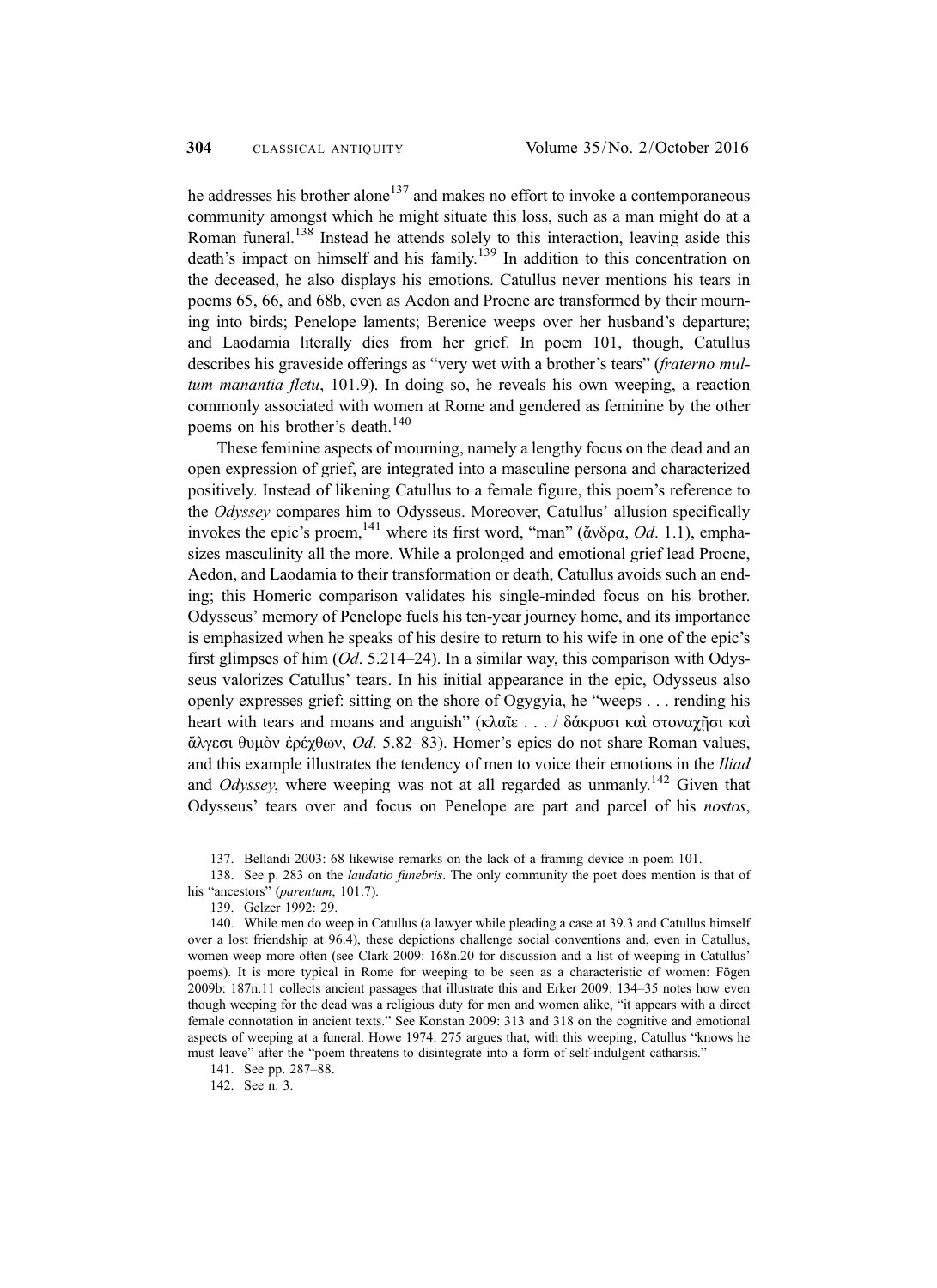Catullus' comparison with the Greek hero likewise sets his own emotional expression and lengthy focus on his brother within a masculine persona and casts them as crucial factors that help him reach his sibling's grave.

Beyond contextualizing these feminine aspects of grief in a masculine persona, the Homeric reference in poem 101 links the culminations of Odysseus' and Catullus' journeys. Other scholars show how this allusion points to the epic's beginning as well as its middle, where Odysseus successfully communicates with the dead in Odyssey 11.<sup>143</sup> Several factors suggest that it also invokes the epic's close. Most fundamentally, Catullus is at his journey's end, not its beginning, and this recalls the same position in Odysseus' travels. A variety of details reinforce this link. The epic's proem, the particular textual referent of 101.1, invokes the idea of a journey's completion: it foretells that "homecoming" (νόστον, Od. 1.5) and the "day of homecoming" (νόστιμον ἦμαρ, Od. 1.9) will be denied to Odysseus' companions, while it characterizes Odysseus as "yearning for his homecoming and his wife" (νόστου κεχρημένον ἠδὲ γυναικός, Od. 1.13). The connections between poem 101 and poems 65, 66, and 68b verify this orientation toward a journey's end. Here, Catullus is compared to Penelope, Berenice, and Laodamia, three women who yearn for a man's homecoming and two of whom await a husband who specifically went to Troy. The Penelopean scene to which poem 65 alludes even contains a discussion of Odysseus' homecoming, and the couple's reunification itself comes the very next day, in Odyssey 23. Lastly, a cluster of words in poems 65 and 68a associate Catullus' grief with water and a sea voyage, thereby inviting the interpretation of poem 101 as the completion of both a metaphorical and literal journey: fluctuat (65.4), effluxisse (65.18), and merser fortunae fluctibus  $(68a.13)$  describe Catullus, while *manans alluit unda*  $(65.6)$  and *manat*  $(65.24)$  characterize figures linked with his grief. Now, the opening verses of poem 101 recall these nautical struggles, and Catullus' tears in line 9 cap them. In the other poems, such imagery communicates Catullus' distress and loss of control, but here water is in the expected place, both as the means of his journey (101.1) and as the marker of his grief (101.9).

This connection with the Odyssey's end, in addition to its beginning and middle, opens up a spatial ambiguity for Catullus' location: the poet's travels seem set as the reverse of Odysseus' and he can never draw closer to his brother.<sup>144</sup> When Odysseus begins his nostos, he is still situated in the heroic and mythical world, far from Ithaca's daily life, while Catullus, in poems 65, 66, 68a, and 68b, writes to his friends within the social world of late Republican Rome. Odysseus' katabasis, where he converses with the dead, cruelly contrasts with Catullus' attempts to communicate with his brother, from whom no answer can ever come. Now, Catullus' arrival at his brother's grave recalls Odysseus' reunification with Penelope: yet whereas husband and wife experience joy, Catullus evokes sadness and solitude. At each point of comparison, Catullus falls short. Moreover, the simultaneous recollection of these three points in

<sup>143.</sup> See pp. 287–88.

<sup>144.</sup> Armstrong 2013: 61 considers reasons for seeing Catullus as an "anti-Odysseus."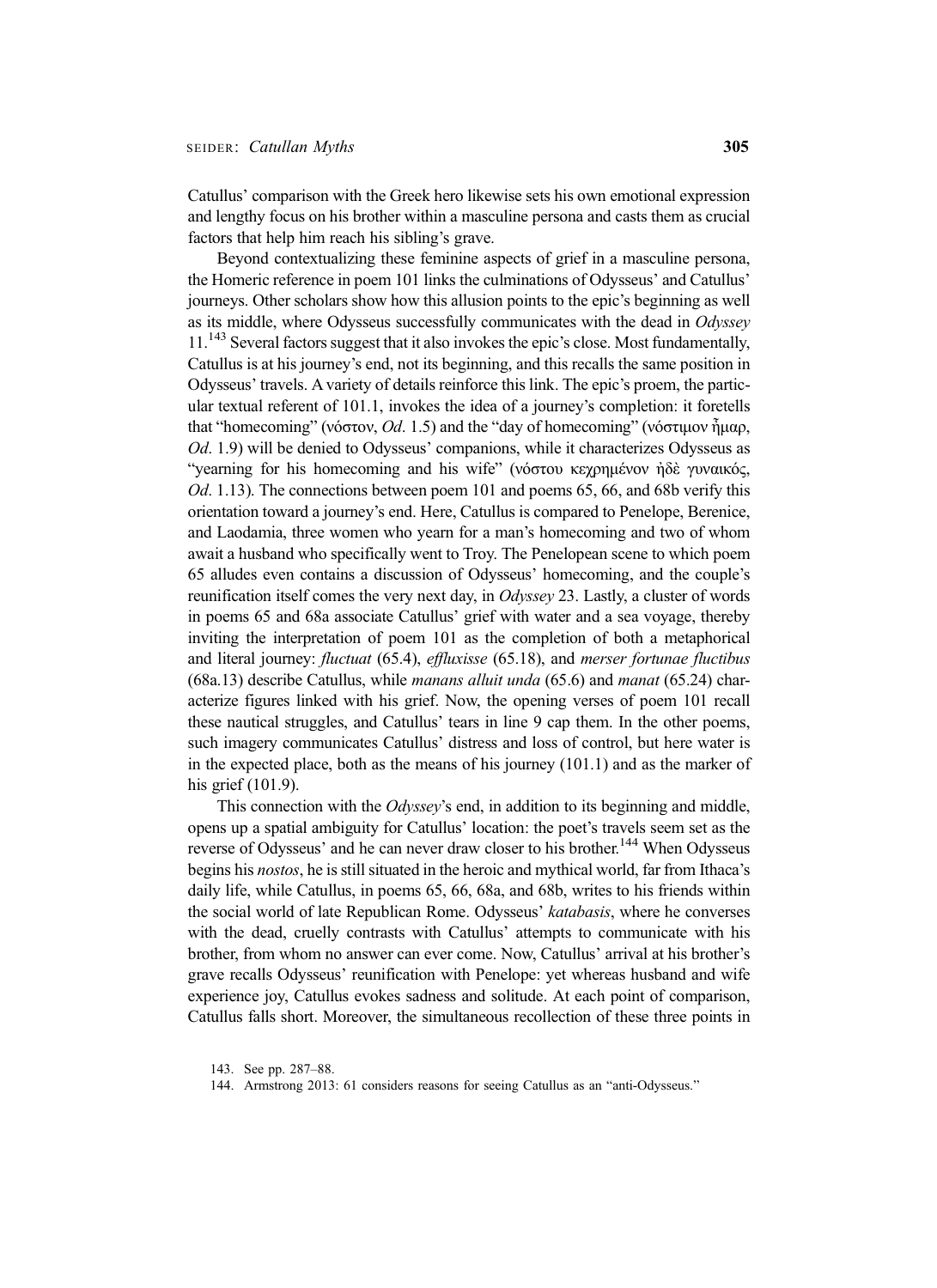the Odyssey implies that Catullus' attempts to bring his mourning to an end are far from linear, and they instead cycle through beginning, middle, and end without achieving closure.

Yet, even while these intertextual points of contact suggest that Catullus' grief is never-ending, there are implications that his arrival at Troy signifies that he may be closer to finding a satisfactory mode of mourning, one which recognizes his perpetual sadness. In other words, the poet's search for closure stands in tension with his final realization that there can be none. Two aspects of poem 101 communicate that Catullus moves toward an acceptance of his brother's loss and his own response to it: his entry into the realm of myth and his use of *munus* to designate his fraternal obligations. Myth stands as an ongoing intertext to Catullus' grief, especially in poems 65 and 68b. Here, though, Catullus remains in the world of late Republican Rome; only in the guise of a female figure can he access his brother, situated in the realm of myth by virtue of his burial at Troy. In poem 101, though, this situation changes. No longer drawing attention to the gap between his Roman existence and the mythological world, Catullus brings his journey into epic and imparts a legendary patina to his actions via his allusion to the Odyssey. More specifically, Odysseus' travels reinforce Catullus' transition into myth. The Greek hero moves from the fantastic to the everyday over the course of the Odyssey, leaving behind the Lotus Eaters and the Cyclops' cave for the swineherd's hut and his rooted marriage bed. Given the frequent oppositions of several of their characteristics, Odysseus' movement from myth to reality implies that Catullus journeys in the opposite direction as he leaves Rome behind for Troy. Having closed this gap and gained the capability of directly addressing his brother, Catullus progresses toward an acceptance of his mode of mourning a never-ending loss, all the while acknowledging that his sibling cannot answer his tears.

The repetition of *munus* in poem 101 signifies Catullus' attempt to fulfill his duties toward his brother as best he can, even in the knowledge that they will not bring his sibling's return. Sarah Stroup (2010: 34, 66, and 72) shows how Catullus often uses *munus* to designate a textual gift that is bestowed in a reciprocal relationship, where one person's present raises the expectation that the other will give something in return. In poems 65, 68a, and 68b, munus denotes obligations to another, living Roman, while in poem 66 it describes duties pertaining to Berenice's vow, a promise that brought Ptolemy's return.<sup>145</sup> Now, though, the noun (*munere*,  $101.3$  and 8) evokes Catullus' attention to his fraternal responsibilities,  $146$  a shift demonstrating that the poet, having left his other masculine obligations behind, focuses solely on his duties to his brother. Poem 101, Catullus' textual gift to his sibling, can never be reciprocated, a situation the poet acknowledges in his unrealizable purpose clause and

<sup>145.</sup> Ten of that noun's seventeen appearances in his corpus come in the poems concerning his brother: 65.19; 66.38, 82, 92; 68a.10, 32; 68b.149, 154; 101.3, 8. Its seven other appearances are 12.15; 14.2, 9; 17.7; 61.43, 227; 69.3. (References based off a survey of McCarren 1977.) See Stroup 2010: 87 for analysis of several of these instances.

<sup>146.</sup> Quinn 1970: ad 101.8 notes the combination of the idea of gift and duty.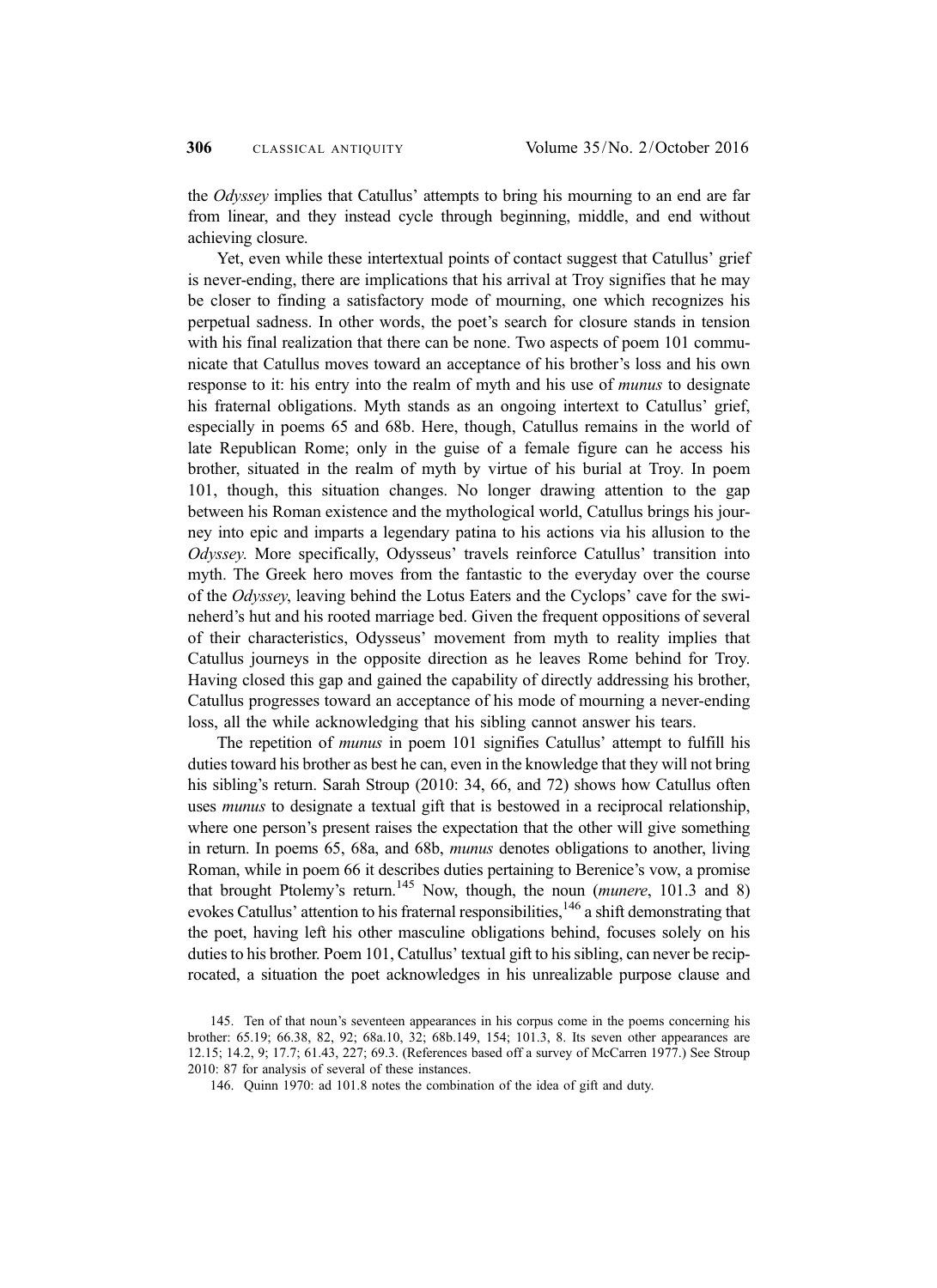description of his offerings "drenched with a brother's tears" (fraterno multum manantia fletu, 101.9). Using a word that signifies reciprocity even where nothing can be given in return, Catullus communicates his emotional acceptance of a process of mourning that can never truly mitigate his loss.

Catullus' arrival at an emotionally satisfying mode of mourning does not mean that his grief will ever end, yet his acceptance of his loss enables him to remain in the world of the living himself. This differentiates him from Aedon, Procne, and Laodamia, even as it links him more closely with Odysseus. Laodamia dies, unable to tolerate the gap between herself and her deceased husband, and Procne and Aedon's never-ending mourning banishes them from human society, yet Catullus searches for a stable manner of mourning even though his grief may be everlasting. A parallel for this conception of a never-ending process can be found at the Odyssey's end. When closure at last seems in reach during Odysseus' first night with Penelope, the hero reveals that he still has one more task: to journey inland until someone mistakes his oar for a winnowing fan.<sup>147</sup> Odysseus' quest to assuage Poseidon's rage, revealed to Penelope in their midnight embrace, undermines any sense of finality. In a like manner, Catullus' mourning will never truly end either, even if he has arrived at an emotionally satisfying way of conducting it.

In conclusion, a consideration of Catullus' depiction of his grief within its literary and cultural contexts illuminates how the poet reshapes the boundaries of Roman masculinity and suggests that the responsibility he feels in mourning may be common to all. Pushing back against society's expectations for men to display their grief in a brief and emotionally restrained manner, Catullus has recourse to feminine modes of mourning in poems 65, 66, 68a, and 68b and openly expresses his passion and focus on his brother in poem 101. This behavior conveys a lack of masculine control, and through this self-characterization, Catullus calls attention to the unrealistic nature of the expectations about male behavior promulgated by philosophical writings and exempla, which mandate that any potential grief should be quickly overcome. In the process of revealing the challenges he faces, Catullus shows remarkable poetic ingenuity: he shapes his grief over his brother's death, unlikely material for writing, into a group of poems that fulfill his obligations in reciprocal friendships and bring him closer to his addressees and the larger audience that also reads them.<sup>148</sup> Catullus' sleight of hand, whereby he reveals his struggle with grief even while solidifying his friendships, trumps any potential critique of his masculinity. The poems in which Catullus explores his personal loss, precise yet polyvalent, complex yet clear, showcase an extraordinary amount of control, that very quality most associated with masculinity in Rome,

<sup>147.</sup> See Od. 23.267–84 and Russo, Fernandez-Galliano, and Heubeck 1992: ad 23.248–55 on how this revelation "abruptly breaks the atmosphere of joy" enveloping Penelope and Odysseus' reunification.

<sup>148.</sup> Feldherr 2000: 229 shows that Catullus sets his brother's memorial within his "the constructed space of [his] social network," and Catullus' brother's death, as Stroup 2010: 202 illustrates, even "serves as the impetus for producing textual relationships aimed at the future."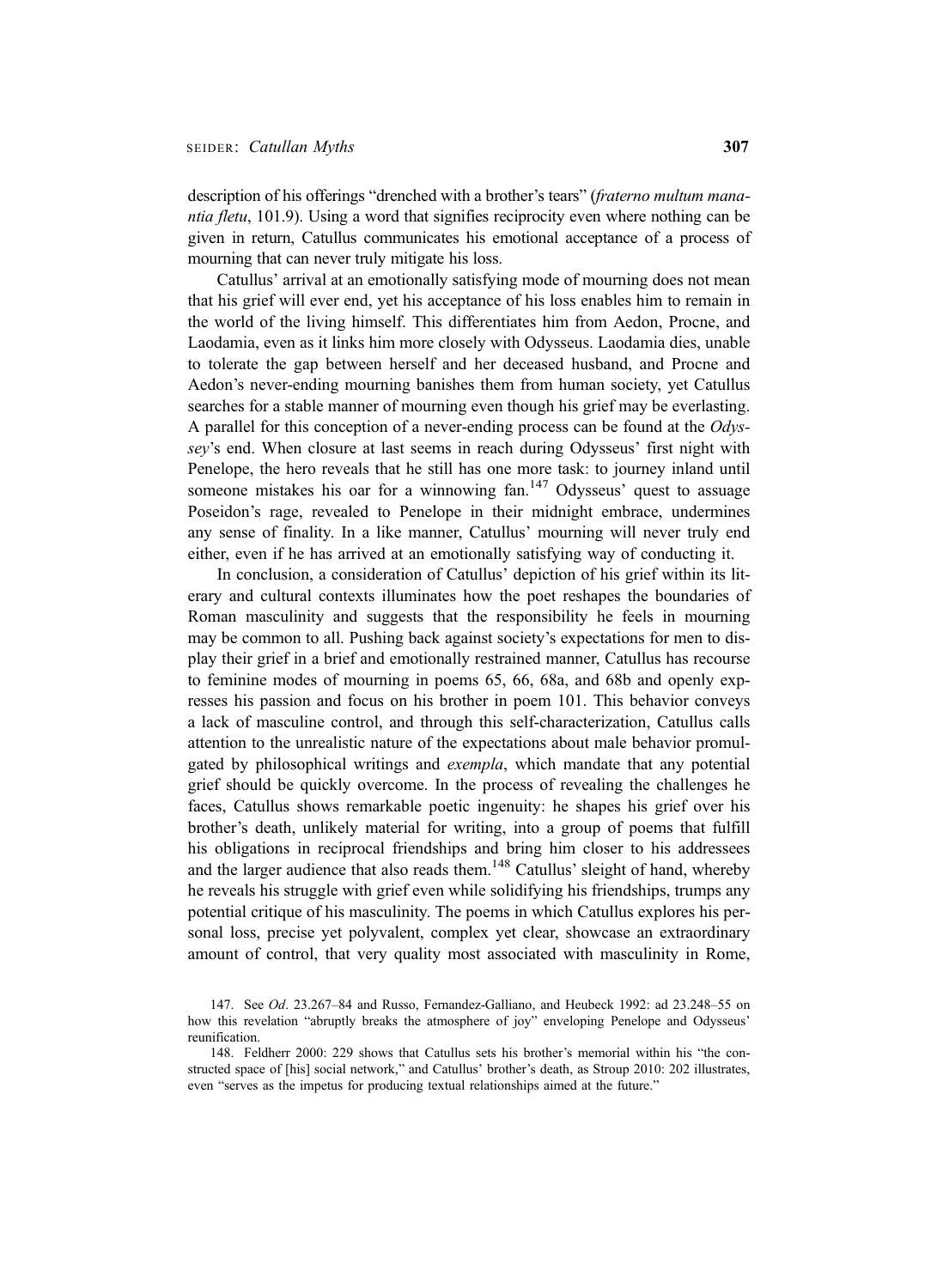even as they undermine the claim that such control must be upheld in the face of grief. $149$ 

Catullus renders his description of his grief and the critique it implies all the more powerful by suggesting that his experience might represent anyone's reaction to a tragedy. Devoid of any distinguishing characteristics outside of his place of death, Catullus' brother never becomes fully articulated as a distinct figure. In another nod to feminine practices of mourning, Catullus' brother's lack of a proper name recalls their absence from the *nenia*,<sup>150</sup> the traditional funeral lament of women. This anonymity situates his death as the demise of any loved one, while Catullus' response offers itself as an exemplum for his audience to evaluate and, perhaps, emulate. Troy, the place of his brother's grave, evokes how any death may seem heroic in terms of its impact, while its literal and metaphorical distance from Catullus alludes to how daunting the task of mourning may be. Each loss, like an epic hero's death, is of monumental significance for those who love the deceased, and the living experience a commensurate pressure to commemorate them.

The origin of this pressure is hinted at by one last factor that runs through these poems' ongoing mythical context: the responsibility of the living to the dead. Catullus' cross-gender similes associate him with a group of mourners who bear some blame for the horrid endings of those they lament. Aedon and Procne kill their sons, while Laodamia is at least partly culpable for a missed sacrifice that causes her husband's death at Troy. Their guilt pushes these women toward death or transforms them into eternal mourners. While no one would suggest that Catullus killed his brother, his association with such guilt is too persistent to dismiss, particularly when the appearance of Odysseus in poem 101 engages this very topic. Above and beyond his responsibility for his companions who never return to Ithaca, Odysseus' presence in poem 101 recalls how poem 65 alludes to Ajax's death with the details that Catullus' brother is buried "beneath the Rhoetean shore" (Rhoeteo  $\ldots$  subter litore, 65.7). The site of Ajax's resting place, "the Rhoetean shore" (Rhoeteo . . . litore) invokes that hero's suicide after Odysseus, not he, won Achilles' arms. By alluding to Ajax's burial, "Rhoetean" (Rhoeteo) links Catullus' brother with yet another death for which someone else is responsible, and when the poet is associated with Odysseus in poem 101, this notion of responsibility weighs upon him yet again, confirming the associations established by the cross-gender comparisons to Aedon, Procne, and Laodamia. Unlike these examples, though, Odysseus transmutes any feelings of responsibility he may have into an effort to secure Ajax's honorable burial. In Sophocles' version, it is he who forcefully and eloquently persuades the Greeks to bury the hero.<sup>151</sup>

<sup>149.</sup> Quinn 1970: 352 writes how, in poem 65, "the illusion of grief continually breaking through the bonds of rational restraint is an effect of the art." Selden 1992: 471–75 and Hutchinson 2008: 64 comment on the tension between a confession of poetic inability and its expression in a work of craft and complexity.

<sup>150.</sup> Dutsch 2008: 270.

<sup>151.</sup> See S. Aj. 1318–401.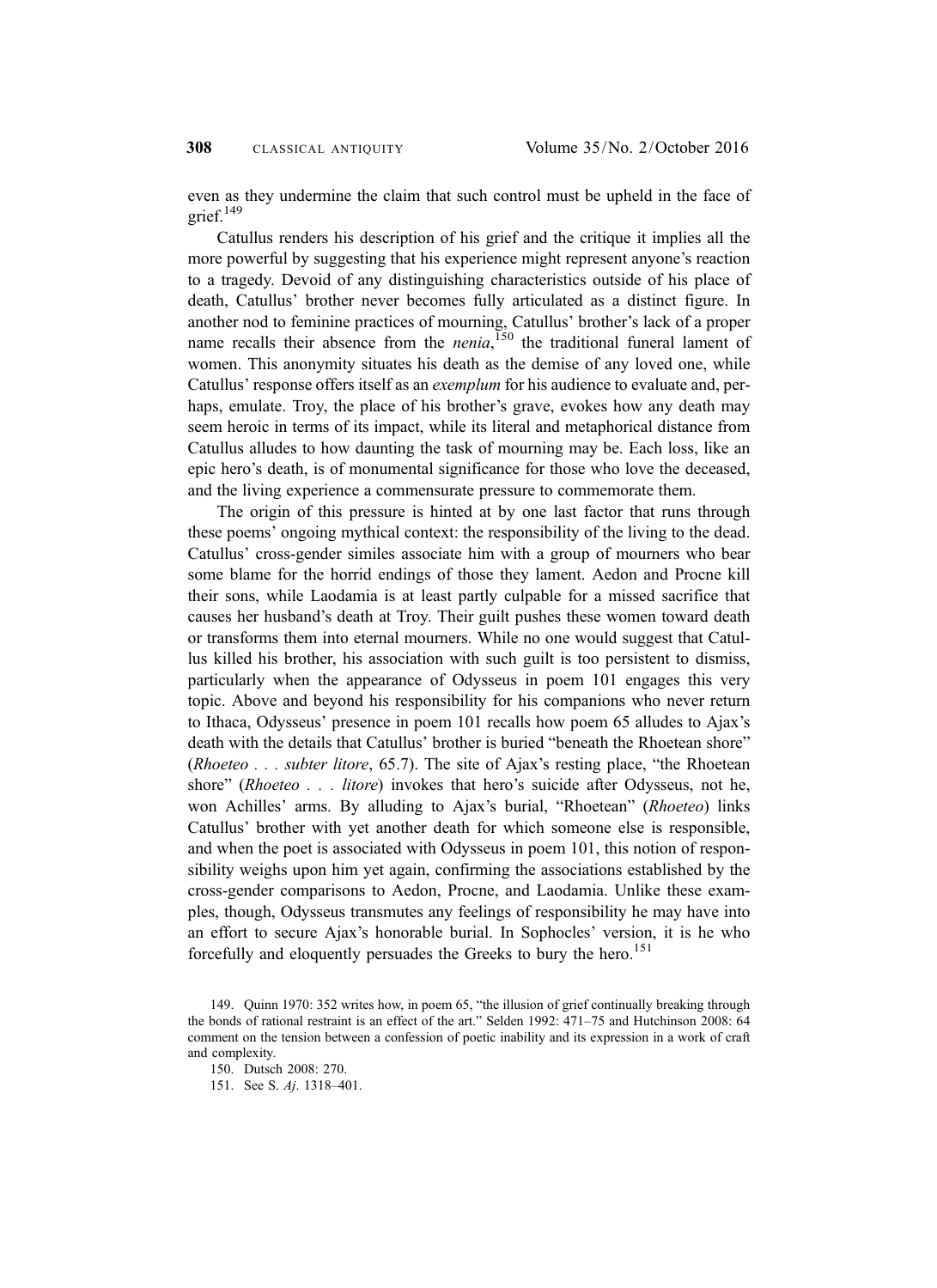These bonds of responsibility, wherein two mothers are culpable for their sons' deaths, a wife for her husband's, and one soldier for another's, far from implying that Catullus prepared a grisly end for his sibling, call attention to the more amorphous, but no less pressing sense of responsibility that the living feel toward the dead. The poet feels just such an obligation to give his own sibling an honorable farewell, a goal that seems quite distant in the face of his overwhelming grief and the Roman norms of masculine behavior that limit its expression. In order to face his responsibility, Catullus openly turns to feminine characteristics of mourning, namely a prolonged focus on the dead and an emotional expression of grief, and, in doing so, he suggests that such behavior may be the only way forward for anyone who has an obligation to mourn.

> College of the Holy Cross aseider@holycross.edu

#### BIBLIOGRAPHY

- Arkins, B. 1982. Sexuality in Catullus. Hildesheim.
- Armstrong, R. 2013. "Journeys and Nostalgia in Catullus." CJ 109: 43–71.
- Baehrens, E. 1885. Catulli Veronensis Liber. 2 vols. Leipzig.
- Baltussen, H. 2009. "A Grief Observed: Cicero on Remembering Tullia." Mortality 14: 355–69.
- Bartsch, S. 2006. The Mirror of the Self: Sexuality, Self-Knowledge and the Gaze in the Early Roman Empire. Chicago.
- Batstone, W. W. 1988. "The Antithesis of Virtue: Sallust's Synkrisis and the Crisis of the Late Republic." CA 7: 1–29.
- Bellandi, F. 2003. "Ad Inferias: Il c. 101 di Catullo fra Meleagro e Foscolo." MD 51: 65-134. ———. 2007. Lepos e Pathos: Studi su Catullo. Bologna.
- Bignone, E. 1945. Storia della Letteratura Latina. Vol. 2. Florence.
- Biondi, G. G. 1976. "Il carme 101 di Catullo," Lingua e Stile 11: 409–25.
- Bleisch, P. 1999. "The Empty Tomb at Rhoeteum: Deiphobus and the Problem of the Past in Aeneid 6.494–547." CA 18: 187–226.
- Block, E. 1984. "Carmen 65 and the Arrangement of Catullus' Poetry." Ramus 13: 48–59. Booth, W. C. 1961. The Rhetoric of Fiction. Chicago.
- Braund, S. M., and C. Gill, eds. 1997. The Passions in Roman Thought and Literature. Cambridge.
- Burgess, D. L. 1986. "Catullus c. 50: The Exchange of Poetry." AJP 107: 576–86.
- Cairns, F. 2003. "Catullus in and about Bithynia: Poems 58, 10, 28, and 47." In D. Braund and C. Gill, eds., Myth, History, and Culture in Republican Rome: Studies in Honour of T. P. Wiseman, 161–90. Exeter.
- Celentano, M. S. 1991. "Il fiore reciso dall'aratro: ambiguità di una similitudine (Catull. 11, 22–24)." QUCC 37: 83–100.
- Chatman, S. B. 1978. Story and Discourse: Narrative Structure in Fiction and Film. Ithaca.
- Clark, C. A. 2008. "The Poetics of Manhood? Nonverbal Behavior in Catullus 51." CP 103: 257–81.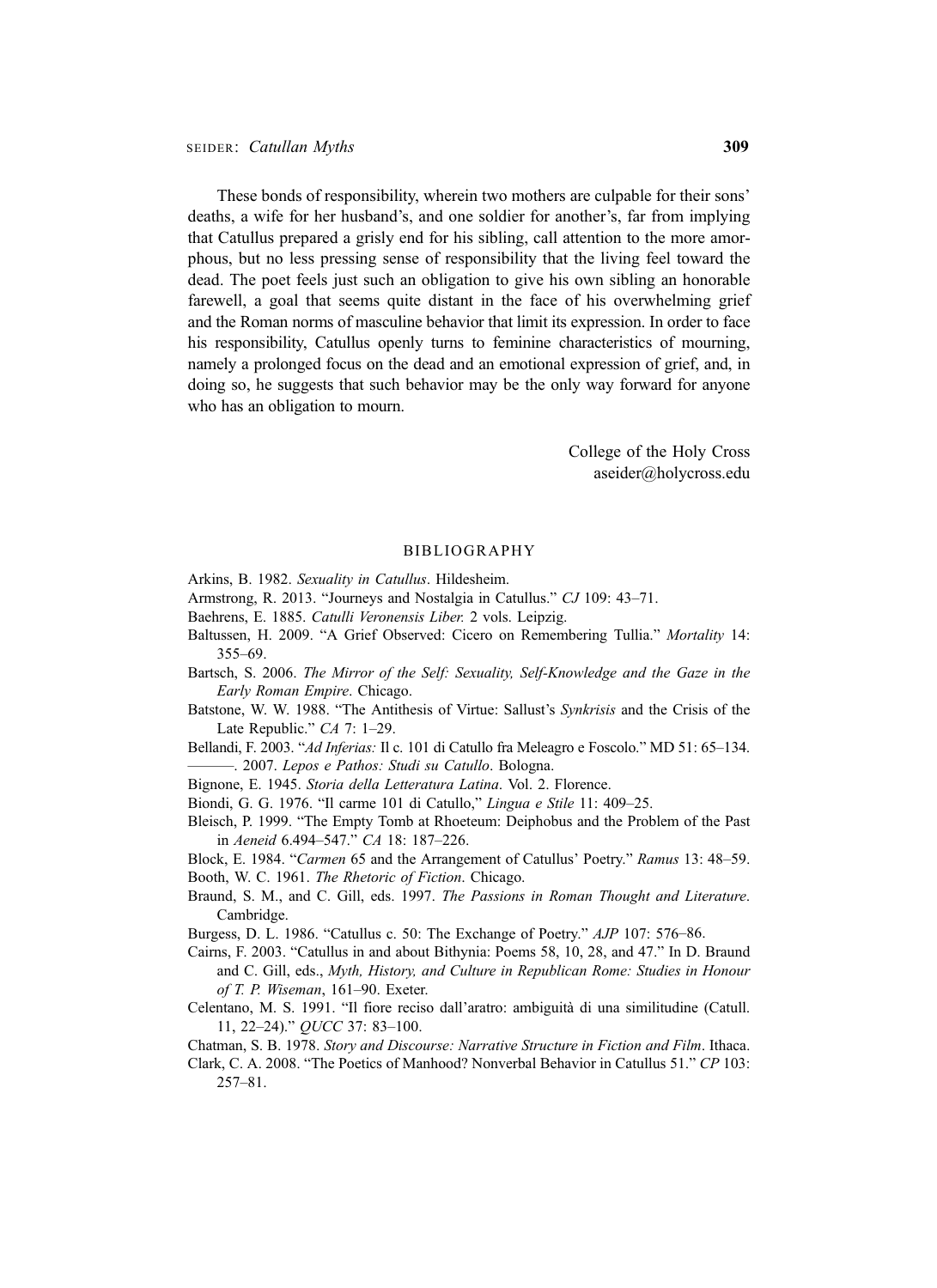———. 2009. "Tears in Lucretius." In Fögen, ed., 161–78.

Clarke, J. 2008. "Mourning and Memory in Catullus 65." In C. Deroux, ed., Studies in Latin Literature and Roman History, 131–43. Brussels.

Clausen, W. 1970. "Catullus and Callimachus." HSCP 74: 85–94.

Clauss, J. J. 1995. "A Delicate Foot on the Well-worn Threshold: Paradoxical Imagery in Catullus 68b." AJP 116: 237–53.

- Conte, G. B. 1971. "Memoria dei poeti e arte allusiva: a proposito di un verso di Catullo e di uno di Virgilio." Strumenti Critici 16: 325–33.
	- ———. 2007. "Poetic Memory and the Art of Allusion (On a Verse of Catullus and One of Virgil)." In J. H. Gaisser, ed., Catullus: Oxford Readings in Classical Studies, 167–76. Oxford. Expanded and revised translation by L. Holfrod-Strevens of Conte 1971.
- Copley, F. O. 1957. "The Unity of Catullus 68: A Further View." CP 52: 29–32.
- Coppel, B. 1973. Das Alliusgedicht: Zur Redaktion des Catullcorpus. Heidelberg
- 
- Corbeill, A. 2015. Sexing the World: Grammatical Gender and Biological Sex in Ancient Rome. Princeton.
- Du Quesnay, I. 2012. "Three Problems in Poem 66." In Du Quesnay and Woodman, eds., 153–83.

Du Quesnay, I., and T. Woodman, eds. 2012a. Catullus: Poems, Books, Readers. Cambridge. ———. 2012b. "Epilogue." In Du Quesnay and Woodman, eds., 255–72.

- Dutsch, D. 2008. "Nenia: Gender, Genre, and Lament in Ancient Rome." In A. Suter, ed., Lament: Studies in the Ancient Mediterranean and Beyond, 258–79. Oxford.
- Edwards, M. J. 1991. "The Theology of Catullus 68b." A&A 37: 68–81.
- Ellis, R. 1889. A Commentary on Catullus. Oxford.
- Erker, D. S. 2009. "Women's Tears in Ancient Roman Ritual." In Fögen, ed., 135–60.
- ———. 2011. "Gender and Roman Funerary Ritual." In Hope and Huskinson, eds., 40–60.
- Erskine, A. 1997. "Cicero and the Expression of Grief." In Braund and Gill, 36–47.
- Fain, G. L. 2006. "Composition in Catullus and Horace." In C. Deroux, ed., Studies in Latin Literature and Roman History, 66–76. Brussels.
- Fantuzzi, M., and R. Hunter. 2004. Tradition and Innovation in Hellenistic Poetry. Cambridge.
- Farrell, J. 2011. "The Impermanent Text in Catullus and Other Roman Poets." In W. A. Johnson and H. N. Parker, eds., Ancient Literacies: The Culture of Reading in Greece and Rome, 164–85. Oxford.

Fedeli, P. 1990. Introduzione a Catullo. Roma-Bari.

Feeney, D. C. 1992. "'Shall I Compare Thee . . . ?' Catullus 68b and the limits of analogy." In T. Woodman and J. Powell, eds., Author and Audience in Latin Literature, 33–44. Cambridge.

———. 2012. "Representation and the Materiality of the Book." In Du Quesnay and Woodman, eds., 29–47.

Feldherr, A. 2000. "Non inter nota sepulcra: Catullus 101 and Roman Funerary Ritual." CA 19: 209–31.

Ferguson, J. 1985. Catullus. Lawrence, Kansas.

Ferrero, L. 1955. Interpretazione di Catullo. Turin.

- Fitzgerald, W. 1995. Catullan Provocations: Lyric Poetry and the Drama of Position. Berkeley.
- Flower, H. I. 1996. Ancestor Masks and Aristocratic Power in Roman Culture. Oxford.
- Fludernik, M. 2009. An Introduction to Narratology. New York.
- Fögen, T., ed. 2009a. Tears in the Graeco-Roman World. Berlin.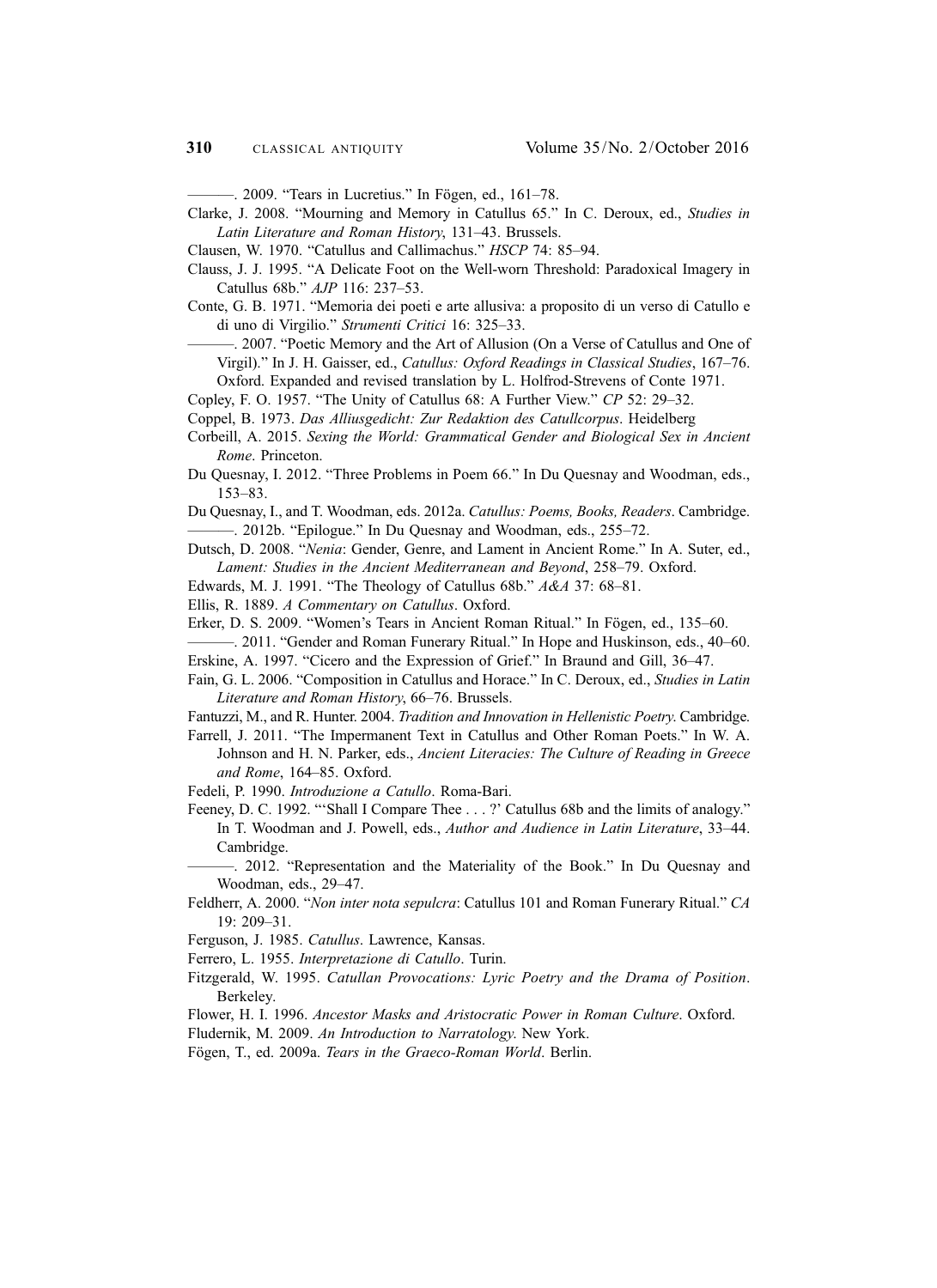———. 2009b. "Tears In Propertius, Ovid and Greek Epistolographers." In Fögen, ed., 179–208.

Föllinger, S. 2009. "Tears and Crying in Archaic Greek Poetry (especially Homer)." In Fögen, ed., 17–36.

Forbes Irving, P. M. C. 1990. Metamorphosis in Greek Myths. Oxford.

Fordyce, C. J. 1961. Catullus: A Commentary. Oxford.

Gaisser, J. H. 1993. Catullus and His Renaissance Readers. Oxford. -. 2012. Catullus. Malden.

Gale, M. 2012. "Putting on the Yoke of Necessity: Myth, Intertextuality and Moral Agency in Catullus 68." In Du Quesnay and Woodman, eds., 184–211.

Gelzer, T. 1992. "Bemerkungen zu Catull c. 101." MH 49: 26–32.

- Gleason, M. 1990. "The Semiotics of Gender: Physiognomy and Self-Fashioning in Second-Century C.E." In D. M. Halperin, J. J. Winkler, and F. I. Zeitlin, eds., Before Sexuality: The Construction of Erotic Experience in the Ancient Greek World, 389–416. Princeton.
- Greene, E. 1998. The Erotics of Domination: Male Desire and the Mistress in Latin Love Poetry. Baltimore.

———. 2006. "Catullus, Caesar, and Roman Masculine Identity." Antichthon 40: 49–64.

Gunderson, E. 2000. Staging Masculinity: The Rhetoric of Performance in the Roman World. Ann Arbor.

Gutzwiller, K. 1992. "Callimachus' Lock of Berenice: Fantasy, Romance, and Propaganda." AJP 113: 359–85.

-. 2012. "Catullus and the *Garland* of Meleager." In Du Quesnay and Woodman, eds., 79–111.

Harrison, S. 2013. "Author and Speaker(s) in Horace's Satires 2." In A. Marmodoro and J. Hill, eds., The Author's Voice in Classical and Late Antiquity, 153–71. Cambridge.

Heyworth, S. J. 2001. "Catullian Iambics, Catullian Iambi." In A. Cavarzere, A. Aloni, and A. Barchiesi, eds., Iambic Ideas: Essays on a Poetic Tradition from Archaic Greece to the Late Roman Empire, 117–40. Oxford.

-. 2008. Review of Trappes-Lomax 2007. BMCR 2008.09.32.

Holzberg, N. 2002. Catull: Der Dichter and Sein Erotisches Werk. München.

- Hope, V. M. 2011. "Introduction." In Hope and Huskinson, eds., xi-xxiv.
- Hope, V. M., and J. Huskinson, eds. 2011. Memory and Mourning: Studies on Roman Death. Oxford.

Horsfall, N. 2013. Virgil, Aeneid 6: A Commentary. Vol. 2. Berlin.

Howe, N. P. 1974. "The 'Terce Muse' of Catullus 101." CP 69: 274–76.

Hunter, R. 1993. "Callimachean Echoes in Catullus 65." ZPE 96: 179–82.

Hutchinson, G. O. 2008. Talking Books: Readings in Hellenistic and Roman Books of Poetry. Oxford.

- ———. 2012. "Booking Lovers: Desire and Design in Catullus." In Du Quesnay and Woodman, eds., 48–78.
- Ingleheart, J. 2014. "Play on the Proper Names of Individuals in the Catullan Corpus: Wordplay, the Iambic Tradition, and the Late Republican Culture of Public Abuse." JRS 104: 51–72.
- Janan, M. 1994. "When the Lamp is Shattered": Desire and Narrative in Catullus. Carbondale, IL.
- Johnson, W. R. 2007. "Neoteric Poetics." In Skinner, ed., 175–89.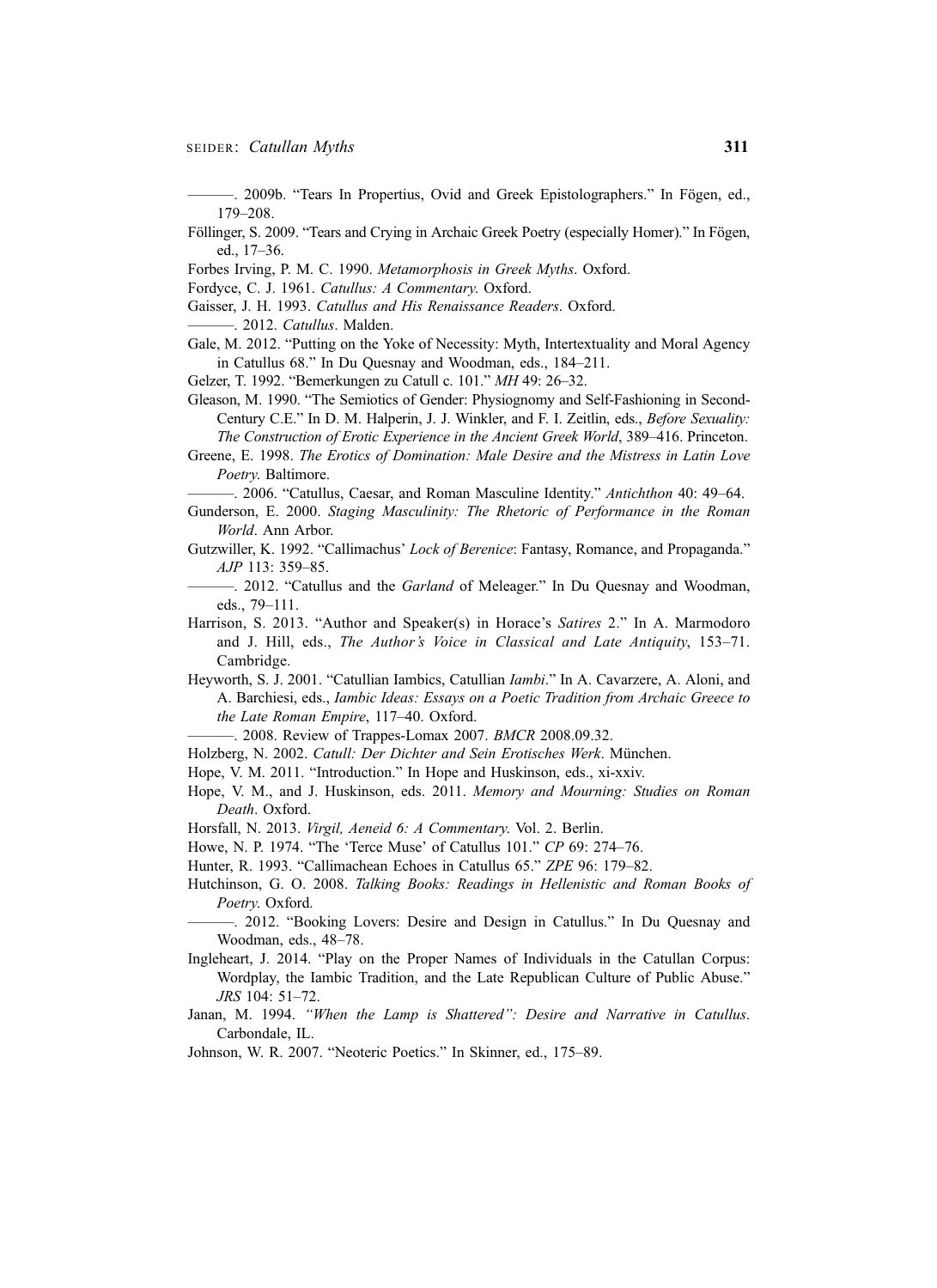- Jones, M. 2012. Playing the Man: Performing Masculinities in the Ancient Greek Novel. Oxford.
- Kaster, R. A. 2005. Emotion, Restraint, and Community in Ancient Rome. Oxford.
- Kennedy, D. F. 1999. "'Cf.': Analogies, Relationships and Catullus 68." In S. M. Braund, and R. Mayer eds., Amor: Roma. Love and Latin Literature, 30–43. Cambridge.
	- ———. 2014. "Crossing the Threshold: Genette, Catullus, and the Psychodynamics of Paratextuality." In L. Jansen, ed., The Roman Paratext: Frame, Texts, Readers, 19–32. Cambridge.
- Konstan, D. 2009. "Meleager's Sweet Tears: Observations on Weeping and Pleasure." In Fögen, ed., 311–34.
- ———. 2013. "Lucretius and the Epicurean Attitude toward Grief." In D. Lehoux, A. Morrison, and A. Sharrock, eds., Lucretius: Poetry, Philosophy, and Science, 193–209. Oxford.
- Koziak, B. 2000. Retrieving Political Emotion: Thumos, Gender, and Aristotle. Philadelphia.
- Kroll, W. 1959. C. Valerius Catullus. Stuttgart.
- Laursen, S. 1989. "The Apple of Catullus 65: A Love Pledge of Callimachus." C&M 40: 161–69.
- Levine, P. 1977. "Catullus c. 68: A New Perspective." CSCA 9: 61–88.
- Lincoln, B. 1982. "Waters of Memory, Waters of Forgetfulness." Fabula 23: 19–34.
- Loraux, N. 1990. Les Mères en Deuil. Paris.
- Lowrie, M. 2006. "Hic and Absence in Catullus 68." CP 101: 115–32.
- Lyne, R. O. A. M. 1978. "The Neoteric Poets." CQ 28: 167–87.
- ———. 1998. "Love and Death: Laodamia and Protesilaus in Catullus, Propertius, and Others." CQ 48: 200–12.
- MacLeod, C. W. 1974. "A Use of Myth in Ancient Poetry." CQ 24: 82-93.
- Maggiali, G. 2008. Il carme 68 di Catullo. Cesena.
- Manwell, E. 2007. "Gender and Masculinity." In Skinner, ed., 110–28.
- Marinone, N. 1997. Berenice da Callimaco a Catullo. Bologna.
- Masterson, M. 2014. "Studies of Ancient Masculinity." In T. K. Hubbard, ed., A Companion to Greek and Roman Sexualities, 17–30. Malden.
- Mayer, R. G. 2003. "Persona(l) Problems: The Literary Persona in Antiquity Revisited." MD 50: 55–80.
- McCarren, V. P. 1977. A Critical Concordance to Catullus. Leiden.
- McDonnell, M. A. 2003. "Roman Men and Greek Virtue." In R. M. Rosen and I. Sluiter, eds. Andreia: Studies in Manliness and Courage in Classical Antiquity, 235–61. Leiden.
- McKie, D. S. 2009. Essays in the Interpretation of Roman Poetry. Cambridge.
- Miller, P. A. 2004. Subjecting Verses: Latin Love Elegy and the Emergence of the Real. Princeton.
- Monella, P. 2005. Procne e Filomela: dal mito al simbolo letterario. Bologna.
- Morgan, J. D. 2008. "The Addressee of Catullus' Poem 68A." CO 85: 141–50.
- Most, G. W. 1981. "On the Arrangement of Catullus' Carmina Maiora." Philologus 125: 109–25.
- Mustakallio, K. 2013. "Grief and Mourning in the Roman Context: The Changing Sphere of Female Lamentation." In A. Chaniotis and P. Ducrey, eds., Unveiling Emotions
	- II: Emotions in Greece and Rome: Texts, Images, Material Culture, 237–50. Stuttgart.
- Nappa, C. 2001. Aspects of Catullus' Social Fiction. Frankfurt am Main.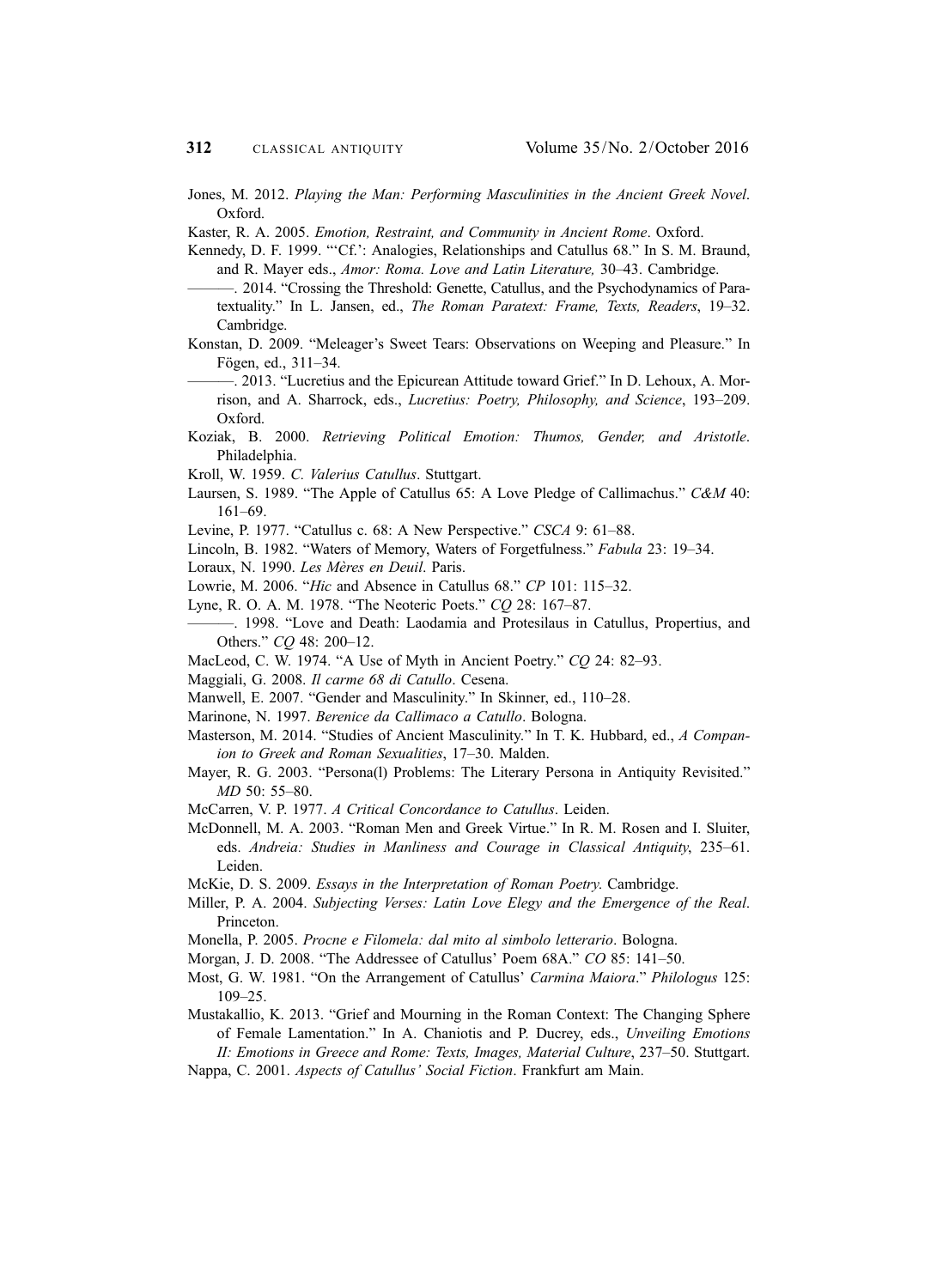- Neudling, C. L. 1955. A Prosopography to Catullus. Oxford.
- Nelis, D. 2012. "Callimachus in Verona: Catullus and Alexandrian Poetry." In Du Quesnay and Woodman, eds., 1–28.
- Nielson, R. M. 1987. "Catullus and Sal (Poem 10)." AC 56: 148-61.
- Nisbet, R. G. M. 1978. "Notes on the Text of Catullus." PCPS 24: 92–115.
- Oakley, R. M. 1965. A Commentary on Livy, Book 1–5. Oxford.
- Puelma, M. 1982. "Die Aitien des Kallimachos als Vorbild der Römischen Amores-Elegien: I." MH 39: 221–46.
- Putnam, M. C. J. 2007. "Troy in Latin Literature." NECJ 34: 195–205.
- Quinn, K. 1959. The Catullan Revolution. Cambridge.
- $-$ . 1970. Catullus: The Poems. London.
- 1973. Catullus: An Interpretation. New York.
- Reeser, T. W. 2010. Masculinities in Theory: An Introduction. Malden.
- Reeson, J. 2001. Ovid Heroides 11, 13, & 14. Leiden.
- Richlin, A. 2001. "Emotional Work: Lamenting the Roman Dead." In E. Tylawsky and C. Weiss, eds. Essays in Honor of Gordon Williams: Twenty-Five Years at Yale, 229–48. New Haven.
- Ross, D. O. 1969. Style and Tradition in Catullus. Cambridge, MA.
- Russo, J., M. Fernandez-Galiano, and A. Heubeck. 1992. A Commentary on Homer's Odyssey. Vol. 3. Cambridge.
- Rutherford, R. B. 1992. Homer Odyssey: Books XIX and XX. Cambridge.
- Sarkissian, J. 1983. Catullus 68: An Interpretation. Leiden.
- Schäfer, E. 1966. Das Verhältnis von Erlebnis und Kunstgestalt bei Catull. Wiesbaden.
- Schierl, P. 2015. "Roman Tragedy Ciceronian Tragedy? Cicero's Influence on Our Perception of Republican Tragedy." In G. W. M. Harrison, ed., Brill's Companion to Roman Tragedy, 45–62. Leiden
- Selden, D. 1992. "Ceveat lector: Catullus and the Rhetoric of Performance." In R. Hexter and D. Selden, eds., Innovations of Antiquity, 461–512. New York.
- Simpson, C. 1994. "Unnecessary Homosexuality: The Correspondent's Request in Catullus 68A." Latomus 53: 564–69.
- Skinner, M. B. 1972. "The Unity of Catullus 68: The Structure of 68a." TAPA 103: 495–512.
- ———. 1991. "The Dynamics of Catullus Obscenity: cc. 37, 58, and 11." SyllClass 3: 1–11.
- —. 1993. "Ego Mulier: The Construction of Male Sexuality in Catullus." Helios 20: 107–30.
- ———. 2003. Catullus in Verona: a Reading of The Elegiac Libellus. Columbus, OH
- $-$ . 2007. A Companion to Catullus. Malden.
- ——. 2008. Review of Trappes-Lomax 2007.
- Steel, C. 2005. Reading Cicero: Genre and Performance in Late Republican Rome. London.
- Steenblock, M. 2013. Sexualmoral und Politische Stabilität: Zum Vorstellungszusammenhang in der Römischen Literatur von Lucilius bis Ovid. Berlin.
- Stehle, E. 1997. Performance and Gender in Ancient Greece: Nondramatic Poetry in its Setting. Princeton.
- Stevens, B. E. 2013. Silence in Catullus. Madison.
- Stoessl, F. 1977. C. Valerius Catullus: Mensch, Leben, Dichtung. Meisenheim am Glan.
- Stroup, S. C. 2010. Catullus, Cicero, and Society of Patrons: The Generation of the Text. Cambridge.